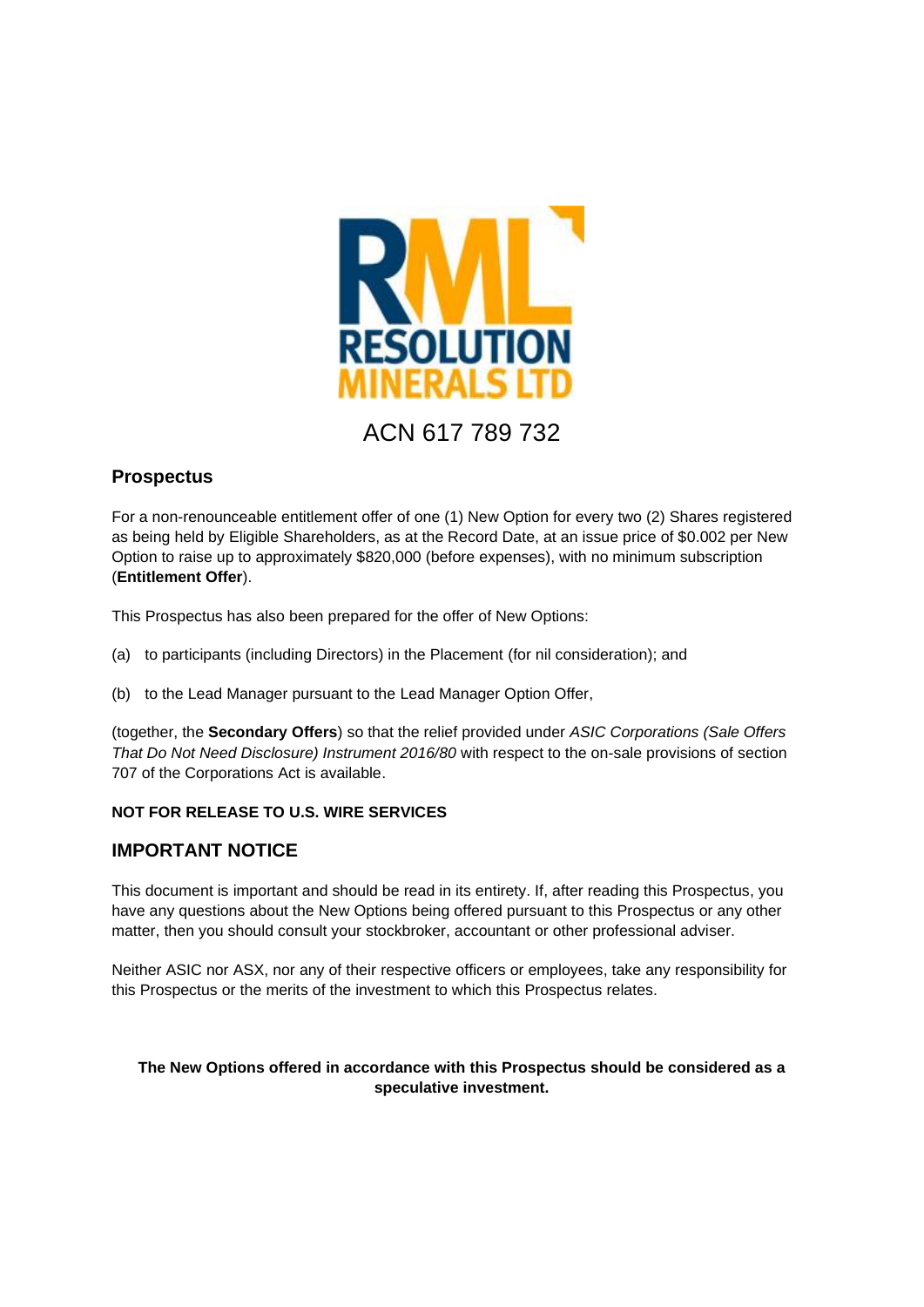#### **Important Notices**

This Prospectus is dated 25 May 2022 and was lodged with ASIC on that date. ASIC and its officers take no responsibility for the contents of this Prospectus or the merits of the investment to which this Prospectus relates.

No person is authorised to give information or to make any representation in connection with this Prospectus, which is not contained in the Prospectus. Any information or representation not so contained may not be relied on as having been authorised by the Company in connection with this Prospectus.

It is important that investors read this Prospectus in its entirety and seek professional advice where necessary. The New Options the subject of this Prospectus should be considered speculative.

This Prospectus is a transaction specific prospectus for an offer of options to acquire continuously quoted securities (as defined in the Corporations Act) and has been prepared in accordance with section 713 of the Corporations Act. It does not contain the same level of disclosure as an initial public offering prospectus. In making the representations contained in this Prospectus, regard has been had to the fact that the Company is a disclosing entity for the purposes of the Corporations Act and that certain matters can reasonably be expected to be known to investors and professional advisers whom they may consult.

No exposure period applies to this Prospectus by operation of ASIC Corporations (Exposure Period) Instrument 2016/74.

No New Options will be issued pursuant to this Prospectus after the date that is 13 months after the date of this Prospectus.

#### **Electronic prospectus**

Shareholders can obtain a copy of this Prospectus from the Company's website at <https://www.resolutionminerals.com/>. The electronic version of this Prospectus on the Company's website will not include an Application Form. Eligible Shareholders will only be entitled to subscribe for New Options pursuant to the Entitlement Offer in accordance with the instructions in the personalised Application Form

which accompanies a copy of this Prospectus. Applicants under the Placement Option Offer, Lead Manager Option Offer and the Public Shortfall Offer will only be entitled to subscribe for New Options in accordance with the instructions in the Application Form accompanying a copy of this Prospectus that is provided to them by the Company or the Lead Manager.

#### **Financial forecasts**

The Directors have considered the matters set out in ASIC Regulatory Guide 170 and do not believe that they have a reasonable basis to forecast future earnings on the basis that the operations of the Company are inherently uncertain. Accordingly, any forecast or projection would contain such a broad range of potential outcomes and possibilities that it is not possible to prepare a reliable best estimate forecast or projection. The pro-forma financial information provided in this Prospectus is for illustrative purposes only and is not represented as being indicative of the Company's view on its future financial condition or performance.

#### **Privacy**

By submitting an Application, you will be providing personal information to the Company (directly or via the Company's Share Registry). The Company collects, holds and will use that information to assess your Application, service your needs as a holder of Shares and/ or New Options and facilitate the distribution of payments and corporate communications to you as a Shareholder.

The information may also be used and disclosed to persons inspecting the Company's register, bidders for your Shares in the context of takeovers, regulatory bodies, including the Australian Taxation Office, authorised securities brokers, print service providers, mail houses and the Company's Share Registry.

You can access, correct and update the personal information that we hold about you. Please contact the Company or its Share Registry if you wish to do so at the relevant contact numbers set out in this Prospectus.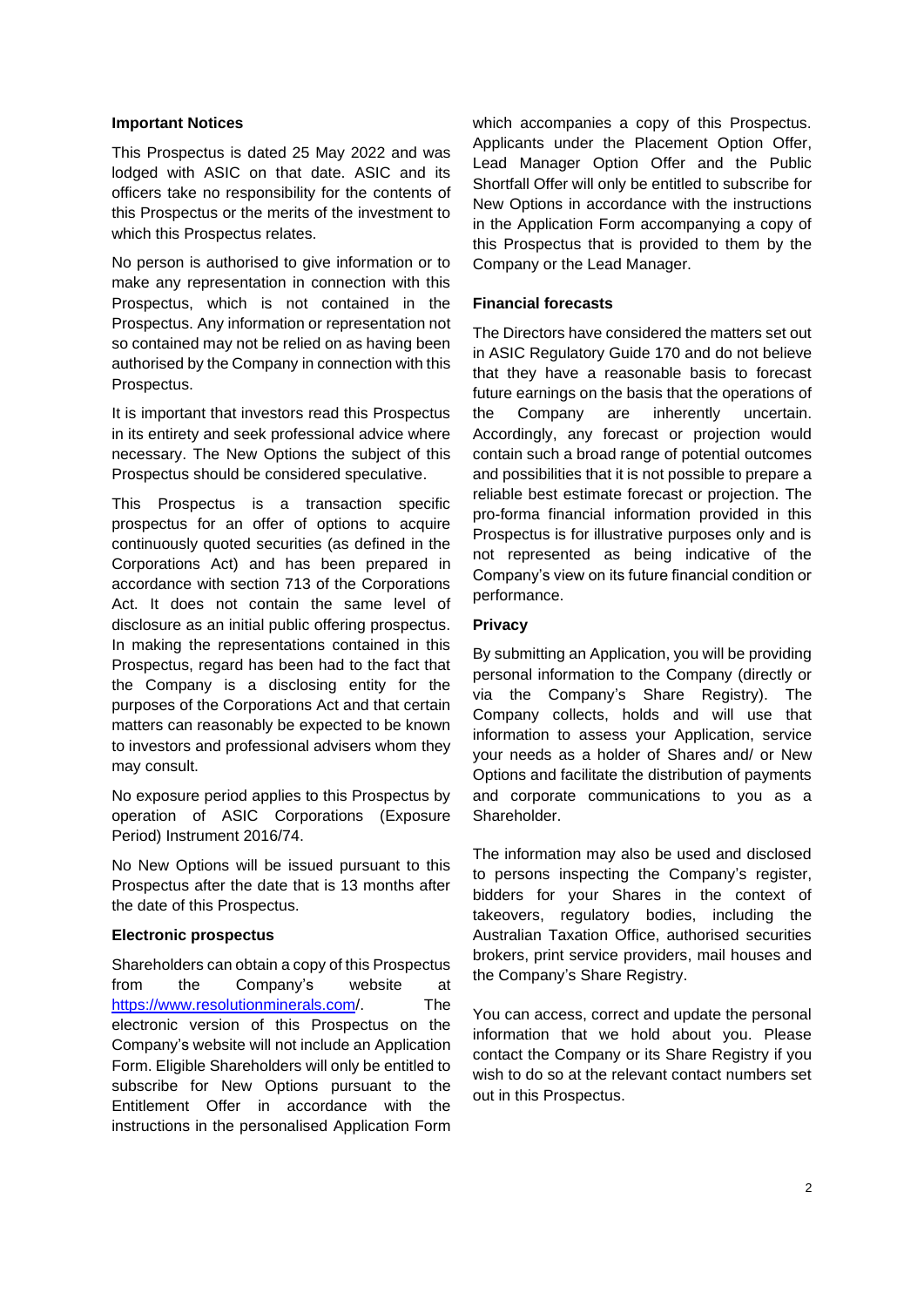#### **Forward Looking Statements**

Some of the statements appearing in this Prospectus may be in the nature of forward looking statements, including statements of current intention, statements of opinion and predictions as to possible future events. These may be identified by words such as 'may', 'could', 'believes', 'estimates', 'expects', or 'intends' and other similar such words that involve risks or uncertainties.

You should be aware that such statements are not statements of fact or guarantees and there can be no certainty of outcome in relation to the matters to which the statements relate. Forward looking statements are subject to many inherent risks and uncertainties before actual outcomes are achieved.

To the maximum extent permitted by law, none of the Company or any person named in this Prospectus or any person involved in the preparation of this Prospectus makes any representation or warranty (express or implied) as to the accuracy or likelihood of fulfilment of any forward looking statement, or any intentions or outcomes expressed or implied in any forward looking statement and disclaim all responsibility and liability for such forward looking statements (including, without limitation, liability for negligence). The Company has no intention to update or revise forward-looking statements, or to publish prospective financial information in the future, regardless of whether new information, future events or any other factors affect the information contained in this Prospectus, except where required by law. You are cautioned not to place undue reliance on any forward looking statement having regard to the fact that the outcome may not be achieved. For further information, please see the Company's past announcements released to ASX.

Except as required by law, and only then to the extent so required, neither the Company nor any other person warrants or guarantees the future performance of the Company or any return on any investment made pursuant to this Prospectus.

#### **Overseas Shareholders**

The offer of New Options pursuant to this Prospectus does not, and is not intended to,

constitute an offer, invitation or issue in any place in which, or to any person to whom, it would be unlawful to make such an offer, invitation or issue. This Prospectus has not been, nor will it be, lodged, filed or registered with any regulatory authority in the securities laws of any country.

No action has been taken to register or qualify the offer of the New Options or otherwise to permit an offering of the New Options in any jurisdiction outside Australia.

The distribution of this Prospectus and the accompanying Application Form outside of Australia or New Zealand may be restricted by law and persons who come into possession of the Prospectus and the accompanying Application Form should seek advice on and observe those restrictions.

Any failure to comply with those restrictions may constitute a violation of applicable securities laws. The Company reserves the right to treat as invalid any Application which does not comply with the requirements of this Prospectus or the Application Form or which the Company believes has been sent for, or on the account of, a person located in a jurisdiction to whom it would be illegal to make the offer of New Options pursuant to this Prospectus.

Foreign exchange control restrictions or restrictions on remitting funds from your country to Australia may apply. Your application for New Options is subject to all requisite authorities and clearances being obtained for the Company to lawfully receive your application monies.

#### **New Zealand**

The New Options are not being offered to the public within New Zealand other than to Eligible Shareholders with registered addresses in New Zealand to whom the offer of New Options is being made in reliance on the *Financial Markets Conduct (Incidental Offers) Exemption Notice 2021* (New Zealand)*.* 

This Prospectus has been prepared in compliance with Australian law and has not been registered, filed with or approved by any New Zealand regulatory authority in accordance with the *Financial Markets Conduct Act 2013* (New Zealand). This Prospectus is not a product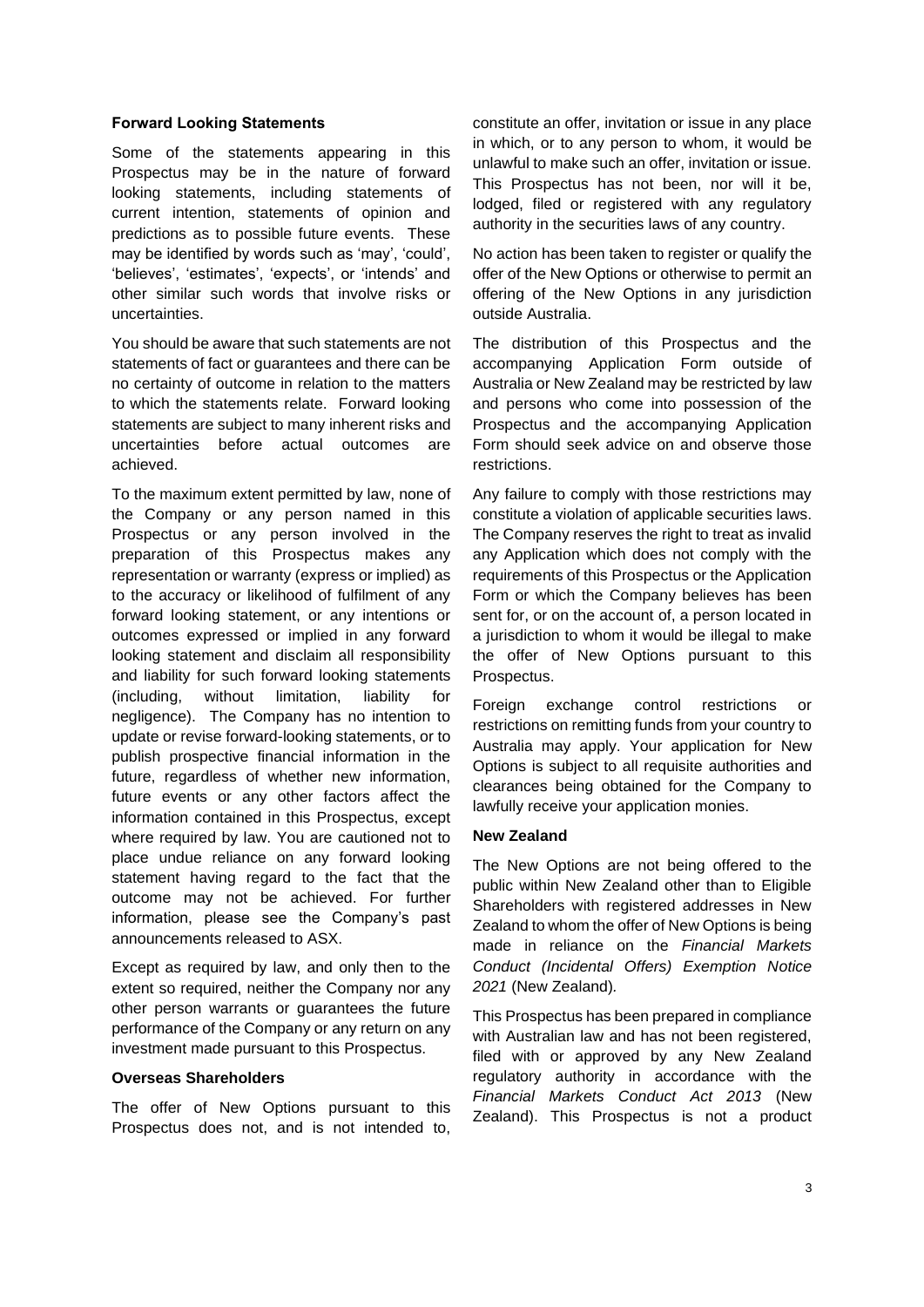disclosure statement under New Zealand law and is not required to, and may not, contain all the information that a product disclosure statement under New Zealand law is required to contain.

#### **United States**

None of the information in this Prospectus, or the Application Form that will accompany this Prospectus when it is despatched to Eligible Shareholders, constitutes an offer to sell, or the solicitation of an offer to buy, any securities in the United States. Neither this Prospectus (or any part of it), nor the Application Form when that is to be made available, may be released or distributed directly or indirectly, to persons in the United States.

The New Options have not been, and will not be, registered pursuant to the United States Securities Act of 1933 (as amended) or the securities laws of any state or other jurisdiction of the United States and may not be offered or sold, directly or indirectly, in the United States.

#### **Notice to Nominees and Custodians**

Eligible Shareholders that are recorded in the Company's Share register as having an address in Australia or New Zealand that hold Shares on behalf of persons who are resident in jurisdictions outside of Australia and New Zealand are responsible for ensuring that subscribing for that Entitlement in accordance with the Entitlement Offer does not breach regulations in the relevant overseas jurisdiction. The return of a duly completed Application will be taken by the

Company to constitute a representation that there has been no breach of those regulations.

#### **Public Shortfall Offer, Placement Option Offer and Lead Manager Option Offer**

The offer of New Options pursuant to the Public Shortfall Offer, Placement Option Offer and Lead Manager Option Offer is only being extended to persons who are Australian residents and other persons to whom the Board is satisfied, in its sole discretion, that it would not be unlawful to offer New Options to, with or without any such conditions as the Board sees fit (in its sole discretion), based on the local laws of the country in which an Applicant may reside.

## **Target Market Determination**

In accordance with the design and distribution obligations under the Corporations Act, the Company has determined the target market for the offer of New Options issued under this Prospectus. The Company will only distribute this Prospectus to those investors who fall within the target market determination (**TMD**) as set out on the Company's website [\(https://www.resolutionminerals.com\)](https://www.resolutionminerals.com/). By accepting the Offers, you warrant that you have read and understood the TMD and that you fall within the target market set out in the TMD.

## **Capitalised terms**

Capitalised terms used in this Prospectus have the same meaning as those given in the Glossary contained in section [10](#page-38-0) on page 37 of this Prospectus.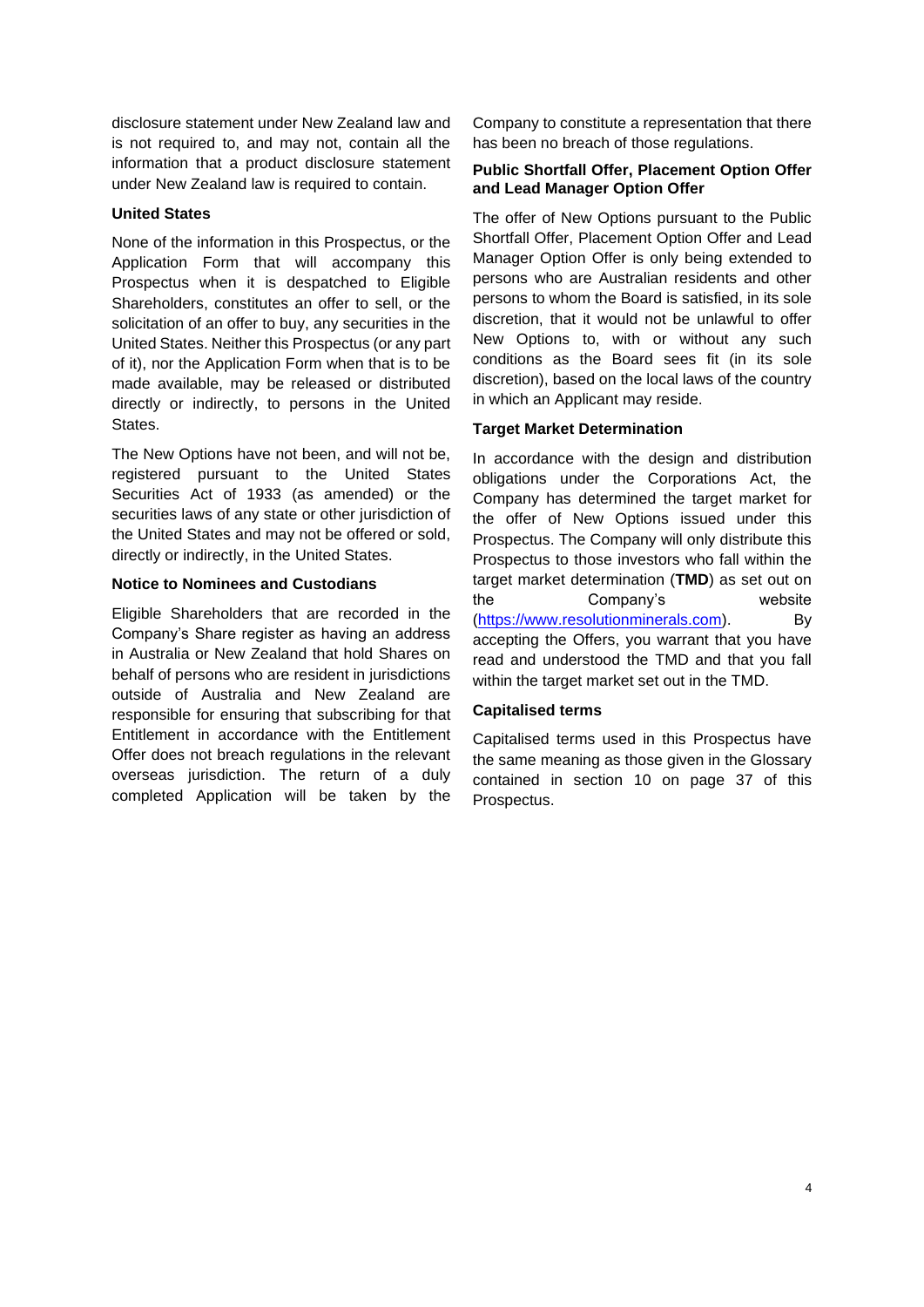## 1. **Contents**

| 1.  | <b>Contents</b>                                    | 5  |
|-----|----------------------------------------------------|----|
| 2.  | Timetable                                          | 5  |
| 3.  | <b>Chairman's Letter</b>                           | 6  |
| 4.  | <b>Investment Overview</b>                         |    |
| 5.  | <b>Risks</b>                                       | 17 |
| 6.  | <b>Acceptance of Offers and Applications</b>       | 23 |
| 7.  | <b>Rights and liabilities of New Options</b>       | 27 |
| 8.  | <b>Rights and liabilities of underlying Shares</b> | 28 |
| 9.  | <b>Additional information</b>                      | 30 |
| 10. | Glossary                                           | 39 |
| 11. | <b>Corporate Directory</b>                         | 42 |

# **2. Timetable**

| Lodgement of Prospectus with ASIC and ASX                                                               | 25 May 2022  |
|---------------------------------------------------------------------------------------------------------|--------------|
| "Ex" date                                                                                               | 30 May 2022  |
| Record Date<br>(6:30pm Adelaide time)                                                                   | 31 May 2022  |
| Prospectus and personalised entitlement and acceptance<br>forms dispatched and announcement of dispatch | 2 June 2022  |
| Last day to extend Closing Date                                                                         | 5 July 2022  |
| <b>Closing Date</b><br>(5pm Adelaide time)*                                                             | 8 July 2022  |
| Announce results of Entitlement Offer and New Options issued                                            | 14 July 2022 |
| Commencement of Quotation of New Options                                                                | 15 July 2022 |
| Despatch of holding statements                                                                          | 18 July 2022 |

*Subject to the ASX Listing Rules and the Corporations Act, the Directors reserve the right to vary these dates.*

You cannot withdraw an Application once it has been accepted. No cooling-off rights apply to the offers made pursuant to this Prospectus. The Quotation of the New Options is not confirmed and is subject to approval from ASX.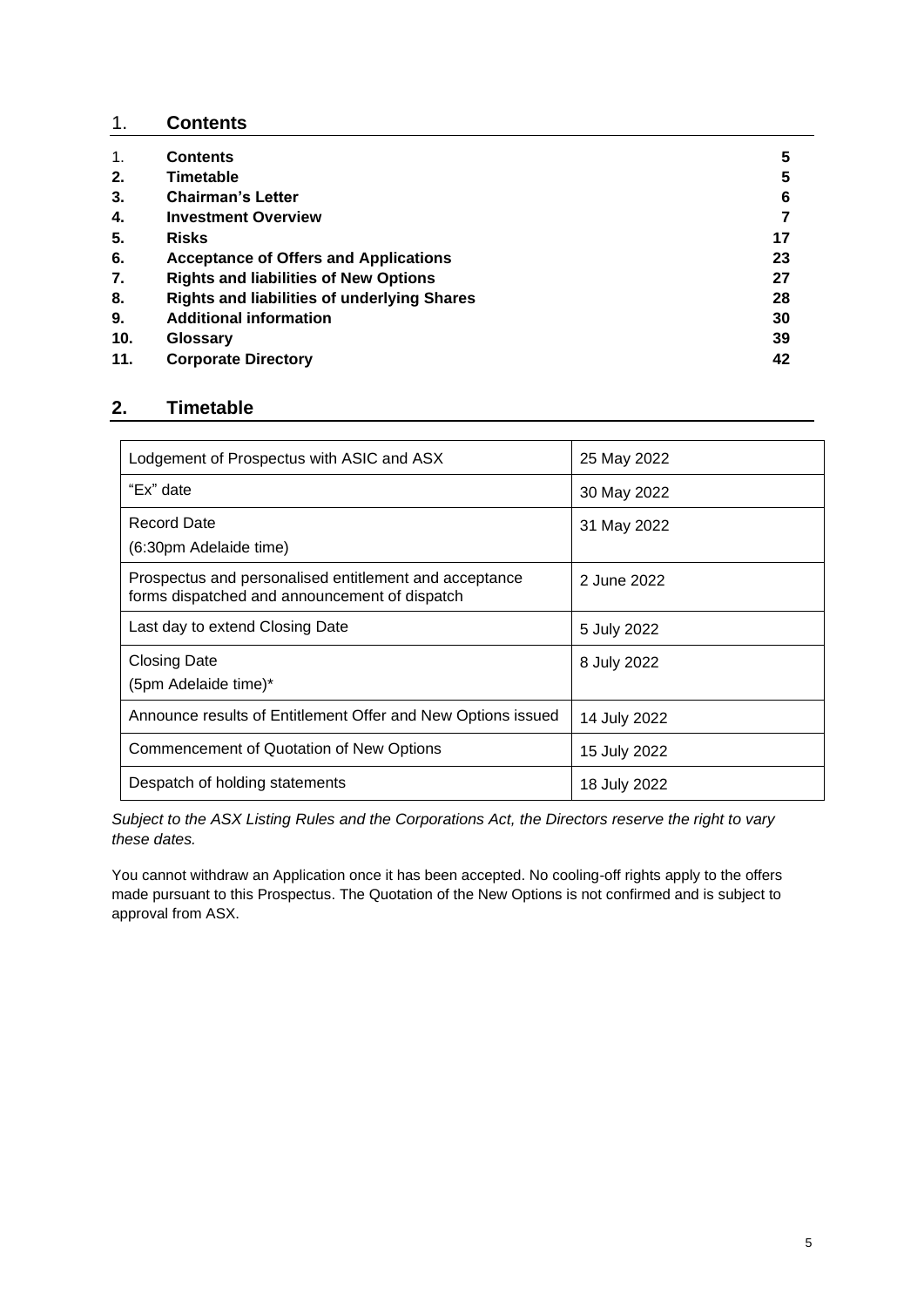## <span id="page-5-0"></span>**3. Chairman's Letter**

Dear Shareholder,

On 18 May 2022, the Company announced a successful capital raising, comprising:

- (a) a private placement to sophisticated and institutional investors, raising approximately \$1.86 million at an issue price of \$0.012 per Share; and
- (b) a private placement to Directors to raise a further \$60,000, on the same terms, which was conditional on Shareholder approval being obtained, which is proposed to be sought on or about 1 July 2022,

(**Placement**). Participants in the Placement may also apply for one (1) New Option for every one (1) Share issued under the Placement, for nil additional consideration, under this Prospectus.

As valued Shareholders, the Board is pleased to offer Eligible Shareholders the opportunity to acquire one (1) New Option for every two (2) Shares held by Eligible Shareholders as at the Record Date, being 6:30pm (Adelaide time) on 31 May 2022, at an issue price of \$0.002 per Option (**Entitlement Offer**).

Funds raised under the Placement and the Entitlement Offer will be used for the purpose of drilling at the Tourmaline Ridge Prospect at the 64North Project in Alaska, progressing Resolution's Carrara Range Project in the Northern Territory and for working capital.

All Options to be issued pursuant to this Prospectus have an exercise price of \$0.015 and are exercisable at any time prior to 5:00pm (Adelaide time) on 31 July 2025.

Applicants for New Options pursuant to this Prospectus should be aware that there are various risks associated with an investment in New Options and the Company, including those risks briefly summarised in section [5](#page-16-0) of this Prospectus. Accordingly, any potential investors should consult with their professional advisers before deciding whether to apply for any New Options pursuant to this Prospectus.

The Board thanks all Shareholders for their continuing support for the Company and recommends the Offer.

Yours sincerely,

Mr Craig Farrow Chairman Resolution Minerals Ltd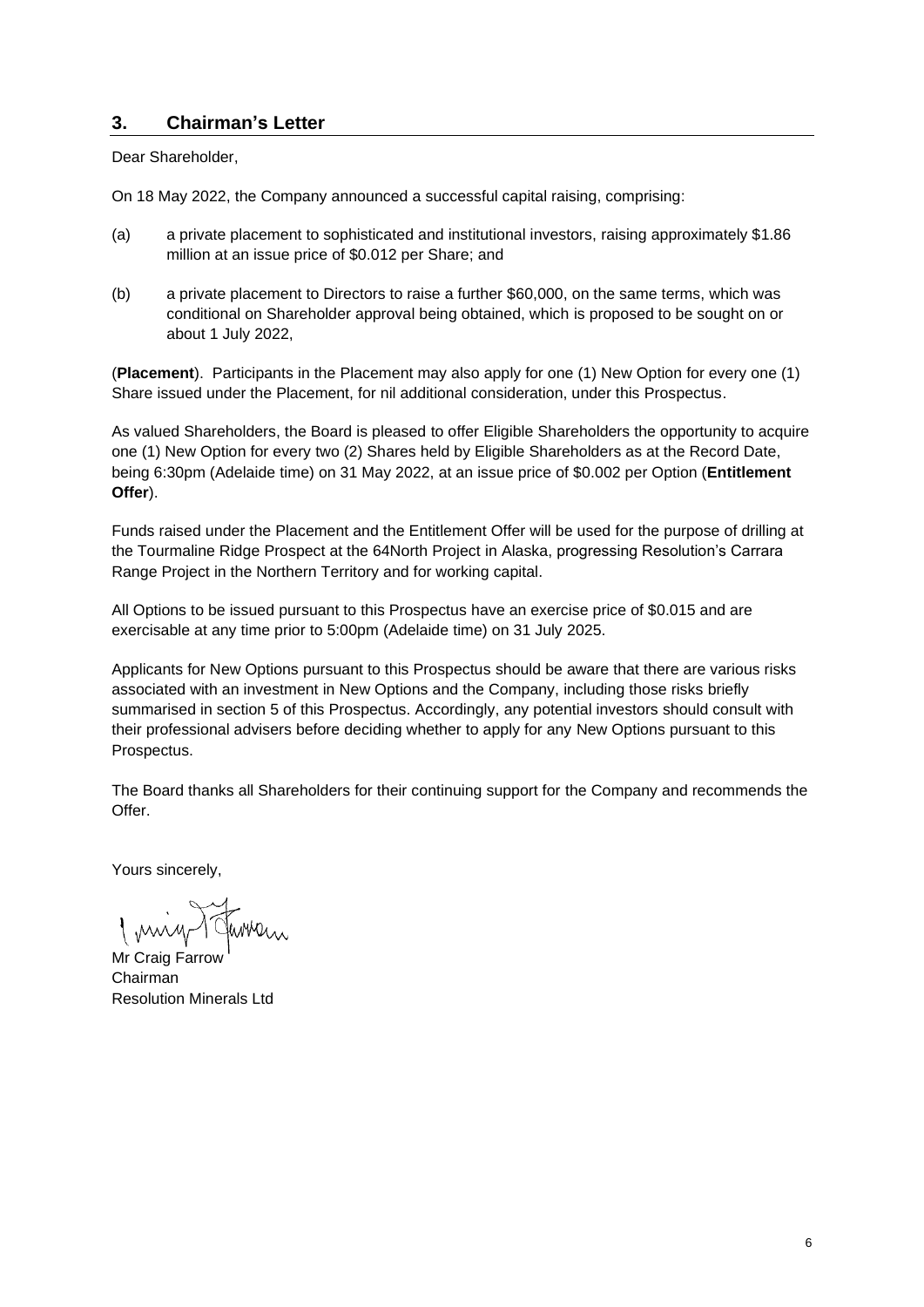## **4. Investment Overview**

## **4.1 Entitlement Offer**

Pursuant to this Prospectus, Eligible Shareholders are being offered the opportunity to subscribe for one (1) New Option for every two (2) Shares held, as at the Record Date, at an issue price of \$0.002 per New Option (**Entitlement Offer**).

The New Options have an exercise price of \$0.015 and are exercisable at any time prior to 5:00pm (Adelaide time) on 31 July 2025.

Fractional entitlements to New Options will be rounded up to the nearest whole number.

Eligible Shareholders may subscribe for all of part of their Entitlement. There is no minimum subscription amount in respect of the Entitlement Offer.

Eligible Shareholders who wish to accept the Entitlement Offer can do so in accordance with the instructions contained in section [6.3](#page-22-0) of this Prospectus.

Eligible Shareholders will receive a personalised Application Form setting out their Entitlement which will accompany a copy of this Prospectus.

Further details regarding the rights and liabilities attaching to the New Options are contained in section 7 of this Prospectus. All of the Shares issued upon exercise of the New Options offered pursuant to this Prospectus will rank equally with the existing Shares on issue as at the date of allotment. Further details regarding the rights and liabilities attaching to the Shares are contained in section [8](#page-27-0) of this Prospectus.

#### <span id="page-6-0"></span>**4.2 Public Shortfall Offer**

The Directors reserve the right to offer and place the shortfall of any New Options not subscribed for pursuant to the Entitlement Offer, at any time within three months of the Closing Date, which Options will, in no circumstances, be issued at an issue price of less than \$0.002 (**Public Shortfall Offer**).

Any investors who are not currently Eligible Shareholders wishing to participate in the Public Shortfall Offer must submit an Application Form that accompanies this Prospectus and follow the instructions given to them by the Company and/or the Lead Manager. The Directors retain their discretion to refuse to accept applications under the Public Shortfall Offer (in whole or in part).

The Public Shortfall Offer, which is a separate offer to the Entitlement Offer is made under this Prospectus and will remain open for up to three months from the Closing Date. The New Options issued in accordance with the Public Shortfall Offer will rank equally with the New Options issued pursuant to the Entitlement Offer.

The Directors reserve the right to pay a commission of up to 6% (exclusive of GST) of any amounts subscribed under the Public Shortfall Offer through any licensed securities dealers or Australian financial services licensee in respect of any Applications lodged and accepted by the Company.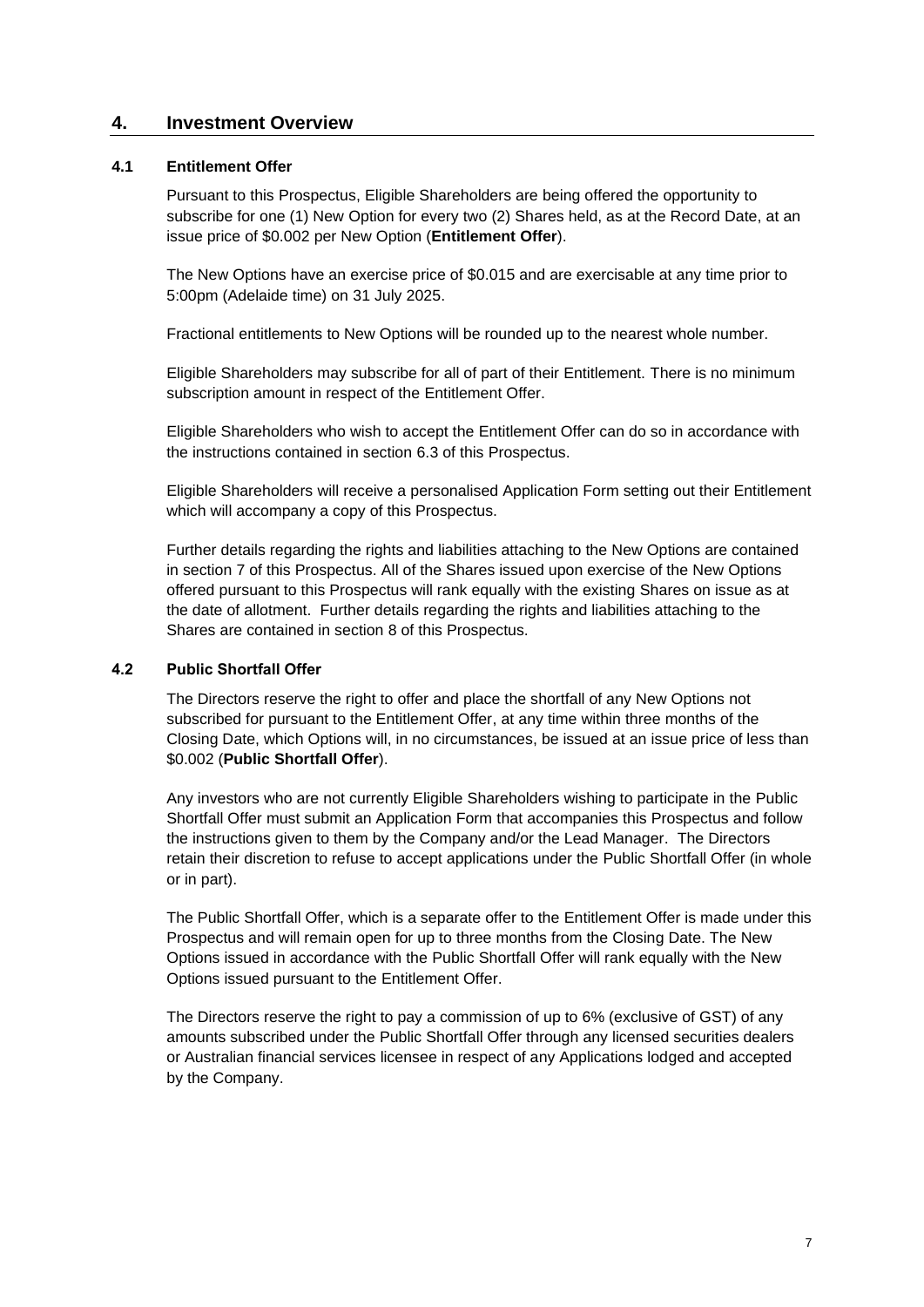#### **4.3 Placement Option Offer**

The Entitlement Offer has been supplemented by the Placement that was announced to the market on 18 May 2022, which raised up to approximately \$1.86 million (before expenses), at an issue price of \$0.012 per Share.

The Shares issued in accordance with the Placement will rank equally with the existing Shares of the Company and will be eligible to participate in the Entitlement Offer.

Participants in the Placement are also entitled to apply for one (1) New Option for every one (1) Share issued under the Placement (for nil additional consideration) (**Placement Option Offer**), by submitting an Application Form accompanying a copy of this Prospectus in accordance with the instructions provided to them by the Company and/or Lead Manager.

The New Options to be issued to participants in the Placement will be issued at the same time as the issue of New Options under the Entitlement Offer, which is expected to occur on or about 14 July 2022.

This Prospectus has been prepared for the offer of New Options under the Placement Option Offer so that the relief provided under *ASIC Corporations (Sale Offers That Do Not Need Disclosure) Instrument 2016/80,* with respect to the on-sale provisions of Section 707 of the Corporations Act, is available. Specifically, if the New Options are issued with disclosure under this Prospectus, then the Shares issued upon the exercise of any of the New Options can be on-sold within 12 months of their issue without a disclosure document being required for that on-sale, as the New Options are issued with disclosure and the exercise of the New Option does not involve any further offer.

#### **4.4 No rights trading**

The right to subscribe for New Options pursuant to this Prospectus is non-renounceable, which means that you cannot sell or transfer all or part of your Entitlement.

#### **4.5 Purpose of the Capital Raising**

The purpose of the Entitlement Offer is to raise up to approximately \$820,000 (before expenses), which is in addition to the \$1.86 million raised under the Placement.

As noted in section [3](#page-5-0) of this Prospectus, the funds raised pursuant to the Capital Raising are planned to be used for drilling at the Tourmaline Ridge Prospect at the 64North Project in Alaska, progressing Resolution's Carrara Range Project in the Northern Territory and for working capital.

Please refer to section [4.11](#page-10-0) for further details relating to the estimated expenses of the Offers.

## **4.6 Key Risks**

There are various risk factors associated with an investment in New Options and the Company. Some, but not all, of these risks are summarised in section [5](#page-16-0) of this Prospectus. These risks, and others not specifically referred to in section [5,](#page-16-0) have the potential to materially affect the financial performance and prospects of the Company and the value of the New Options offered pursuant to this Prospectus.

Accordingly, potential investors should consider that an investment in the Company is speculative and should consult with their professional advisers before deciding whether to apply for any New Options pursuant to this Prospectus.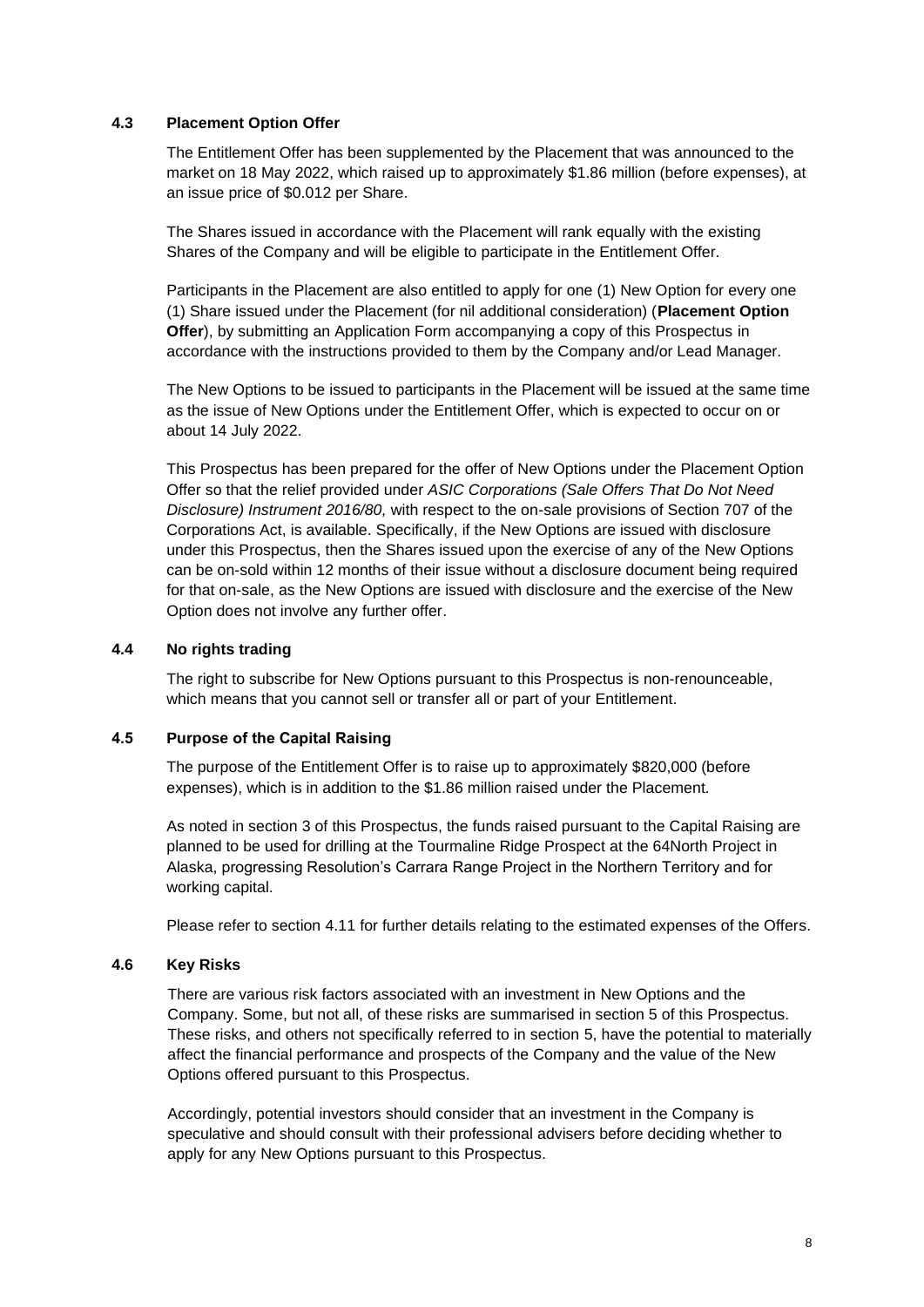Three of the key risks that Applicants should be aware of are summarised briefly below:

#### (a) Funding Risk

The Company is a mineral exploration company and currently relies on external funding to satisfy its capital requirements. Please refer to section [5.2\(a\)](#page-16-1) for more details.

#### (b) Key Sensitivities of the 64North Project and Carrara Range

Mineral exploration and development is a speculative and high-risk undertaking that may be impeded by circumstances and factors beyond the control of the Company. Please refer to section [5.2\(b\)](#page-16-2) for more details.

#### (c) Grant of future authorisations to explore and mine

If the Company is unable to obtain a required approval, its operational and financial performance may be materially adversely affected. Please refer to section [5.3\(d\)](#page-18-0) for more details.

## **4.7 Principal effect of the Entitlement Offer**

The principal effect of the Entitlement Offer, Placement Option Offer and Lead Manager Option Offer, assuming that the Entitlement Offer is fully subscribed and that no Performance Rights or any Options are exercised prior to the Record Date, will be to:

- (a) increase the Company's cash position by up to \$820,000 (before expenses) immediately after completion of the Entitlement Offer; and
- (b) increase the number of Options on issue by up to 609,093,684, from 173,615,312 at the date of this Prospectus to up to 782,708,996 Options.

If the Offers are fully subscribed and all of the New Options are exercised, the Company will also receive a further \$9,136,405.26 on the exercise of the New Options.

## **4.8 Effect of the Offers on capital structure**

The principal effect of the Entitlement Offer, Placement Option Offer and Lead Manager Option Offer, assuming that the Entitlement Offer is fully subscribed and that no Performance Rights or any of the Company's Options or Performance Rights are exercised prior to the Record Date, is set out below:

## **Shares**

| <b>Description</b>                                                                                | <b>Number</b> |
|---------------------------------------------------------------------------------------------------|---------------|
| Shares currently on issue                                                                         | 665,366,599   |
| Unlisted Performance Shares on issue                                                              | 13,175,000    |
| Shares to be issued pursuant to the Placement (including as<br>consideration to the Lead Manager) | 158,193,481   |
| New Shares offered pursuant to the Entitlement Offer                                              | Nil           |
| Total Shares on issue after completion of the Offer                                               | 836,735,080   |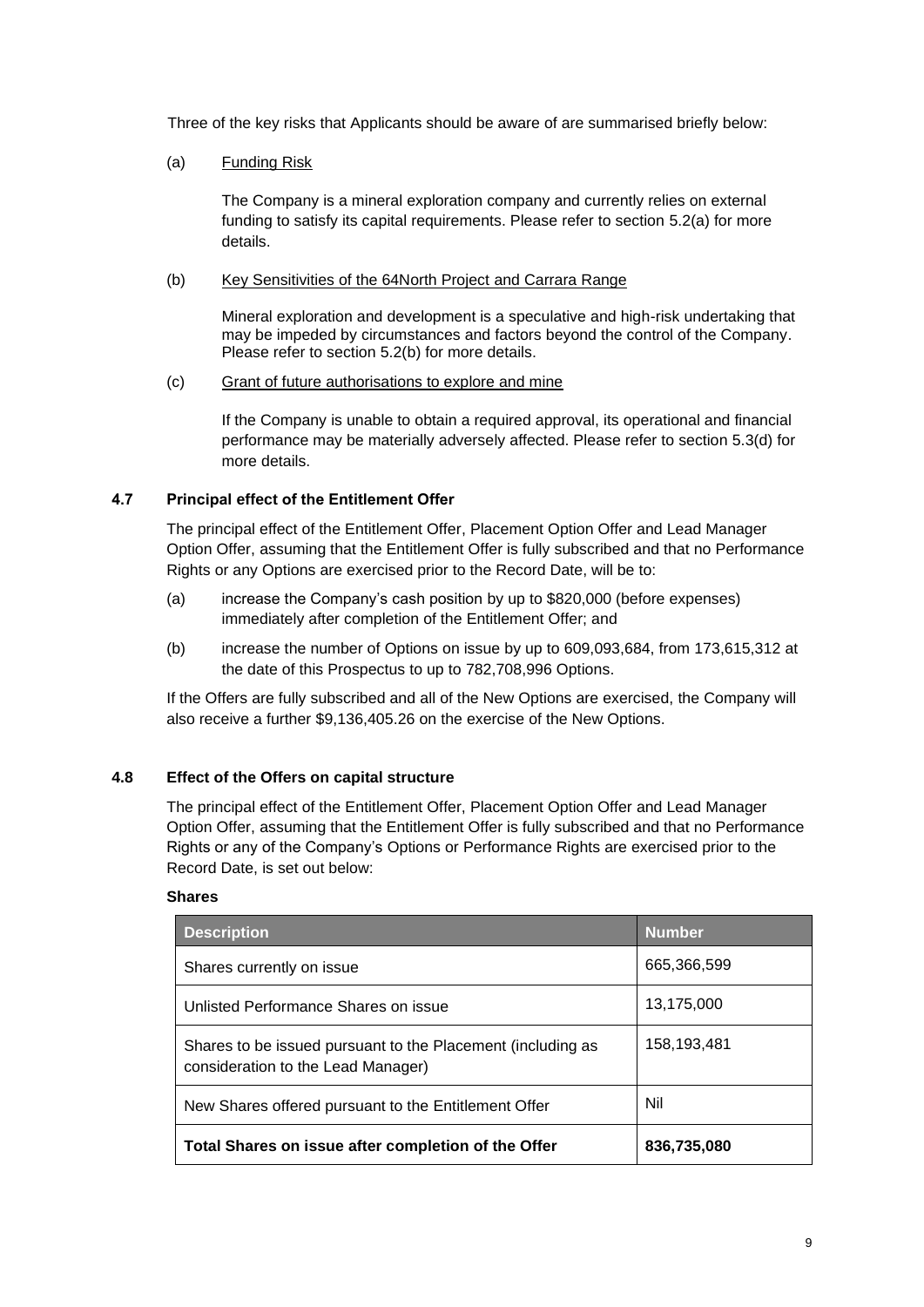## **Options**

| <b>Description</b>                                                                                                             | <b>Number</b>                                                                                                                                                            |  |
|--------------------------------------------------------------------------------------------------------------------------------|--------------------------------------------------------------------------------------------------------------------------------------------------------------------------|--|
| Options on issue as at the date of this Prospectus                                                                             | 6,096,558 RMLOA;<br>(a)<br>74,634,643 RMLOB; and<br>(b)<br>92,884,111 Unquoted<br>(c)<br>Options.                                                                        |  |
| New Options to be issued pursuant to the Placement Option<br>Offer                                                             | 155,091,648                                                                                                                                                              |  |
| New Options to be issued pursuant to the Placement Option<br>Offer to Directors                                                | 5,000,000                                                                                                                                                                |  |
| New Options offered pursuant to the Entitlement Offer<br>(Expiring on 31 July 2025 and having an exercise price of<br>\$0.015) | 410,229,124                                                                                                                                                              |  |
| New Options offered pursuant to the Lead Manager Option Offer<br>(assuming there is no shortfall under the Entitlement Offer)  | 38,772,912 <sup>1</sup>                                                                                                                                                  |  |
| Total Options on completion of the Offers:                                                                                     | (a)<br>6,096,558 RMLOA;<br>74,634,643 RMLOB;<br>(b)<br>92,884,111 Unquoted<br>(c)<br>Options; and<br>609,093,684 New Options.<br>(d)<br><b>Total options 782,708,996</b> |  |

## **Performance Rights**

| <b>Description</b>                                           | <b>Number</b> |
|--------------------------------------------------------------|---------------|
| Performance Rights on issue before the Entitlement Offer:    | 28,335,000    |
| Performance Rights offered pursuant to the Entitlement Offer | Nil           |
| Total Performance Rights on completion of the Offers:        | 28,338,000    |

A further 609,093,684 Shares may be issued in the event that the Entitlement Offer is fully subscribed and all of the New Options issued under this Prospectus are subsequently exercised. If all New Options are exercised, the Company will also receive a further \$9,136,405.26 on the exercise of the New Options.

<sup>&</sup>lt;sup>1</sup> This number assumes the Entitlement Offer is fully subscribed and, therefore, there is no shortfall of New Options for the Lead Manager to place. As discussed in sectio[n 4.15,](#page-14-0) the Lead Manager is entitled to a 6% fee (payable in New Options) on the gross proceeds raised from the Public Shortfall Offer). In the event that that Entitlement Offer is not fully subscribed, the Options to be issued to the Lead Manager will increase in accordance with the terms outlined in section [4.15.](#page-14-0)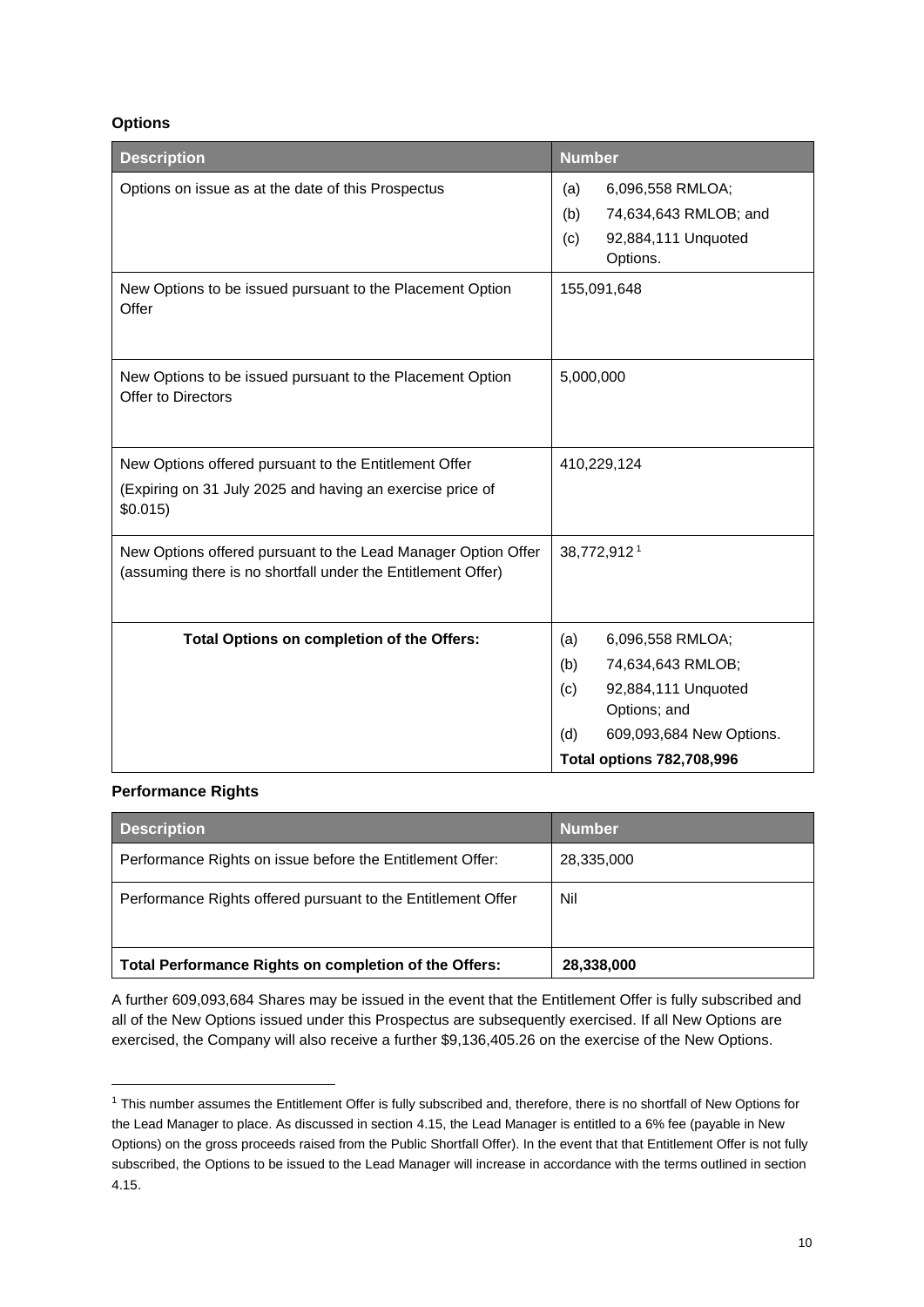## **4.9 Dilution of Eligible Shareholders that do not accept their Entitlement**

As the Entitlement Offer is an offer of one (1) New Option for every two (2) Shares held by Eligible Shareholders, the maximum dilution that will be experienced by any Eligible Shareholder that does not subscribe for any Entitlement is approximately 50% of its existing Shareholding (assuming all New Options are subsequently exercised).

Eligible Shareholders should note that if they do not accept their Entitlements in full, their Shareholdings are likely to be diluted as follows:

| <b>Example</b><br><b>Shareholder</b> | <b>Holding as at</b><br><b>Record Date</b> | $\%$ as at<br><b>Record</b><br><b>Date</b> | <b>Entitlement</b> | <b>Holding if</b><br><b>Entitlement not</b><br>taken up | % following<br>allotment<br>and<br>exercise of<br><b>New</b><br><b>Options</b> |
|--------------------------------------|--------------------------------------------|--------------------------------------------|--------------------|---------------------------------------------------------|--------------------------------------------------------------------------------|
| <b>Shareholder 1</b>                 | 1,000,000                                  | 0.12%                                      | 500,000            | 1,000,000                                               | 0.07%                                                                          |
| <b>Shareholder 2</b>                 | 2,500,000                                  | 0.30%                                      | 1,250,000          | 2,500,000                                               | 0.18%                                                                          |
| <b>Shareholder 3</b>                 | 5,000,000                                  | 0.61%                                      | 2.500.000          | 5,000,000                                               | 0.35%                                                                          |
| <b>Shareholder 4</b>                 | 10,000,000                                 | 1.22%                                      | 5,000,000          | 10,000,000                                              | 0.70%                                                                          |

## **4.10 Effect of Offer on relevant interest of substantial security holders**

As at 25 May 2022, there are no persons that have provided notice to the Company that they have a relevant interest in 5% or more of Company's Shares.

The issue of New Options pursuant to this Prospectus will not have any effect on the relevant interests of any persons unless those New Options are exercised.

## <span id="page-10-0"></span>**4.11 Expenses of the Capital Raising**

The total expenses of the Capital Raising are estimated to be approximately \$109,706 (excluding GST), which are expected to be applied towards the items set out in the table below:

| <b>Expense</b>                      | <b>Amount (\$)</b>    |
|-------------------------------------|-----------------------|
| Lead Manager Fees                   | \$49,000 <sup>2</sup> |
| <b>ASIC</b> fees                    | \$3,206               |
| ASX fees                            | \$17,500              |
| Legal fees                          | \$25,000              |
| Printing, registry and distribution | \$15,000              |
| <b>Total</b>                        | \$109,706             |

<sup>&</sup>lt;sup>2</sup> Excluding New Options required to be issued pursuant to the Mandate.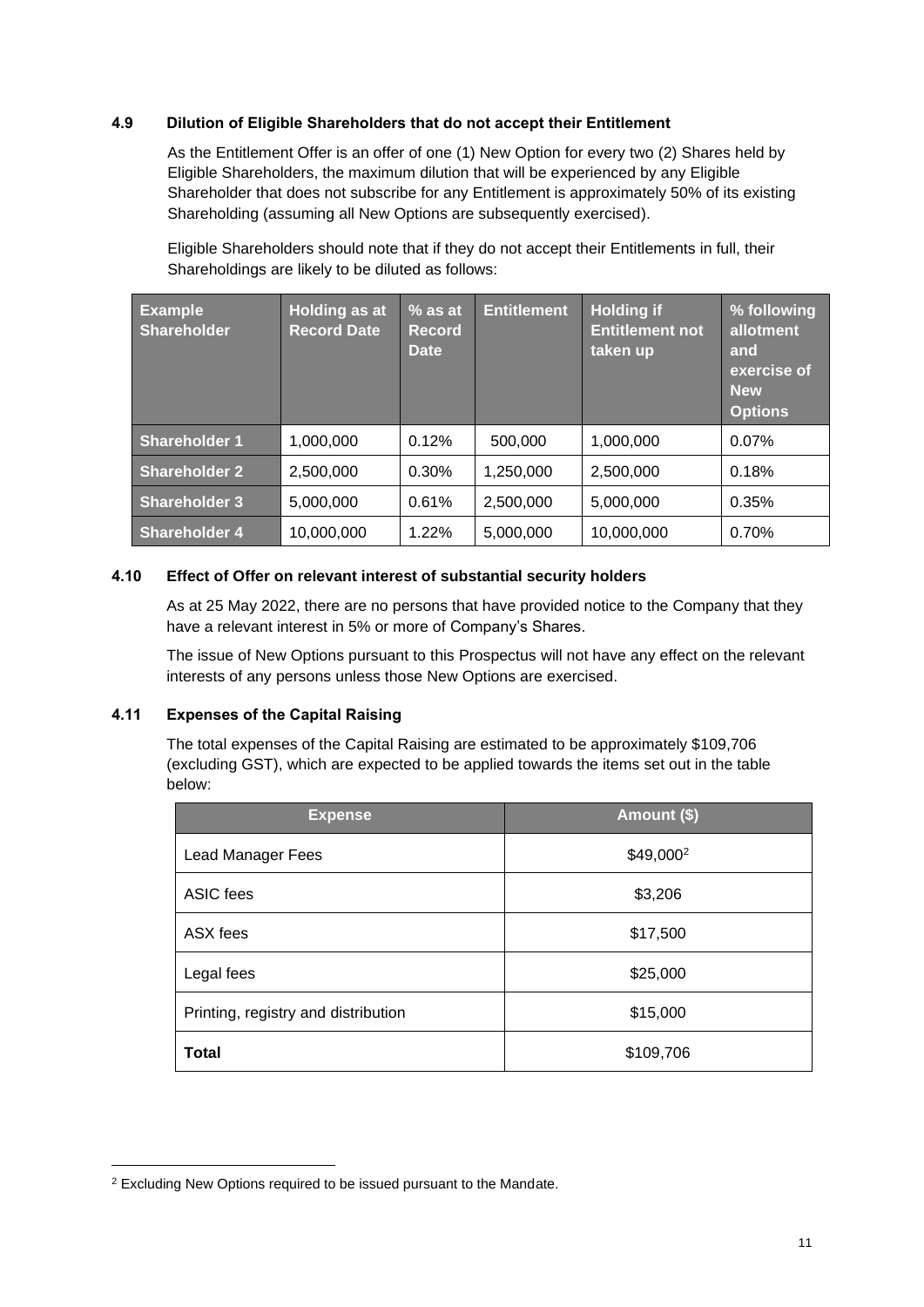## **4.12 Financial Information**

Un-audited Pro-forma Statement of Financial Position for the Company and its controlled entities as at 31 December 2021.

|                                  | <b>Resolution Minerals</b> | Pro Forma        |
|----------------------------------|----------------------------|------------------|
|                                  | <b>Reviewed</b>            | <b>Unaudited</b> |
|                                  |                            | <b>Maximum</b>   |
|                                  | 31-Dec-21                  | Subscription     |
| <b>Current Assets</b>            |                            |                  |
| Cash and Cash Equivalents        | 2,783,681                  | 5,330,089        |
| Other current assets             | 53,862                     | 53,862           |
| <b>Total Current Assets</b>      | 2,837,543                  | 5,383,951        |
| <b>Non-Current Assets</b>        |                            |                  |
| Property plant and equipment     | 147,944                    | 147,944          |
| <b>Exploration expenditure</b>   | 21,052,997                 | 21,052,997       |
| <b>Total Non-Current Assets</b>  | 21,200,941                 | 21,200,941       |
| <b>Total Assets</b>              | 24,038,484                 | 26,584,892       |
| <b>Current Liabilities</b>       |                            |                  |
| Trade and other payables         | 503,258                    | 503,258          |
| <b>Employee provisions</b>       | 77,438                     | 77,438           |
| <b>Total Current Liabilities</b> | 580,696                    | 580,696          |
| <b>Total Liabilities</b>         | 580,696                    | 580,696          |
| <b>Net Assets</b>                | 23,457,788                 | 26,004,196       |
| <b>Equity</b>                    |                            |                  |
| <b>Issued Capital</b>            | 27,389,333                 | 29,935,741       |
| Reserves                         | 926,878                    | 926,878          |
| <b>Retained Profits</b>          | (4,858,423)                | (4,858,423)      |
| <b>Total Equity</b>              | 23,457,788                 | 26,004,196       |

# **RESOLUTION MINERALS STATEMENT OF FINANCIAL POSITION**

#### **Notes:**

This pro-forma Statement of Financial Position has been prepared on the basis of the Company's reviewed financial statements for the six month period ending 31 December 2021 and on the basis of the following transactions and adjustments having occurred on that date:

- 1. The issue of 155,091,648 Shares, issued at an issue price of \$0.012, and 155,091,648 New Options pursuant to the Placement, raising gross proceeds of \$1,861,000;
- <sup>2.</sup> The issue of 410,229,124 New Options, issued at an issue price of \$0.002, pursuant to the Entitlement Offer, raising gross proceeds of \$820,000;
- <sup>3.</sup> The issue of 3,101,833 Shares, issued at an issue price of \$0.0012, and 38,772,912 New Options to the Lead Manager pursuant to the Lead Manager Mandate;
- 4. Deducting the estimated aggregate costs of the Capital Raising, excluding the non-cash costs of the New Options. Please refer to sectio[n 4.11](#page-10-0) for further details relating to the estimated expenses of the Entitlement Offer.

٦Ì,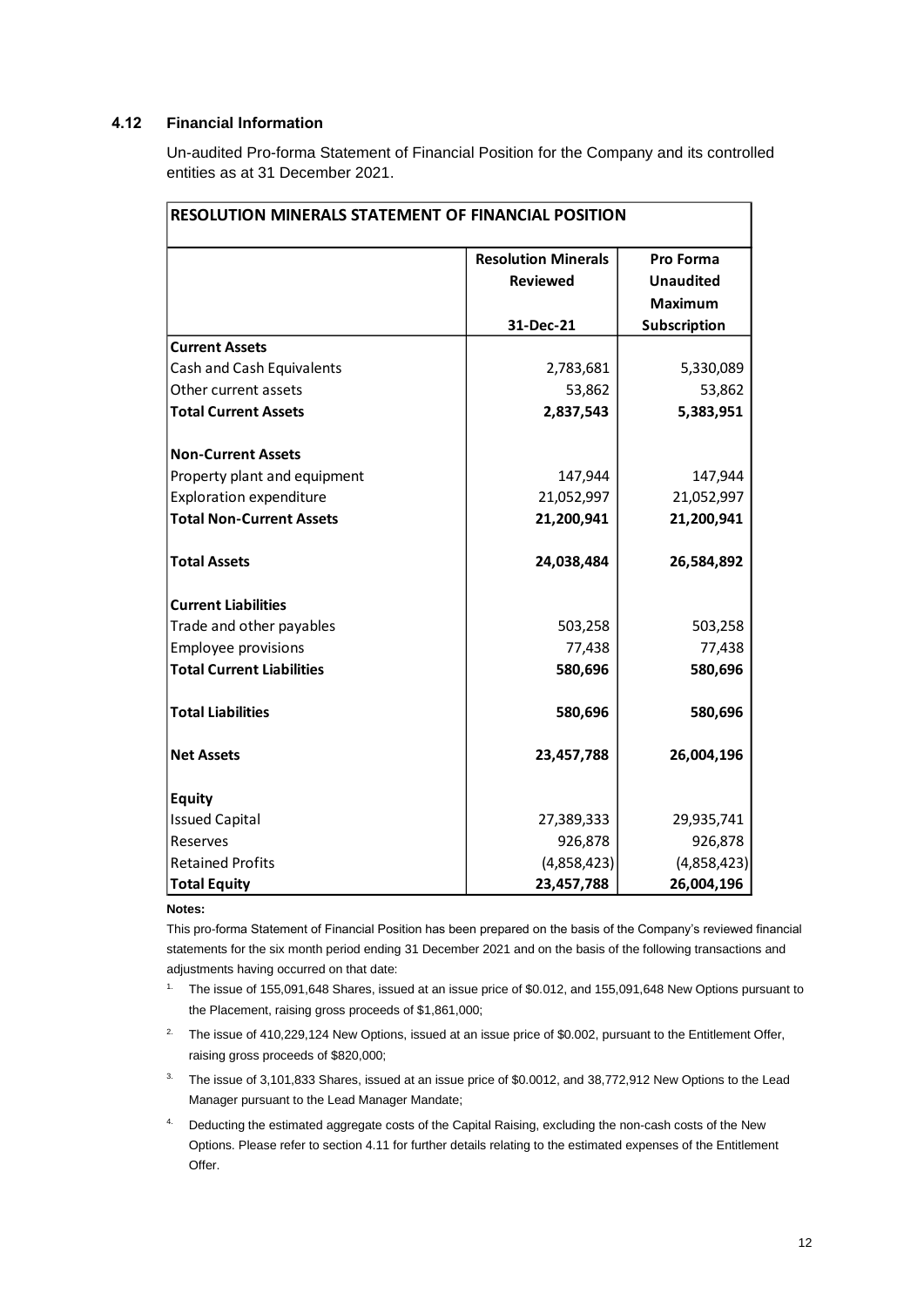The above information is presented on the basis that there have been no movements in the assets and liabilities of the Company between 31 December 2021 and the close of the Entitlement Offer. This information is unaudited and has not been independently reviewed.

#### **4.13 Overseas shareholders**

The offer of New Options pursuant to this Prospectus does not, and is not intended to, constitute an offer or invitation in any place or jurisdiction in which, or to any person to whom, it would be unlawful to make such an offer or to issue this Prospectus.

It is not reasonable for the Company to comply with the securities laws of all overseas jurisdictions in which Shareholders are resident having regard to the number of overseas Shareholders and the number and value of New Options these Shareholders would be offered and the cost of complying with the regulatory requirements in each relevant jurisdiction.

Accordingly, the Entitlement Offer is not being extended, and no New Options will be issued pursuant to the Entitlement Offer, to Shareholders that are recorded in the Company's share register as having an address that is outside Australia or New Zealand.

Where the Placement Option Offer, the Lead Manager Option Offer or the Public Shortfall Offer is extended to non-Shareholders, it will only be extended to persons who are located in Australia and to other persons to whom the Board is satisfied, in its sole discretion, that it would not be unlawful to offer New Options to, with or without any such conditions as the Board sees fit (in its sole discretion), based on the local laws of the country in which an Applicant may be located or reside.

The Prospectus is an Australian prospectus prepared under Australian law and is not a product disclosure statement prepared under New Zealand law. New Zealand law normally requires people who offer financial products to give information to investors before they invest. This requires those offering financial products to have disclosed information that is important for investors to make an informed decision.

No New Zealand product disclosure statement is being prepared and the offer of New Options is being extended pursuant to the Entitlement Offer to Shareholders that were recorded in the Company's share register as having an address in New Zealand in reliance on the *Financial Markets Conduct (Incidental Offers) Exemption Notice 2021* (New Zealand).

As a result, Shareholders that were recorded in the Company's share register as having an address in New Zealand may not be given all the information usually required under New Zealand law and will also have fewer other legal protections for this investment.

The taxation treatment of Australian financial products is not the same as for New Zealand financial products.

If you are uncertain about whether this investment is appropriate for you, you should seek the advice of an appropriately qualified financial adviser.

The Offers may involve a currency exchange risk. The currency for the financial products is not New Zealand dollars. The value of the financial products will go up or down according to changes in the exchange rate between that currency and New Zealand dollars. These changes may be significant.

Any amounts paid on the financial products will be in Australian dollars and not New Zealand dollars. You may incur significant fees in having any such Australian dollar funds credited to a bank account in New Zealand in New Zealand dollars.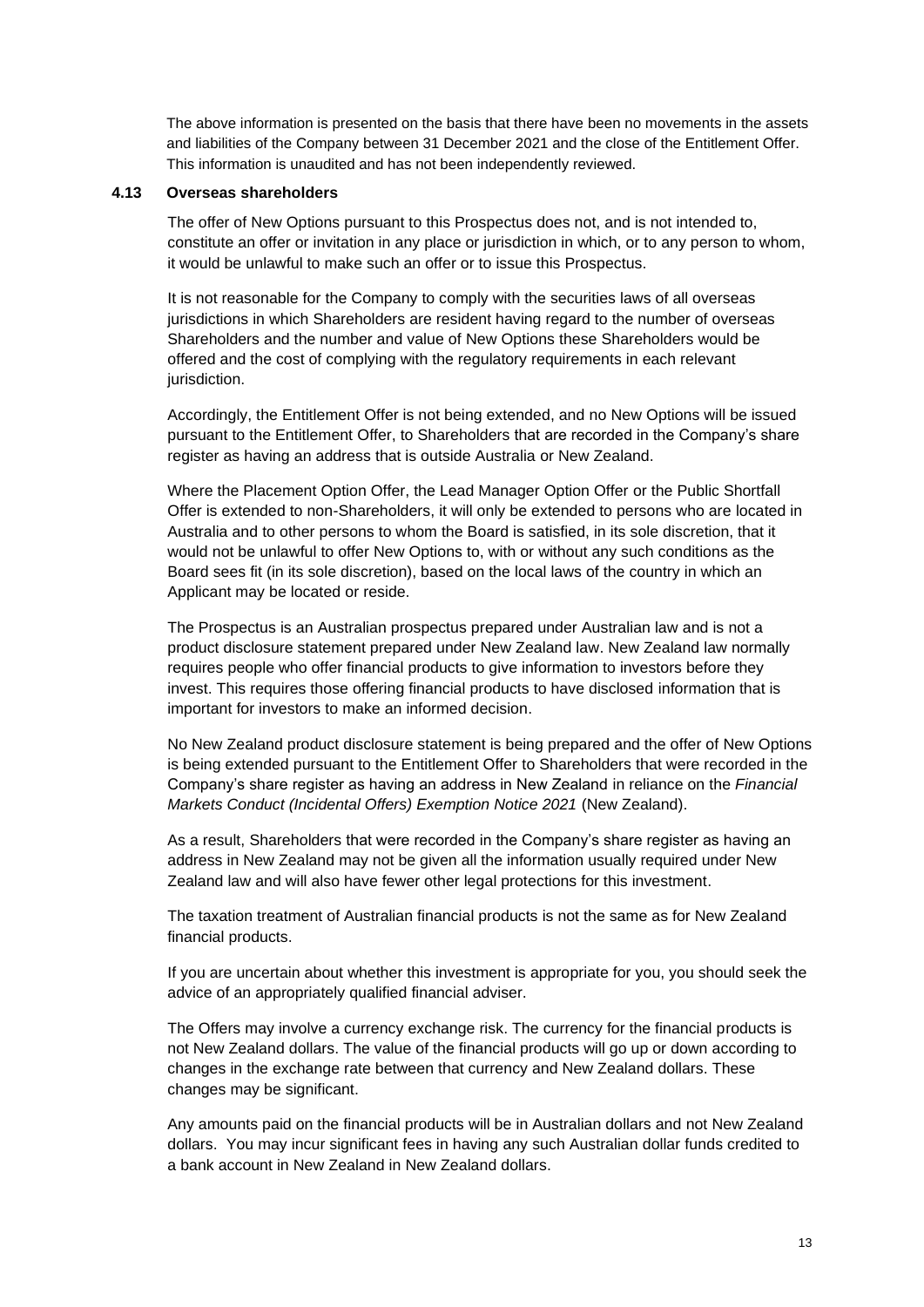If the financial products are able to be traded on a financial product market and you wish to trade the financial products through that market, you will have to make arrangements for a participant in that market to sell the financial products on your behalf. The financial products are not currently traded on any financial product market in New Zealand. The way in which any financial product trading market operates, the regulation of participants in that market, and the information available to you about the financial products and trading may differ from the financial product trading markets that operate in New Zealand.

Shareholders that are resident in Australia and New Zealand that hold Shares on behalf of persons who are resident overseas are responsible for ensuring that taking up any Entitlement pursuant to the Entitlement Offer does not breach regulations in the relevant overseas jurisdiction. The return of a duly completed Application will be taken by the Company to constitute a representation that there has been no breach of those regulations.

Furthermore, the offer of New Options pursuant to the Placement Option Offer and Public Shortfall Offer is only being extended to persons who are Australian residents and other persons to whom the Board (in consultation with the Lead Manager) is satisfied, in its sole discretion, that it would not be unlawful (with or without such conditions as the Board sees fit) based on the local laws of the country in which an Applicant may reside to offer New Options.

#### <span id="page-13-0"></span>**4.14 Lead Manager Engagement**

The Company and the Lead Manager are party to a letter of engagement pursuant to which the Lead Manager has agreed to lead manage the Placement (**Mandate**).

Pursuant to the Mandate, the Company has appointed the Lead Manager as the lead manager to the Capital Raising (among other things):

- (a) act as lead manager and sole bookrunner to the Company in connection with the Capital Raising;
- (b) advise on the structuring and timing of the Capital Raising including terms and pricing, market perception and impact;
- (c) assist with dealings with regulatory bodies (including ASX and ASIC) in relation to the Capital Raising;
- (d) assisting the Company with its due diligence processes for the Capital Raising;
- (e) providing advice on and coordinating the marketing of the Company and the Capital Raising; and
- (f) provide the Company with such other assistance in undertaking the Capital Raising as is customary and appropriate for a lead manager in this type of transaction.

The Company must pay the Lead Manager:

- (a) a management fee of 2% (plus GST) of the amount of all gross proceeds raised pursuant to the Placement, to be satisfied by the issue of Shares in the Company; and
- (b) a placement fee of 4% (plus GST) of the amount of the gross proceeds introduced to the Placement by the Lead Manager; and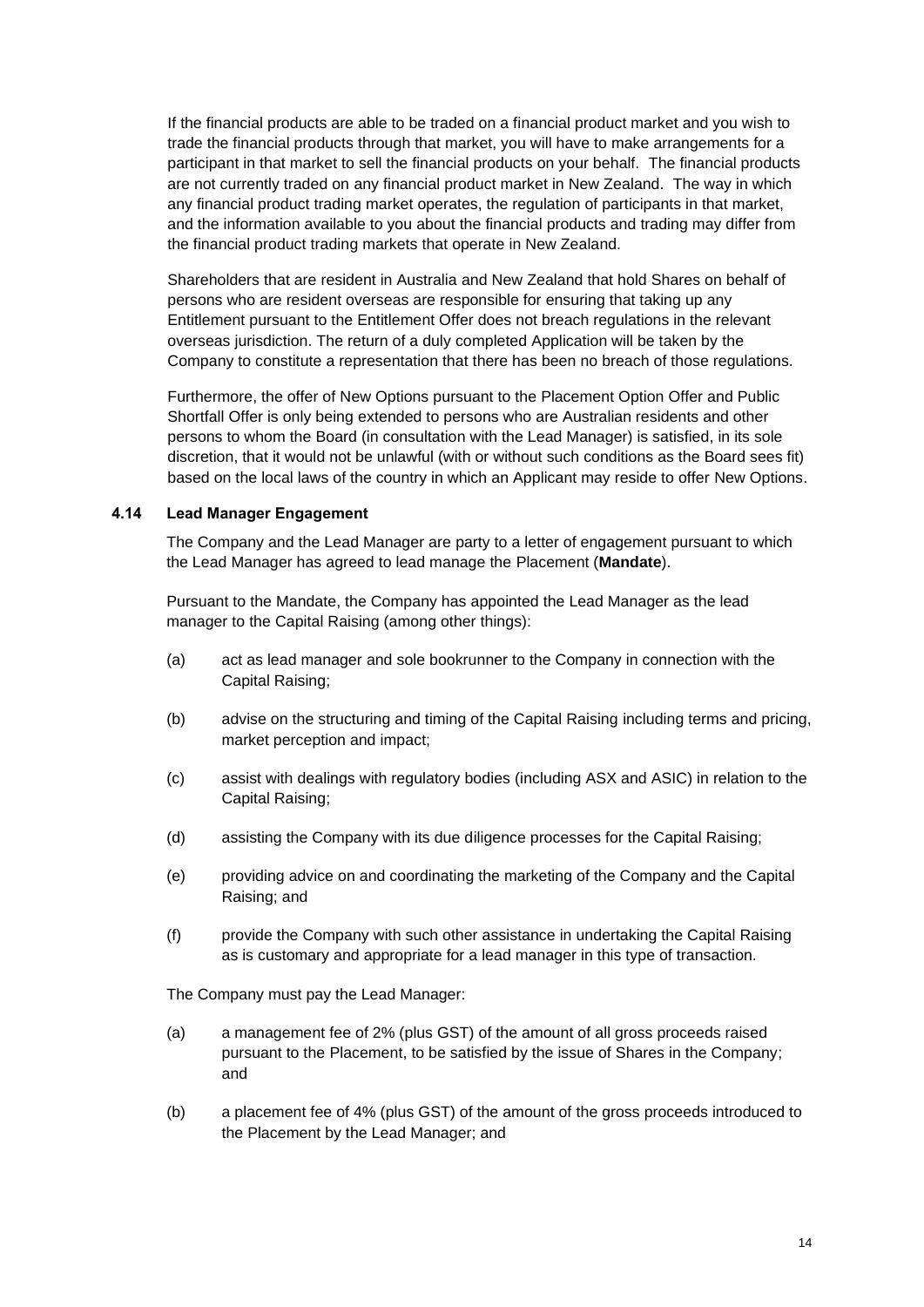(c) a shortfall placement fee of 6% (plus GST) of the amount of the gross proceeds raised via the placement of any shortfall arising from the Entitlement Offer, to be satisfied by way of the issue of New Options (**Shortfall Placement Options**) and subject to Shareholder approval.

The Company has also agreed to issue the Lead Manager 38,772,912 New Options (**Advisor Facilitator Options**) subject to obtaining Shareholder approval to such issue.

The Company has agreed to pay or reimburse the Lead Manager for its reasonable out-ofpocket expenses incurred in connection with this Prospectus and the Capital Raising, including the reimbursement of associated facilitation fees of approximately \$2,000 that the Lead Manager will incur.

Subject to certain exclusions relating to fraud, wilful misconduct or gross negligence, the Company indemnifies the Lead Manager and certain affiliated parties against certain liabilities and losses incurred or sustained directly or indirectly in connection with the Capital Raising.

The Mandate is for an initial term of the earlier of completion of the Capital Raising and the date that is 12 months after the date of the Mandate and may be terminated at any time by the Lead Manager or the Company. Other than due to termination by the Company for the Lead Manager's wilful misconduct, fraud, gross negligence or other breach of the Mandate, where the Company terminates the Mandate and subsequently completes an offer similar to the Capital Raising, the Company must pay the Lead Manager the fees outlined within the Mandate.

The Mandate contains various representations, warranties, indemnities and undertakings in favour of the Lead Manager that are usual for an arrangement of this sort. In particular, the Mandate contains various representations and warranties by the Company relating to the Company and its disclosure of information to the Lead Manager and compliance with procedures and regulations.

## <span id="page-14-0"></span>**4.15 Lead Manager Option Offer**

As outlined in section [4.14,](#page-13-0) the Company has agreed to offer New Options to the Lead Manager for capital raising services provided to the Company pursuant to the Mandate.

This includes:

- (a) up to 24,613,748 Shortfall Placement Options (i.e. assuming no Eligible Shareholders subscribe for their Entitlement) and
- (b) 38,772,912 Advisor Facilitator Options,

(the **Lead Manager Option Offer**) with the rights and liabilities attaching to these Options set out in Section [7.](#page-26-0)

No application monies are payable pursuant to the Lead Manager Option Offer.

The Lead Manager may subscribe for New Options by submitting an Application Form accompanying a copy of this Prospectus in accordance with the instructions provided to them by the Company.

The New Options to be issued to the Lead Manager will be issued at the same time as the issue of New Options under the Entitlement Offer, which is expected to occur on or about 14 July 2022.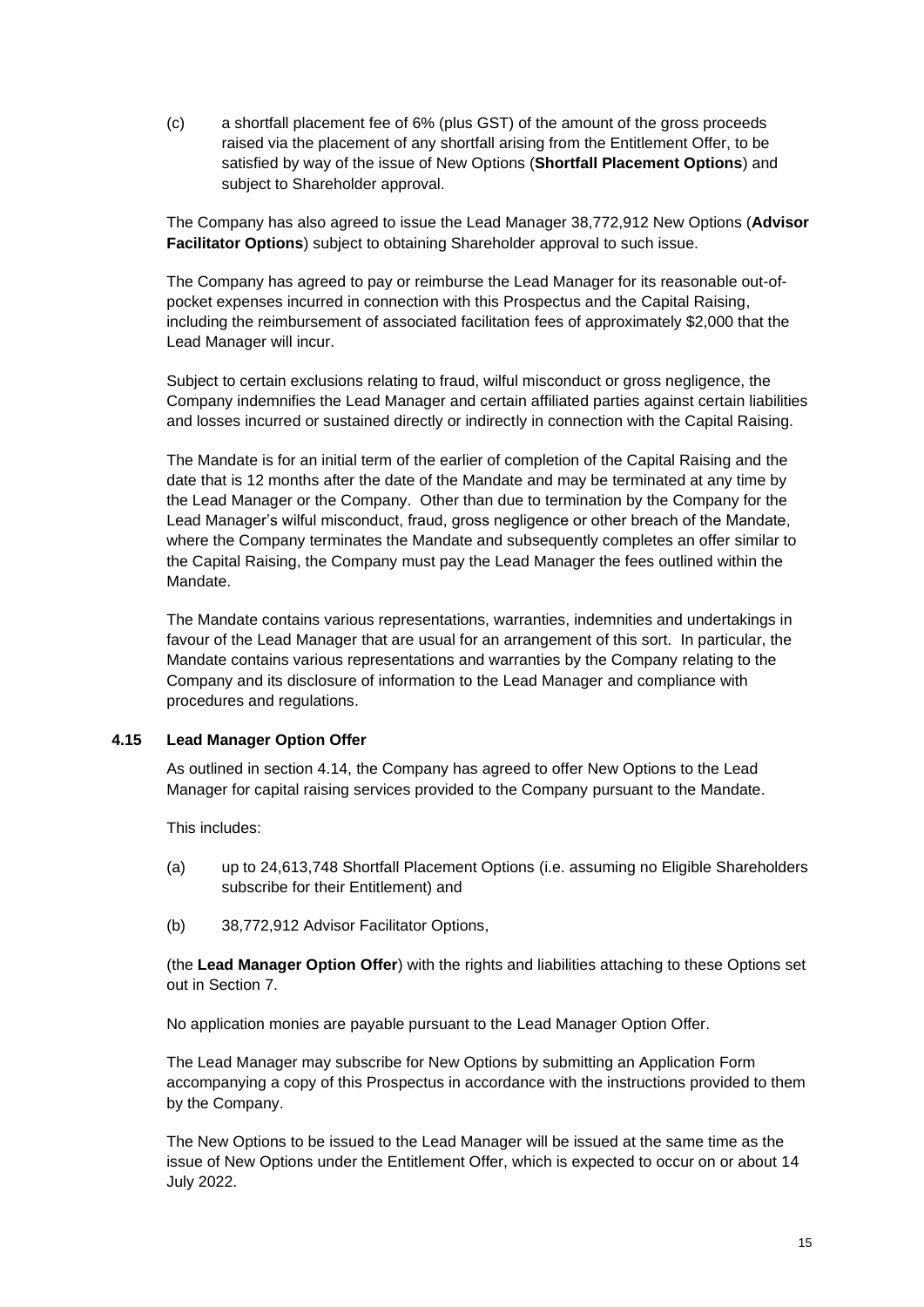This Prospectus has been prepared for the offer of Options under the Lead Manager Option Offer so that the relief provided under *ASIC Corporations (Sale Offers That Do Not Need Disclosure) Instrument 2016/80,* with respect to the on-sale provisions of Section 707 of the Corporations Act, is available. Specifically, if the New Options are issued with disclosure under this Prospectus, then the Shares issued upon the exercise of any of the New Options can be on-sold within 12 months of their issue without a disclosure document being required for that on-sale, as the New Options are issued with disclosure and the exercise of the New Options does not involve any further offer.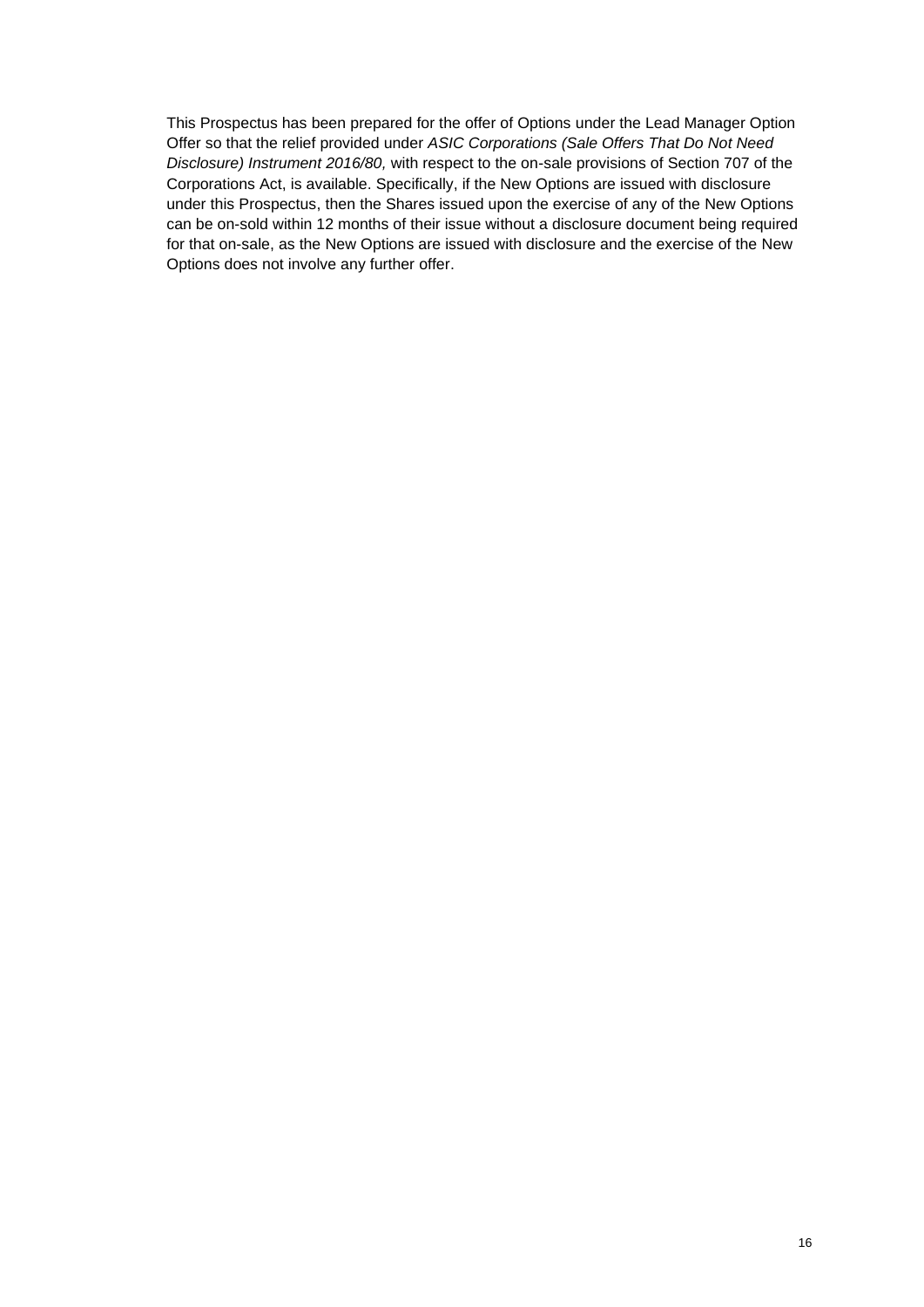## <span id="page-16-0"></span>**5. Risks**

## **5.1 Introduction**

The New Options offered in accordance with this Prospectus are considered highly speculative. An investment in the Company is not risk free and the Directors strongly recommend that potential investors consider the risk factors described below, together with information contained elsewhere in this Prospectus and otherwise disclosed to the ASX, and consult their professional advisers before deciding whether to apply New Options pursuant to this Prospectus.

In addition to the specific risks that relate directly to the Company, there are also other general risks, many of which are largely beyond the control of the Company and the Directors, that investors should consider. The risks identified in this section, or other risk factors, may have a material impact on the financial performance of the Company and the market price of any New Options issued pursuant to this Prospectus.

## <span id="page-16-1"></span>**5.2 Company Specific Risks**

## (a) **Funding risk**

The Company is a mineral exploration company and currently relies on external funding to progress and implement is objectives.

The Company's capital requirements depend on numerous factors, including the success of its planned exploration programs, the future exploration programs for its projects, the Company's ability to generate income from its operations and possible acquisitions or other corporate opportunities. If the Company acquires any new project it may need to raise further capital to fund the acquisition or the project once acquired.

Any future capital raising could result in dilution to existing Shareholders, depending on the nature of the capital raising (whether it is via debt or equity).

Further, there is no guarantee that any future funding required by the Company would be available or on terms acceptable to the Company. If funding was not available on terms acceptable to the Company, it may need to scale back its exploration programs, which may impact adversely on the Company, or it may not be able to secure opportunities to acquire new projects or other corporate opportunities.

## <span id="page-16-2"></span>(b) **Key sensitivities of the 64North Project and Carrara Range**

The future success of the Company is largely dependent on the success of the 64North Project and the Carrara Range Project. The 64North Project, Carrara Range Battery Metal Project and the Company's other licences, are subject to the following key sensitivities:

- (1) the delineation of sufficient gold reserves so as to result in the viable extraction and processing of gold from the 64North Project and battery metals and iron ore from the Carrara Range Battery Metal Project;
- (2) gold and battery metal prices;
- (3) mining and processing costs;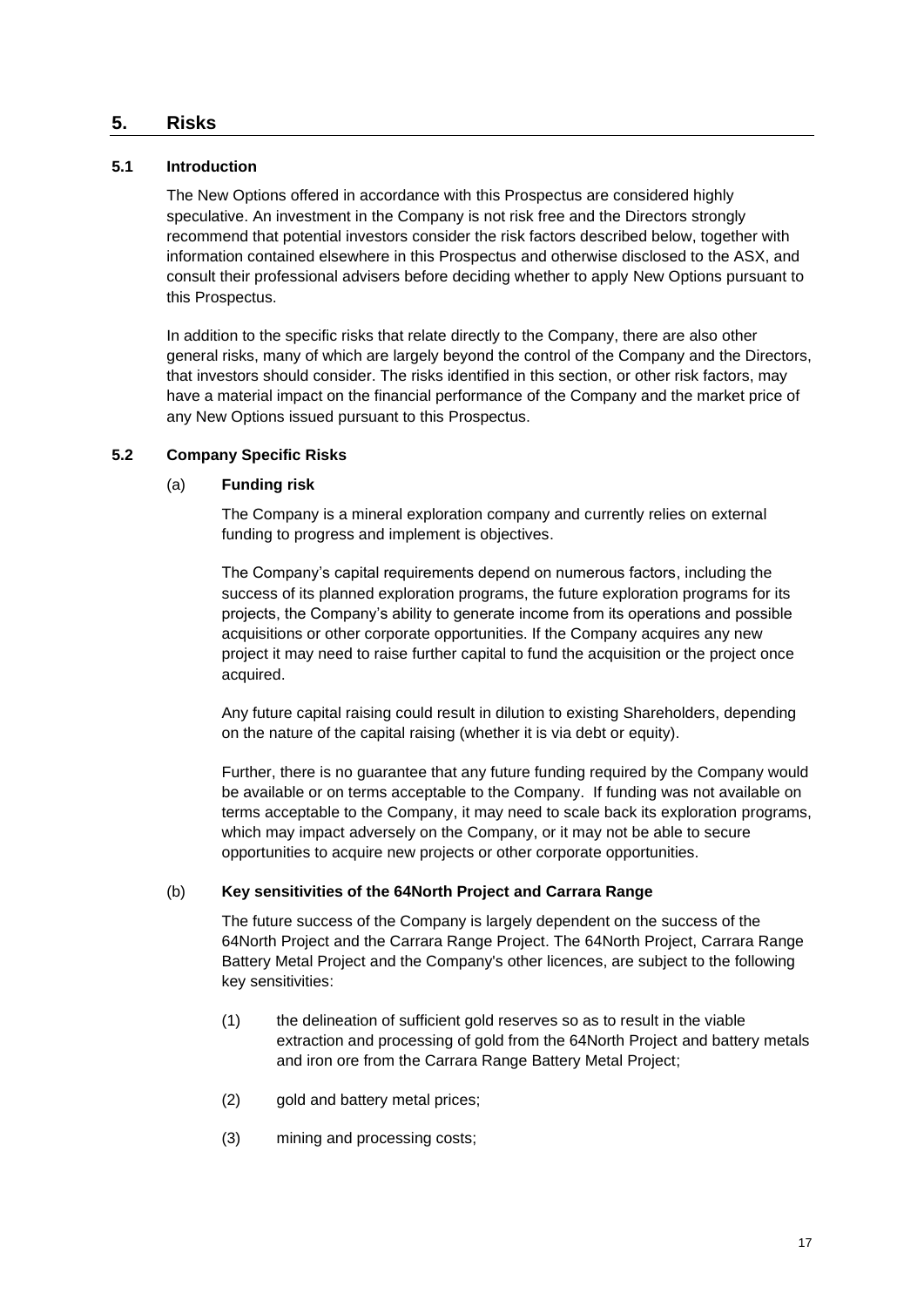- (4) the capital cost to construct any required processing plant and associated facilities or the cost of transporting any extracted materials to a third party's processing facility; and
- (5) National/provincial/local governments' stakes that may be included in any subsequent development agreement.

There is also no guarantee that the Company will be able to obtain all the necessary approvals, permits, licences and consents required to develop the 64North Project or the Carrara Range Battery Metal Project.

## (c) **Operational risks**

The business of mineral exploration, development and production, by its nature, involves significant risks. The business depends on, amongst other things, successful exploration and identification of mineral reserves, geological conditions, security of tenure, the availability of adequate funding, satisfactory performance of mining operations, limitations on activities due to inclement weather or seasonal weather patterns, availability and cost of consumables and plant and equipment (including drilling rigs and other necessary machinery to undertake exploration, development and production), equipment breakdowns and skilled labour when required.

The Company's flagship project, the 64North Project, is located in the Tintina Gold Province in Alaska. While the western portion of the project is located nearby an all yearly accessible mine access road, the overall remote nature of the project presents and can compound various usual logistical challenges, such as inclement weather, helicopter only access for the eastern portion of the project, difficulties in obtaining necessary supplies for operations and other force majeure events, including virus containment (i.e. COVID-19), which has the potential to significant delay or increase the costs of exploration and development activities.

## **5.3 Industry Specific Risks**

## (a) **Commodity price fluctuations**

The prices of minerals are influenced by numerous variable factors, including laws and regulations, economic conditions and physical and trading demand and supply. Fluctuations in mineral prices may, positively or negatively, influence the operating and financial performance of projects and businesses in which the Company has an interest or proposes to have an interest.

Even if this is not the case, general sentiment towards one or more mineral may have a significant adverse affect on the price of Shares.

## (b) **Joint venture risks**

The Company's operations require the involvement of a number of third parties, including suppliers, contractors, joint venture partners and clients. In particular, the Company engages or will engage a number of external contractors to provide exploration/drilling works.

The Company's interest in the 64North Project is also held via the Company's subsidiary, Resolution Minerals Alaska, Inc, via a development and mining agreement with Millrock Alaska LLC, which outlines the terms and conditions for the ownership, exploration, development and mining of the companies interests in the Goodpaster region, including the 64North Project.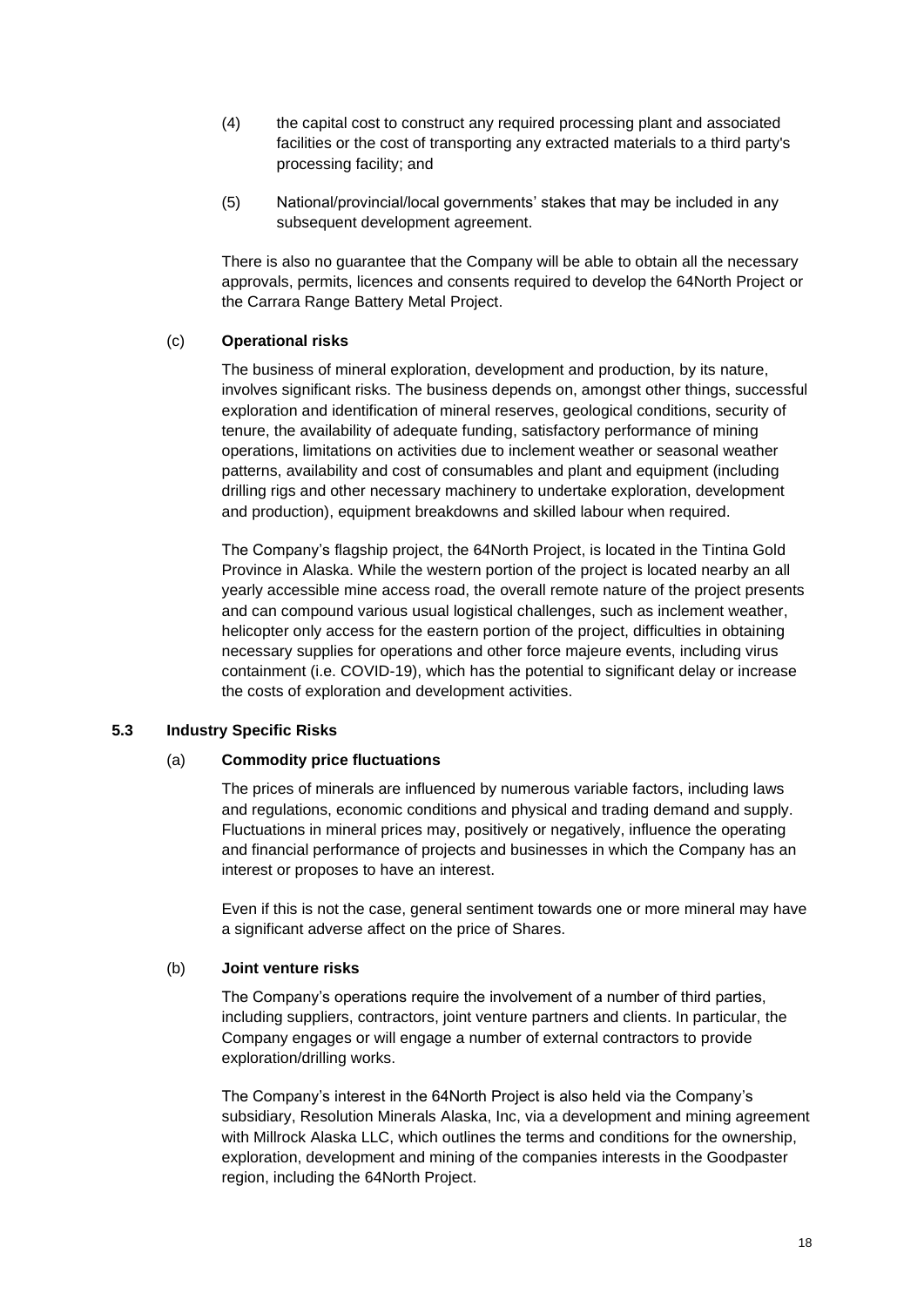The Company's has entered into separate farm-in and joint venture agreements with a subsidiary of Oz Minerals Ltd in relation to its Wollogorang Project and, separately, its Benmara Battery Metal Project in the Northern Territory.

Financial failure, default or contractual non-compliance on the part of such third parties, or in the case of joint venture partners, not acting in the best interests of the joint venture and/ or the Company's asset holding subsidiaries, may have a material impact on the operations and performance of the Company.

#### (c) **Mineral Resource estimates**

Mineral Resource estimates are expressions of judgement based on knowledge, experience and industry practice. While these estimates may be appropriate when made, they may change significantly when new information or techniques become available.

There are risks associated with such estimates. Mineral Resource estimates depend to some extent on interpretations, which may prove to be inaccurate and require adjustment. Adjustments to resource estimates could affect the Company's future plans and ultimately its financial performance and value.

## <span id="page-18-0"></span>(d) **Grant of future authorisations to explore and mine**

Various third party approvals are required in order to advance the Company's projects. For example, drilling approvals are required in order to undertake exploration activities at the 64North Project in Alaska and the Wollogorang, Benmara and Carrara Range Battery Metal Projects in the Northern Territory.

Whilst these are standard applications and the Company knows of no reason why they would not be approved, to the extent that required approvals are not obtained or are delayed, the Company's operational and financial performance may be materially adversely affected.

If the Company discovers an economically viable mineral deposit that it then intends to develop, it will, among other things, require various approvals, licences and permits before it will be able to mine the deposit. There is no guarantee that the Company will be able to obtain all required approvals, licences and permits. To the extent that required authorisations are not obtained or are delayed, the Company's operational and financial performance may be materially adversely affected.

#### (e) **Land access**

There is a substantial level of regulation and restriction on the ability of exploration and mining companies to have access to land in Australia and the USA.

In the USA, consent for access may be required from the customary landowners or other parties who have an interest in the land before commencing mining activities.

In Australia, negotiations with both native title claimants and land owners/occupiers may be required before the Company can access land for exploration or mining activities.

Consent cannot always be guaranteed or may be granted only subject to compensation and inability to access, or delays experienced in accessing, the land the subject of the Company's projects may impact on the Company's activities.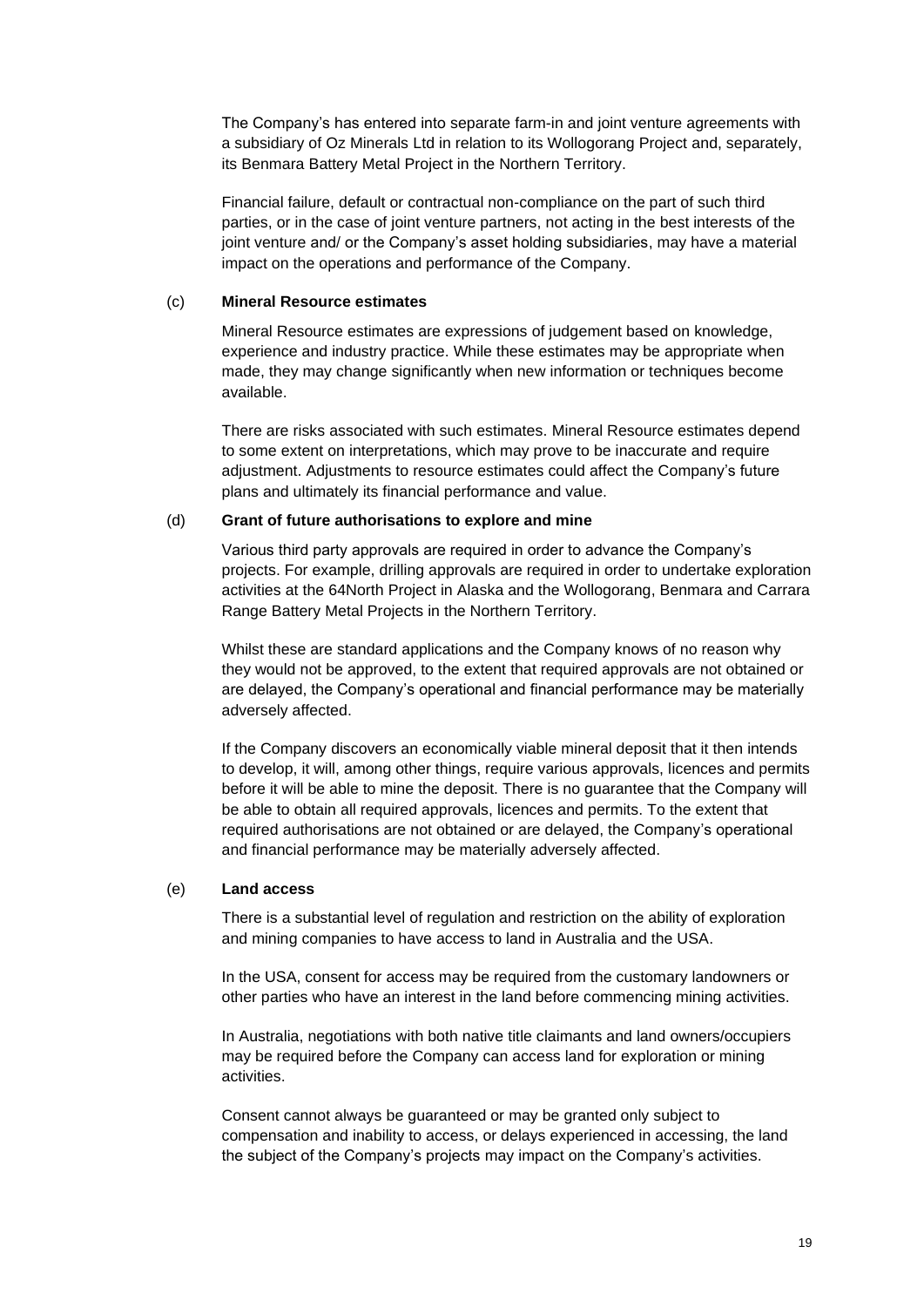## (f) **Environmental risks**

The operations and proposed activities of the Company are subject to both Australian and United States Federal and State laws and regulations concerning the environment. All exploration projects and mining operations have an impact on the environment, particularly advanced exploration and mine development.

The Company endeavours to conduct its activities to the highest standard of environmental obligation, including compliance with all environmental laws. However, as with all exploration and mining activities, the Company's operations are expected to have an impact on the environment. There are also risks inherent in the Company's activities including accidental leakages, spills, or other unforeseen circumstances that could subject the Company to extensive liability.

Further, the Company may require approval from the relevant authorities before undertaking activities that are likely to impact on the environment. If the Company fails to obtain such approvals it will be prevented from undertaking those activities. The Company cannot predict what future legislation and regulations may govern mining, and may impose significant environmental obligations on the Company.

## (g) **Metallurgy**

Metal and/or mineral recoveries are dependent upon metallurgical processes and, by their nature, contain elements of significant risk such as:

- (1) identifying a metallurgical process through test work to produce a saleable metal and/or concentrate;
- (2) developing an economic process route to produce a metal and/or concentrate; and
- (3) changes in the mineralogy of the ore deposit can result in inconsistent metal recovery, affecting the economic viability of the Company's projects.

## (h) **Foreign exchange rate risk**

The Company's revenue and expenditure are and will be taken into account in Australian dollars. A significant proportion of the Company's operating and exploration expenses are incurred in Alaska, USA. Gold is sold throughout the world based principally on a US dollar price. Therefore, the Company is exposed to fluctuations and volatility in the USD/AUD exchange rates. Movements in these exchange rates may adversely or beneficially affect the Company's results or the ability of the Company to raise further funds (in AUD) to advance its operations (in USD).

## (i) **Key management**

The Directors are primarily responsible for overseeing the operations and the strategic management of the Company. The day-to-day operations of the Company are the responsibility of the Managing Director, assisted by the Chief Financial Officer and technical staff. There can be no assurance that there will be no detrimental impact on the Company if one or more of the Directors, particularly the Managing Director, no longer act as Directors of the Company, or if the employment outlook for geologists and other mining industry specialists remains tight or further tightens for any reason.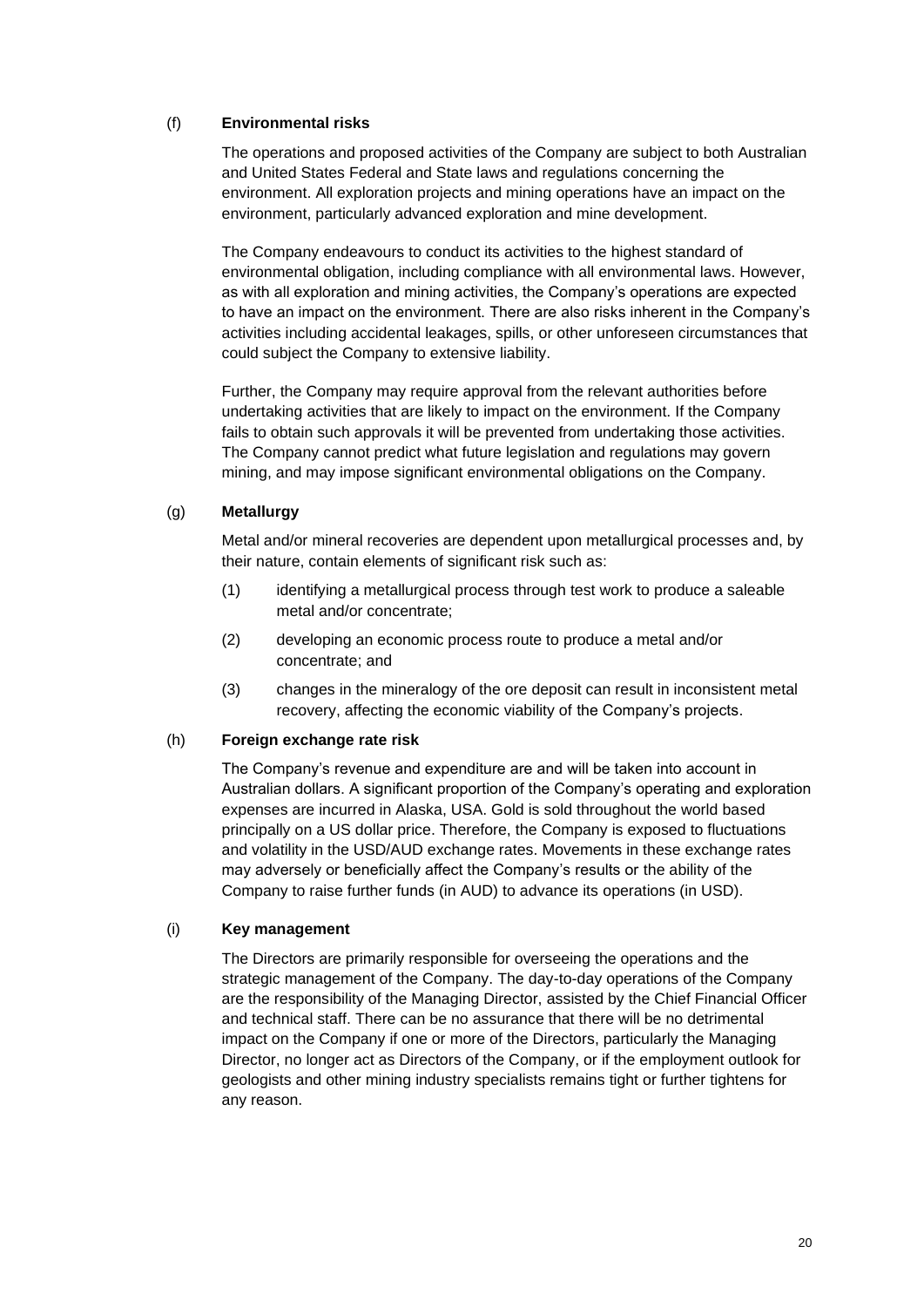## **5.4 General Risks**

#### (a) Economic and market conditions

Share market conditions may affect the value of the Company's quoted securities regardless of the Company's operating performance. Share market conditions are affected by many factors such as:

- (1) general economic outlook;
- (2) commodity prices;
- (3) interest rates and inflation rates;
- (4) changes in investor sentiment toward particular market sectors;
- (5) the demand for, and supply of, capital; and
- (6) terrorism or other hostilities.

The market price of securities can fall as well as rise and may be subject to varied and unpredictable influences on the market for securities in general and resource exploration securities in particular. Neither the Company nor the Directors warrant the future performance of the Company or any return on an investment in the Company.

(b) Taxation

The acquisition and disposal of Shares will have tax consequences, which will differ depending on the individual financial affairs of each investor. All potential investors in the Company are urged to obtain independent financial advice about the consequences of acquiring Shares from a taxation viewpoint and generally.

To the maximum extent permitted by law, the Company, its officers and each of their respective advisors accept no liability and responsibility with respect to the taxation consequences of receiving New Options pursuant to this Prospectus.

#### (c) Liquidity Risk

The Company will not be applying to the ASX for Quotation of the New Options.

Therefore, potential Applicant's should be aware that there is unlikely to be a viable market for the New Options and a sale or transfer of the New Options may be difficult.

Additionally, while the Company's Shares are currently admitted to ASX's official list, and the Company will apply for Quotation of any Shares issued on the exercise of the New Options if still admitted to the official list at that time, no assurance can be given of the price at which Shares will trade or that they will trade at all.

Potential Applicant's should, therefore, be prepared to hold their Shares, on exercise of New Options for extended periods pending the development of the Company's projects and potential opportunities emerging in the future. The market price of securities can fall, as well as rise, and may be subject to varied and unpredictable influences on the market for equities and, in particular, resources entities. Neither the Company nor the Directors provide any warranty as to the future performance of the Company or any return on an investment in the Company.

(d) Information technology/privacy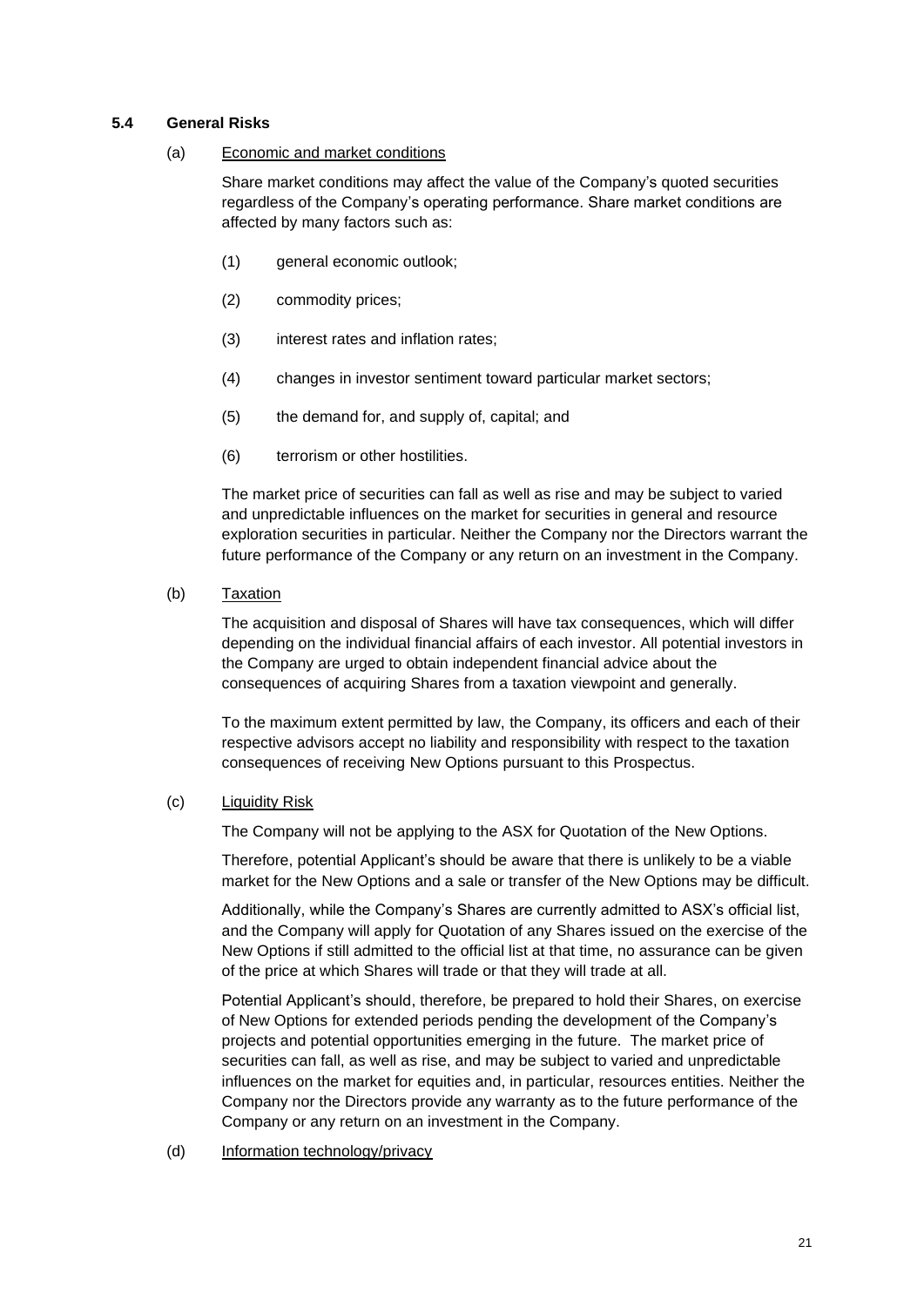The Company relies heavily on its own computer systems and those of third party service providers to store and manage private and confidential information. A malicious attack on the Company's systems, processes or people from external or internal sources could put the integrity and privacy of the Company's data at risk. If the Company's efforts to combat any malicious attack are unsuccessful or the Company has actual or perceived vulnerabilities, the Company's business reputation and brand name may be harmed, potentially having a material adverse effect on the Company' operations and financial position.

#### **5.5 Speculative investment**

The above risk factors ought not to be taken as exhaustive of the risks faced by the Company or by investors in the Company. The above factors, and others not specifically referred to above, may in the future materially affect the financial performance of the Company and the value of the Options offered pursuant to this Prospectus and the underlying Shares into which they may convert.

Therefore, the New Options to be issued pursuant to this Prospectus carry no guarantee with respect to the payment of dividends, returns of capital or the market value of those New Options or any Shares (if any) on exercise.

Potential investors should consider that the investment in the Company is speculative and should consult their professional advisers before deciding whether to apply for any New Options pursuant to this Prospectus.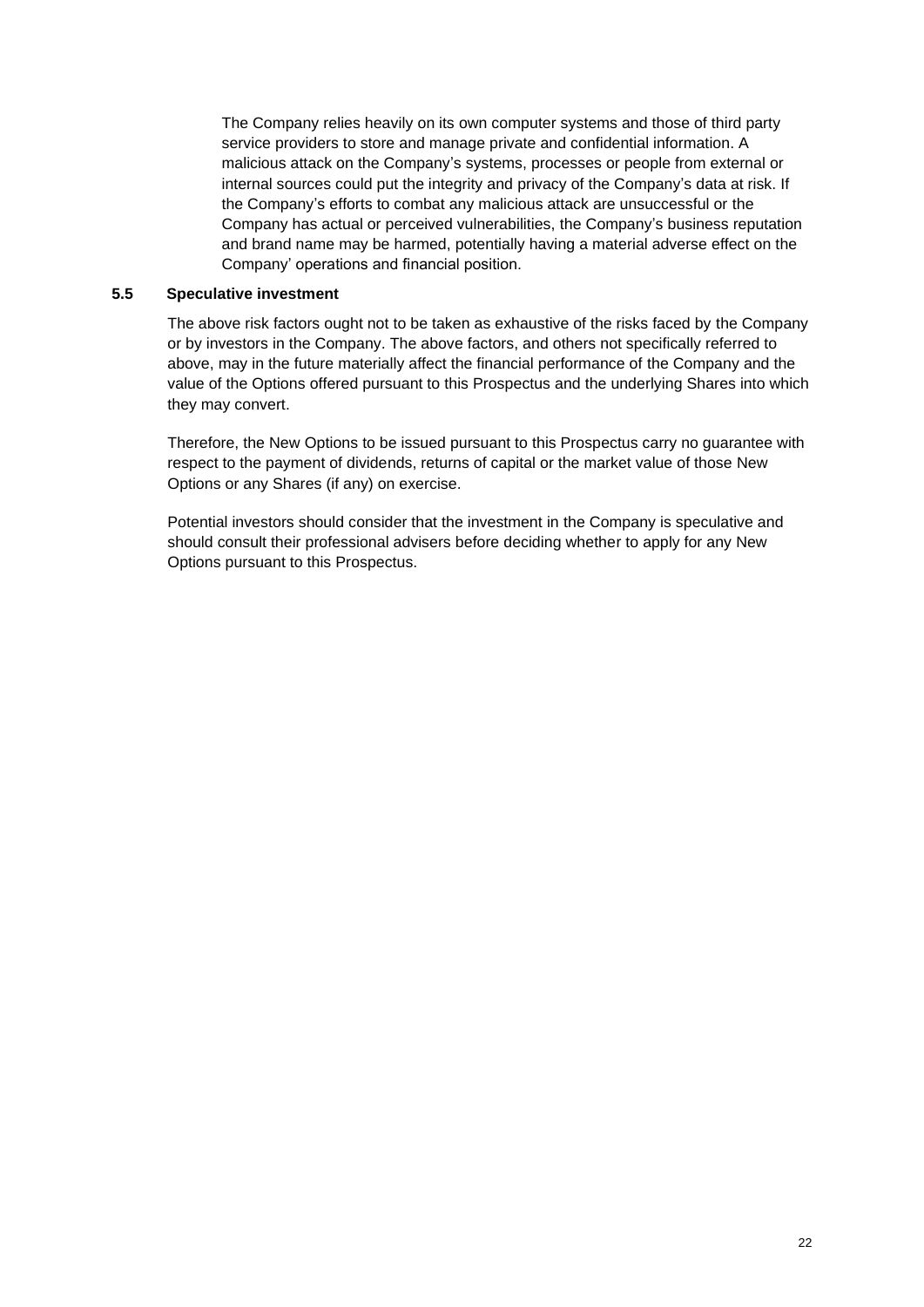# **6. Acceptance of Offers and Applications**

## **6.1 Application for New Options pursuant to Placement Option Offer**

Participants in the Placement can apply for New Options on the basis of one (1) New Option for every (1) Share subscribed for and allocated to them under the Placement, for nil additional consideration, in accordance with the instructions provided to them by the Lead Manager accompanying this Prospectus.

Alternatively, participants in the Placement can apply for their New Options by logging in to the Investor Portal [\(https://investor.automic.com.au/#/home\)](https://investor.automic.com.au/#/home). Once you are logged in, select "Offers" from the left-hand vertical menu and follow the prompts.

## **6.2 Application for New Options pursuant to Lead Manager Option Offer**

The Lead Manager can apply for up to 63,386,660 New Options, for nil additional consideration, in accordance with the instructions provided to them by the Company in their Application Form that accompanies this Prospectus.

#### <span id="page-22-0"></span>**6.3 Acceptance of Entitlement Offer**

Your acceptance of the Entitlement Offer must be made in accordance with the instructions contained in your personalised Application Form accompanying this Prospectus. Your acceptance must not exceed your Entitlement as shown on that form. If it does, your acceptance will be deemed to be for your maximum Entitlement.

You may participate in the Entitlement Offer as follows:

- (a) if you wish to accept your full Entitlement, you must either
	- (1) pay your application monies via BPAY® or Electronic Funds Transfer (EFT) in accordance with the instructions, and for the amount indicated, on the Application Form. Please refer to section [6.6](#page-23-0) for further information regarding payment via BPAY® or EFT; or
	- (2) if you are unable to pay via BPAY® (for example, because you are a New Zealand shareholder who does not have an Australian bank account), you will be able to pay via EFT with personalised payment details on your Application Form,

in each case, so that your payment is received by no later than 5.00pm (Adelaide time) on the Closing Date;

- (b) if you only wish to accept part of your Entitlement, you must either:
	- (1) pay the appropriate application monies for the relevant part via BPAY® or EFT in accordance with the instructions on Application Form. Please refer to section [6.6](#page-23-0) for further information regarding payment via BPAY® or EFT; or
	- (2) if you are unable to pay via BPAY® (for example, because you are a New Zealand shareholder who does not have an Australian bank account), you will be able to pay via EFT with personalised payment details on your Application Form,

in each case, so that your payment is received by no later than 5.00pm (Adelaide time) on the Closing Date; or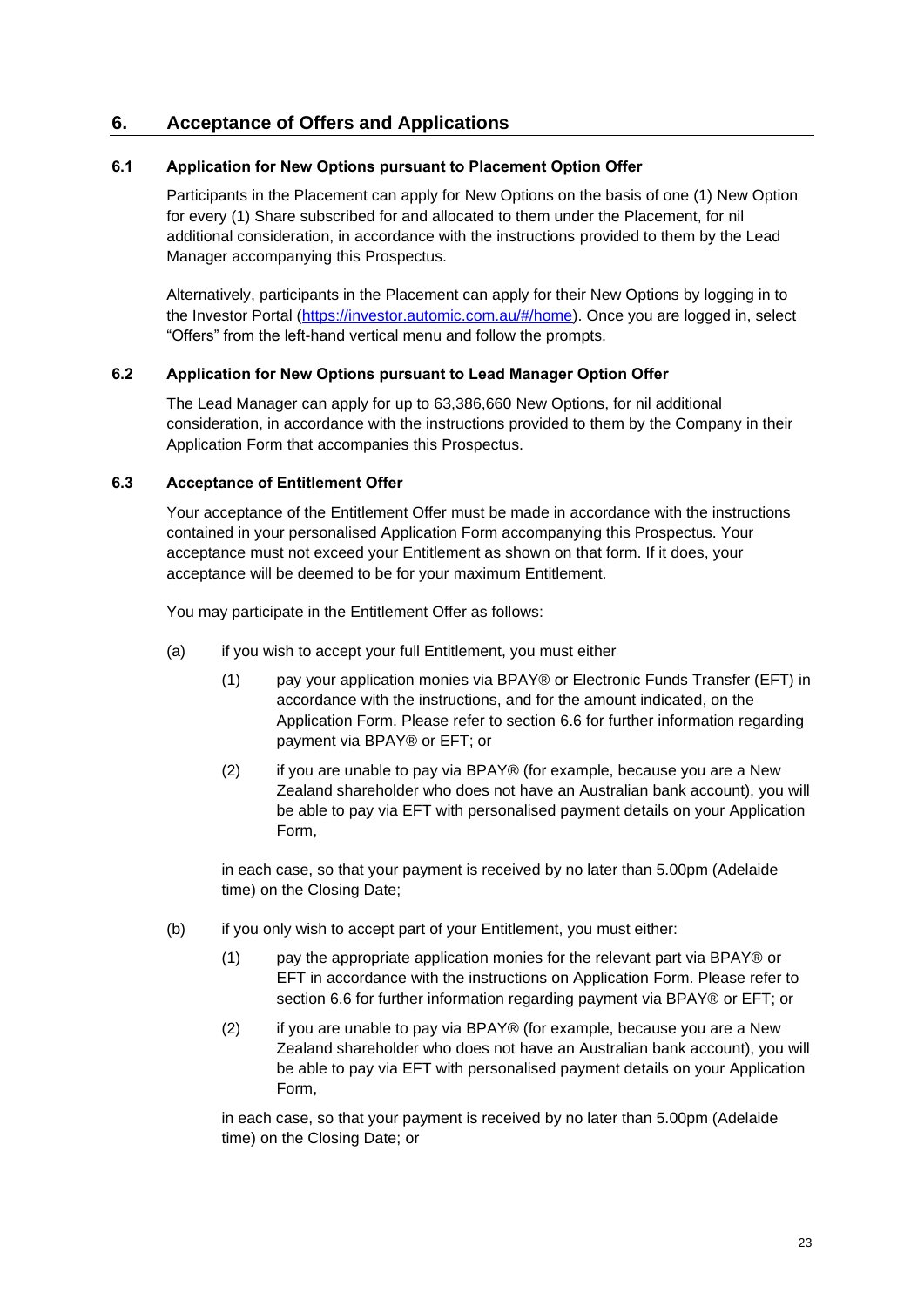(c) if you do not wish to accept any part of your Entitlement, you are not obliged to do anything.

Eligible Shareholders who do not take up their Entitlement in full will not receive any payment or value for any part of their Entitlement that they do not take up and their Shareholding in the Company may be diluted (if such New Options are exercised).

## **6.4 Application and allocation of Public Shortfall Offer**

The Directors reserve the right to offer and place the shortfall of any New Options not subscribed for pursuant to the Entitlement Offer, at their discretion, at any time within three months of the Closing Date, which New Options will, in no circumstances, be issued at an issue price of less than \$0.002.

Applicants may apply for New Options pursuant to the Public Shortfall Offer by completing an Application Form accompanying a copy of this Prospectus and following the instructions contained in the Application Form and otherwise given to them by the Company or Lead Manager.

New Options issued pursuant to the Public Shortfall Offer will be issued on a progressive basis. Where the number of New Options issued is less than the number applied for, or where no issue is made, surplus application money will be refunded, without any interest, to the Applicant as soon as practicable.

The Directors retain absolute discretion as to who may receive New Options pursuant to the Public Shortfall Offer and / or to proceed with the Public Shortfall Offer at all. Accordingly, there is no guarantee that an applicant under the Public Shortfall Offer will receive all or any New Options applied for pursuant to an Application lodged in accordance with the Public Shortfall Offer.

Applicants under the Public Shortfall Offer may only pay the relevant application money by electronic funds transfer or bank draft and cannot do so via BPAY®.

## **6.5 Payment Methods**

Eligible Shareholders may make payment of your application monies in the following ways:

- (a) by BPAY®; or
- (b) EFT; or
- (c) if you are unable to pay via BPAY® (for example, because you are a New Zealand Shareholder who does not have an Australian bank account), you will be able to pay via EFT with personalised payment details on your Application Form.

Cash payments will not be accepted. Receipts for payment will not be issued. Any application monies received for more than your final allocation of New Options (only where the amount is \$1.00 or greater) will be refunded as soon as practicable. No interest will be paid on any application monies received or refunded.

## <span id="page-23-0"></span>**6.6 Payment by BPAY® or EFT**

For Eligible Shareholders wishing to pay via BPAY® or EFT, please follow the instructions on the Application Form. You can only make a payment via BPAY® or EFT if you are an Eligible Shareholder and the holder of an account with an Australian financial institution that supports BPAY® or EFT transactions. Please note that should you choose to pay by BPAY® or EFT:

(a) you do not need to submit the Application Form but are taken to have made the declarations on that Application Form; and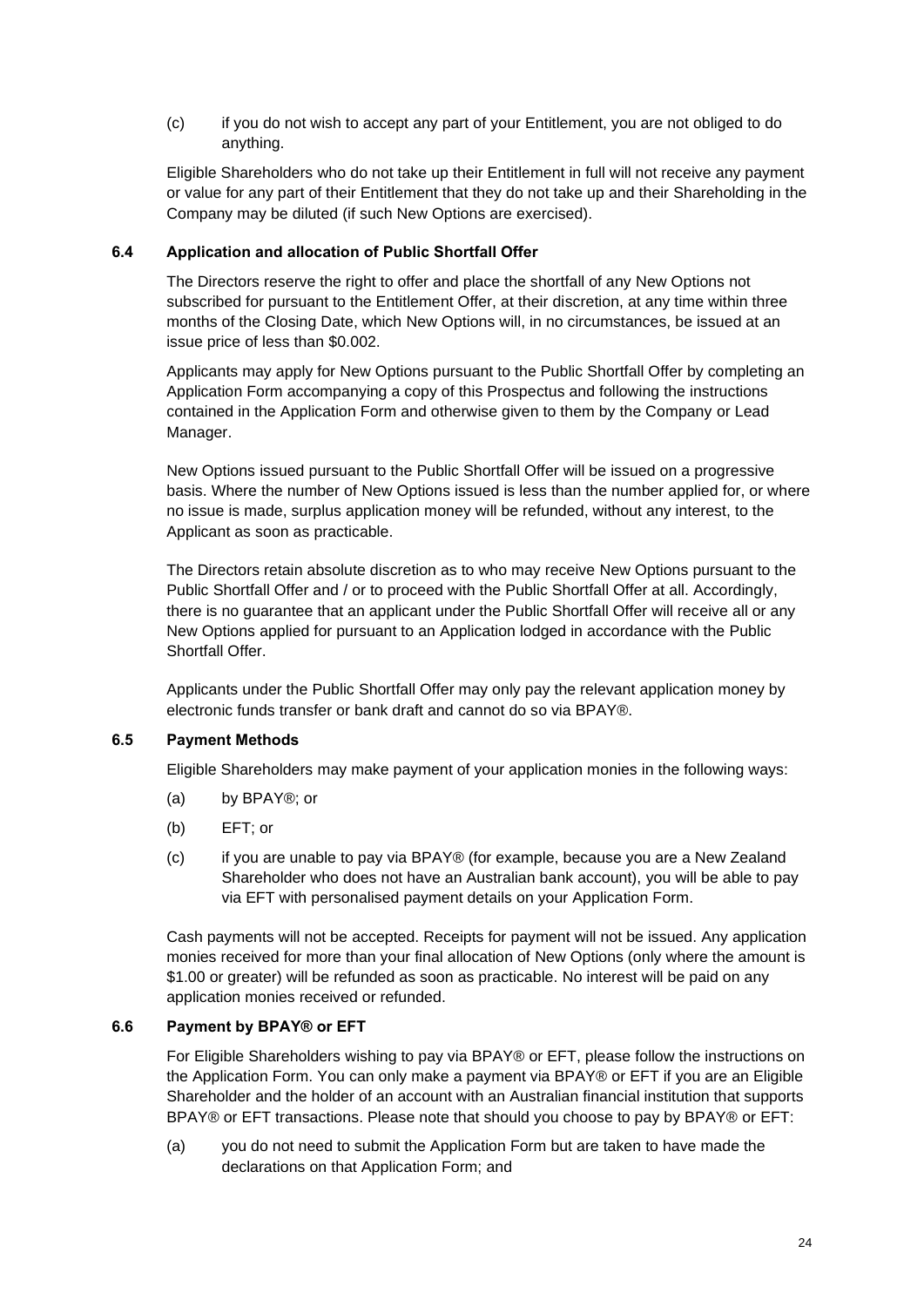(b) if you do not pay for your Entitlement in full, you are deemed to have taken up your Entitlement in respect of such whole number of New Options which is covered in full by your application monies.

## **It is your responsibility to ensure that your BPAY® or EFT payment is received by the Share Registry by no later than 5.00pm (Adelaide time) on the Closing Date. You should be aware that your financial institution may implement cut-off times with regards to electronic payment and you should therefore take this into consideration when making payment.**

Any application monies received for more than your final allocation of New Options (only where the amount is \$1.00 or greater) will be refunded. No interest will be paid on any application monies received or refunded.

The Entitlement Offer is non-renounceable. Accordingly, Shareholders may not sell or transfer all or part of their Entitlement.

## **6.7 Representations you will be taken to make by acceptance**

A payment of application monies made through BPAY® or EFT or otherwise constitutes a binding offer to acquire New Options on the terms and conditions set out in this Prospectus and, once paid, cannot be withdrawn. The Company's decision whether to treat an Application as valid is final.

By completing and returning an Application or making a payment of application monies by BPAY® or EFT or otherwise, you will be deemed to have:

- (a) acknowledged that you have fully read and understood this Prospectus and the Application Form in their entirety and you acknowledge the matters and make the warranties and representations and agreements contained in this Prospectus and the Application Form;
- (b) agreed to be bound by the terms of the Entitlement Offer, Placement Option Offer or Public Shortfall Offer (as applicable), the provisions of this Prospectus and the Company's Constitution;
- (c) authorised the Company to register you as the holder of the New Options allotted to you;
- (d) declared you are over 18 years of age and have full legal capacity and power to perform all of your rights and obligations pursuant to the personalised Application Form;
- (e) warranted that you are an Eligible Shareholder (in respect of the Entitlement Offer) and that you are not in the United States and are not a person (including nominees or custodians) acting for the account or benefit of a person in the United States and are not otherwise a person to whom it would be illegal to make an offer or issue of New Options pursuant to this Prospectus;
- (f) in respect of the Entitlement Offer, declared that you were the registered holder as at the Record Date of the Shares indicated in the Application Form as being held by you on the Record Date;
- (g) agreed to apply for and be issued up to the number of New Options specified in the Application Form, or for which you have submitted payment of any application monies via BPAY® or EFT or otherwise at the issue price of \$0.002 per New Option;
- (h) authorised the Company, the Share Registry and their respective officers, employees or agents to do anything on your behalf necessary for New Options to be issued to you;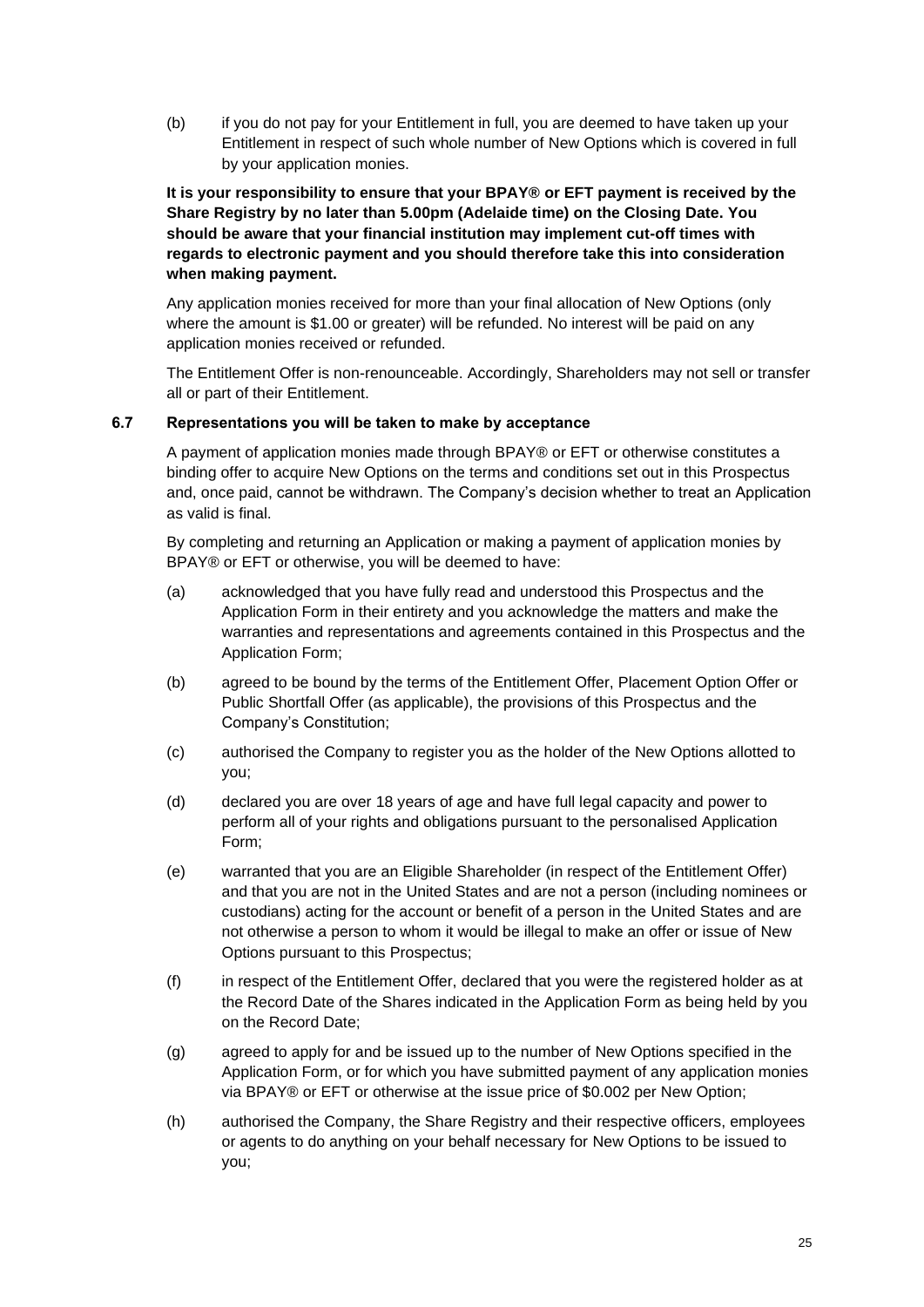- (i) acknowledged and agreed that:
	- (1) determination of eligibility of investors for the purpose of the Entitlement Offer is determined by reference to a number of matters, including legal and regulatory requirements, logistical and registry constraints and the discretion of the Company; and
	- (2) the Company, and each of its Affiliates, disclaim any duty or liability (including for negligence) in respect of that determination and the exercise or otherwise of that discretion, to the maximum extent permitted by law;
- (j) acknowledged that the information contained in this Prospectus and your Application Form is not investment advice nor a recommendation that the New Options are suitable for you given your investment objectives, financial situation or particular needs;
- (k) acknowledged that this Prospectus does not contain all of the information that you may require in order to assess an investment in the Company and is given in the context of the Company's past and ongoing continuous disclosure announcements to the ASX;
- (l) acknowledged the statement of risks in the 'Risk Factors' Section of this Prospectus and that investments in the Company are subject to risk;
- (m) acknowledged that none of the Company or its Related Bodies Corporate and Affiliates and none of its or their respective directors, officers, partners, employees, representatives, agents, consultants or advisers, guarantees the performance of the Company, nor do they guarantee the repayment of capital; and
- (n) authorised the Company to correct any errors in your Application Form.

The Directors' (or their delegates') decision as to whether to treat an Application as valid and how to construe, amend or complete the Application is final and binding. The Directors reserve the right to accept late Applications in their sole discretion.

## **6.8 No Cooling-Off Rights**

Cooling-off rights do not apply to an investment in New Options. You cannot, in most circumstances, withdraw your Application once it has been accepted.

## **6.9 Enquiries concerning your Entitlement**

If you have any queries concerning your Entitlement please contact the Company's Share Registry on telephone 1300 288 664 (within Australia) or +61 2 9698 5414 (within New Zealand).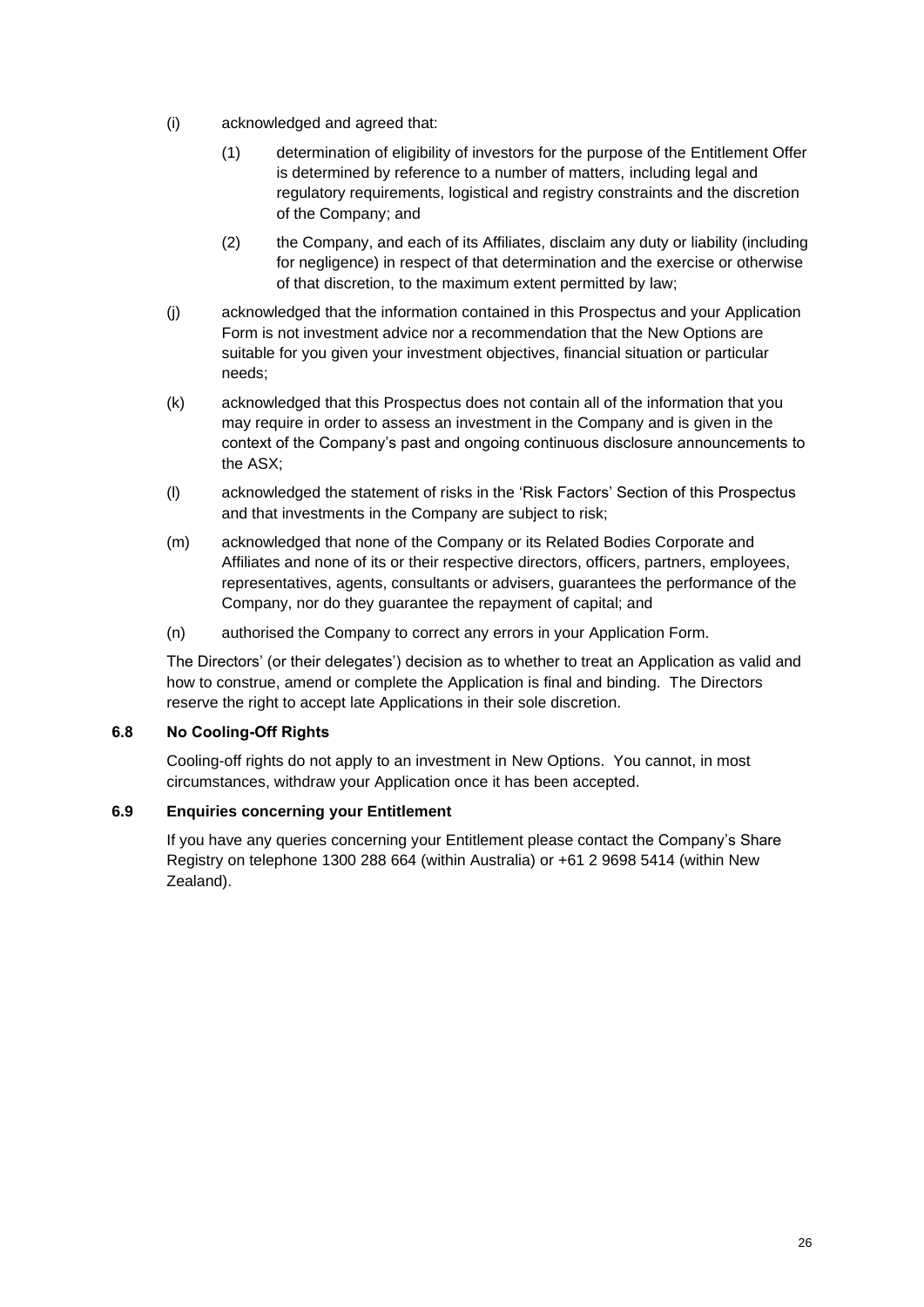# <span id="page-26-0"></span>**7. Rights and liabilities of New Options**

The New Options to be issued pursuant to this Prospectus will be issued on the following terms and conditions.

#### **7.1 Exercise Price**

Each New Option entitles the holder to subscribe for one (1) Share on payment of the sum of \$0.015 per New Option (**Exercise Price**) to the Company.

#### **7.2 Exercise Period and Expiry Date**

The New Options are exercisable at any time on a Business Day prior to 5:00pm AEST on 31 July 2025 (**Expiry Date**). New Options not exercised by that date will lapse.

#### **7.3 Notice of Exercise**

Applicants will receive an exercise notice at the same time that they receive a holding statement in respect of the New Options (**Exercise Notice**).

New Options may be exercised at any time prior to 5:00pm AEST on the Expiry Date in minimum increments of 100,000 New Options, except where the holder of the New Options holds less than 100,000 New Options, in which case all New Options held by the holder must be exercised, by delivering a duly executed Exercise Notice to the registered address of the Company, together with payment for the aggregate Exercise Price for the New Options being exercised.

New Options will be deemed to have been exercised on the date that the Company has received the aggregate Exercise Price (in cleared funds) in respect of the New Options exercised in accordance with the Exercise Notice.

#### **7.4 Shares Issued on Exercise of New Options**

Shares to be issued pursuant to the exercise of New Options will be issued following receipt of all the relevant documents and payments (in cleared funds) and will rank equally with the then issued Shares.

Shares issued pursuant to the exercise of New Options will have the same rights and liabilities as the Company's existing Shares on issue as at the date of the exercise of the New Options. The full details of the rights attaching to Shares are set out in the Company's Constitution. A summary of the rights and liabilities attaching to the Shares as at the date of this Prospectus is set out in section [8](#page-27-0) of this Prospectus.

If the holder of any New Options exercises less than the total number of New Options registered in their name, the Company will provide the holder of any New Options with a new holding statement stating the remaining number of New Options registered in that holders name, together with a new exercise notice.

If the Company is still admitted to the ASX's official list at the time of exercise of New Options, an application will be made for Quotation of the Shares to be issued upon exercise.

## **7.5 Quotation of New Options**

The Company will apply to the ASX for Quotation of the New Options within seven (7) days after the date of this Prospectus. However, the Company cannot guarantee that ASX will grant Quotation of the New Options in which case they will remain unlisted. If the New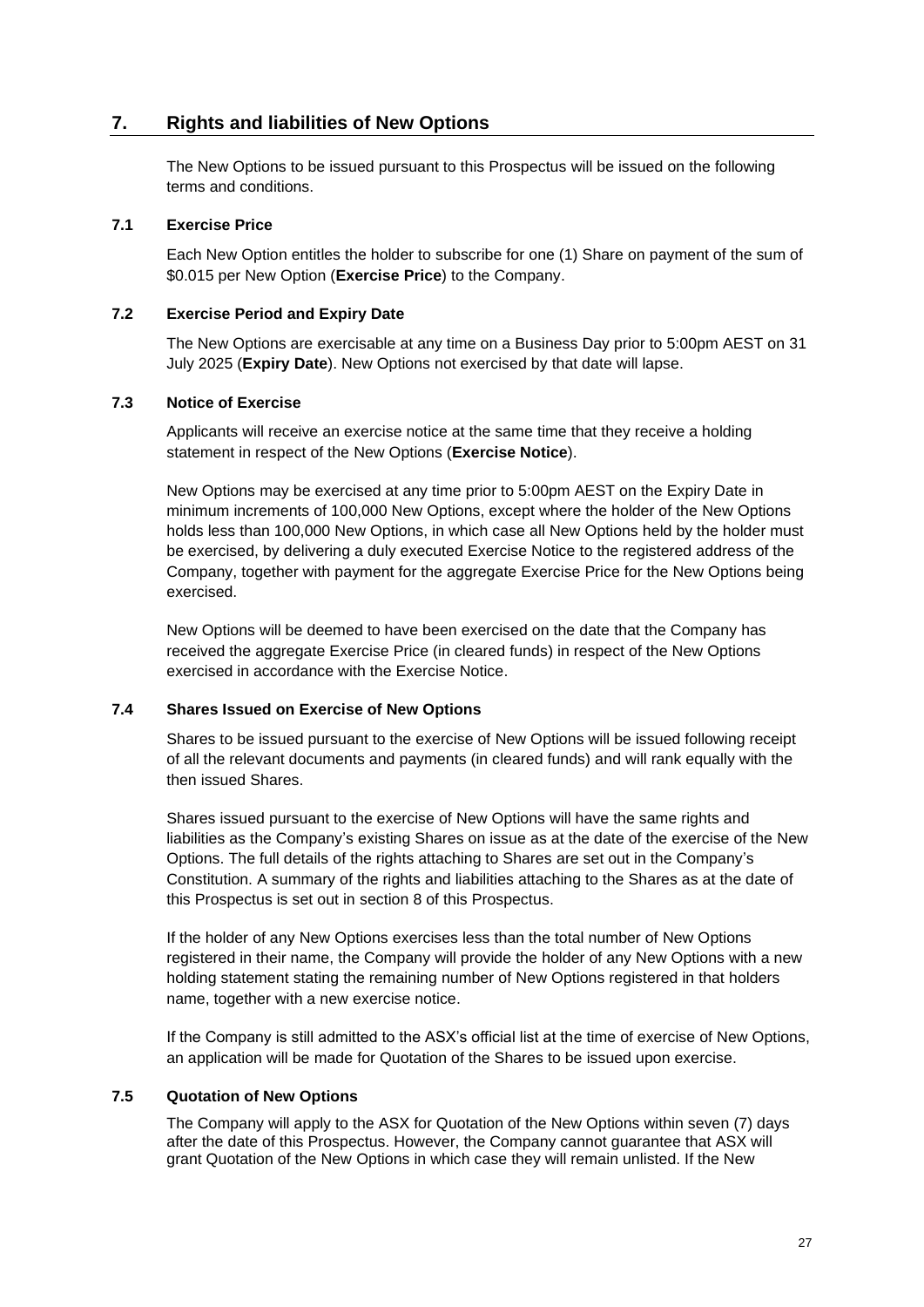Options are not listed, Applicants should be aware that there is unlikely to be a viable market for them and a sale or transfer of the New Options will be difficult.

## **7.6 Transfer**

The holder of any New Options may transfer some or all of their New Options in any manner authorised by the ASX or the Corporations Act prior to the Expiry Date.

## **7.7 Participation Rights or Entitlements**

There are no participating rights or entitlements inherent in the New Options and holders will not be entitled to participate in new issues of securities offered to Shareholders during the term of the New Options, except in their capacity as existing Shareholders.

However, the Company will ensure that, for the purpose of determining entitlements to any such issue, the record date will be at least five (5) Business Days after the issue is announced so as to give holders of New Options the opportunity to exercise their New Options before the date for determining entitlements to participate in any issue.

## **7.8 Bonus Issues**

If, prior to the expiry of the New Options, the Company makes a bonus issue of Shares to Shareholders for no consideration, the number of Shares over which a New Option is exercisable will be increased by the number of Shares which the holder would have received if the New Option had been exercised before the relevant record date for the bonus issue, and no change will be made to the Exercise Price.

## **7.9 Pro-Rata Issue**

If, from time to time, prior to the expiry of the New Options, the Company makes a pro-rata issue of Shares to shareholders (except for a bonus issue), the exercise price of the New Options may be reduced in accordance with the formula set out in ASX Listing Rule 6.22.2.

## **7.10 Capital reorganisation**

If there is a reorganisation of the issued capital of the Company (including any consolidation, subdivision, reduction, or return of capital), the rights of the holder of New Options shall be changed to the extent necessary to comply with the ASX Listing Rules at the time of the reorganisation.

## <span id="page-27-0"></span>**8. Rights and liabilities of underlying Shares**

Shares issued on the exercise of New Options will have the same rights and liabilities as the Company's existing Shares on issue as at the date of this Prospectus. The full details of the rights attaching to Shares are set out in the Constitution, a copy of which is available on the Company's website [https://www.resolutionminerals.com/about-resolution-minerals/corporate](https://www.resolutionminerals.com/about-resolution-minerals/corporate-governance/)[governance/](https://www.resolutionminerals.com/about-resolution-minerals/corporate-governance/) and may also be inspected at the Company's registered office. A summary of the rights and liabilities attaching to the Shares is set out below.

## (a) **Voting Rights**

Subject to any rights or restrictions for the time being attached to any class or classes of Shares (at present there are none), at meetings of shareholders of the Company:

(1) each shareholder entitled to vote may vote in person or by proxy, attorney or representative;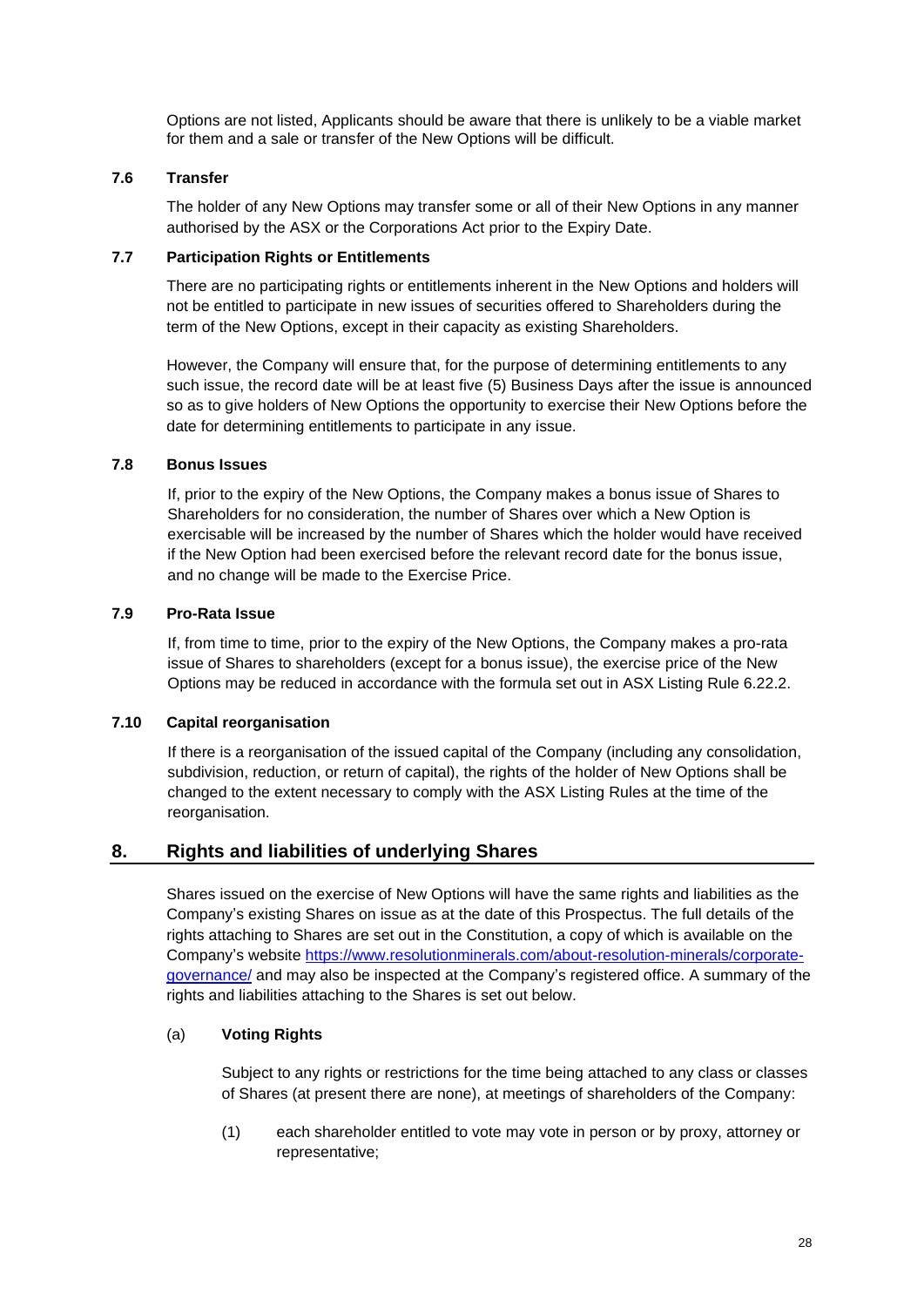- (2) on a show of hands, every person present who is a shareholder or a proxy, attorney or representative of a shareholder has one vote; and
- (3) on a poll, every person present who is a shareholder or a proxy, attorney or representative of a shareholder shall, in respect of each fully paid Share held, or in respect of which that person is appointed a proxy, attorney or representative, have one vote, but in respect of partly paid Shares (at present there are none), shall have such number of votes as bears the same proportion which the amount paid, not credited, is of the total amounts paid, and payable, whether or not called (excluding amounts credited) on the partly paid Shares.

#### (b) **Rights on a winding up**

On a winding up of the Company, Shareholders will have the right, if there is a surplus of assets, to participate equally in the distribution of its assets subject to any amounts unpaid on the Share.

#### (c) **Transfer of Shares**

Subject to the Constitution, the Corporations Act, and any other laws, ASX Settlement Operating Rules and ASX Listing Rules, Shares are freely transferable.

## (d) **Future increases in capital**

The allotment and issue of any Shares is under the control of the Directors. Subject to restrictions on the allotment of Shares in the ASX Listing Rules, the Constitution and the Corporations Act, the Directors may allot or otherwise dispose of Shares on such terms and conditions as they see fit.

#### (e) **Variation of rights**

In accordance with the Corporations Act, the Company may, with the sanction of a special resolution passed at a meeting of Shareholders, vary or abrogate the rights attaching to Shares. If at any time the share capital is divided into different classes of shares unless the terms of issue of the Shares of a class state otherwise, the rights attached to any class may be varied or abrogated with the sanction of a special resolution passed at a meeting of shareholders, together with the consent in writing of the holders of three quarters of the issued shares of that class, or a special resolution passed at a separate meeting of the holders of the shares of that class.

## (f) **Dividend rights**

Subject to the rights of holders of shares issued with special, preferential or qualified rights (at present there are none), the profits of the Company which the Directors determine to distribute by way of dividend are divisible among the holders of Shares in proportion to the number of Shares held by them.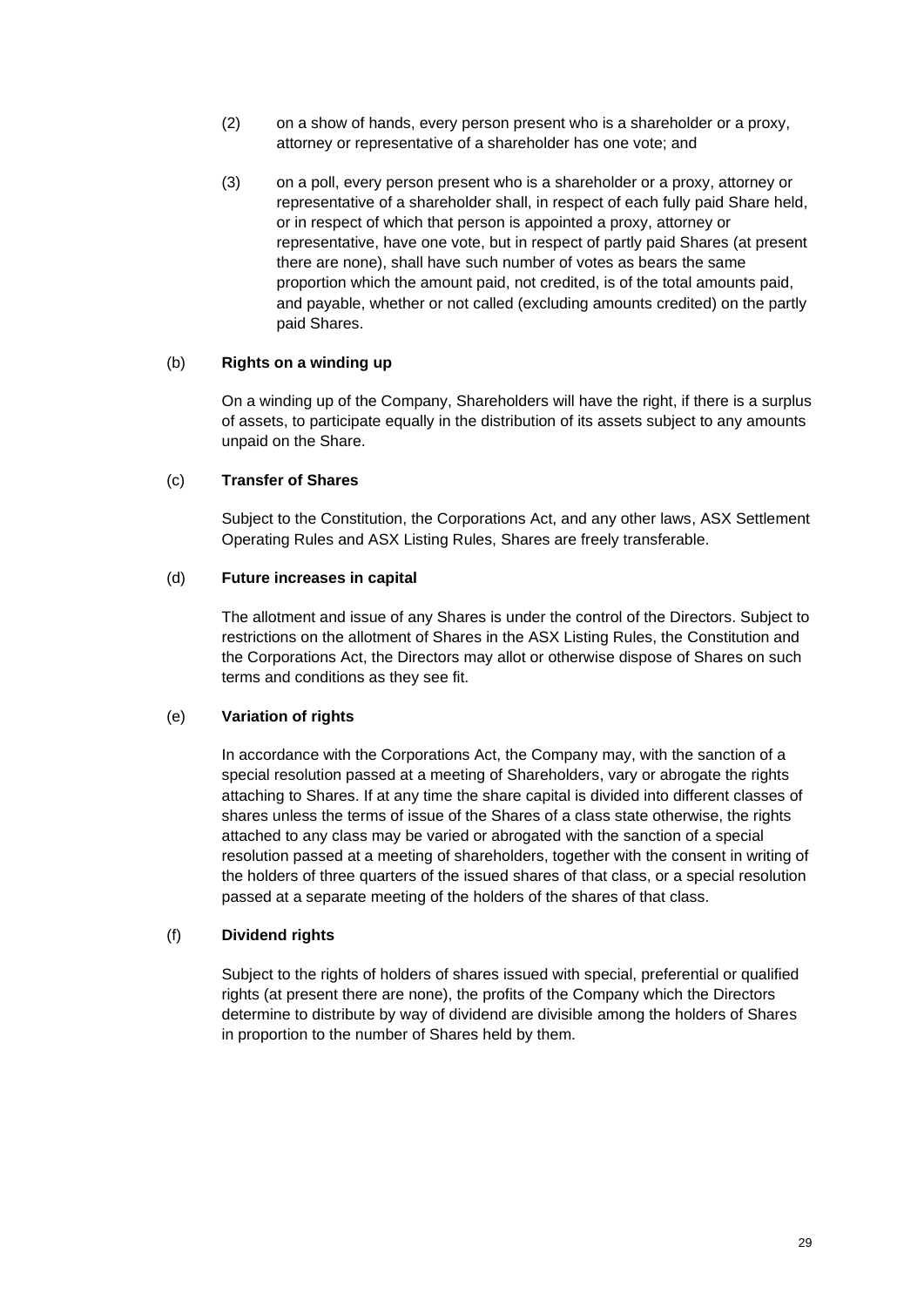## **9. Additional information**

## **9.1 Allotment**

New Options issued pursuant to the Entitlement Offer will be allotted in accordance with ASX Listing Rules and the timetable set out in this Prospectus.

New Options issued pursuant to the Public Shortfall Offer, Placement Option Offer at Lead Manager Option Offer will be allotted on a progressive basis throughout the offer period and within three (3) months of the Closing Date.

Holding statements for New Options issued pursuant to the Offer will be mailed to Applicants in accordance with ASX Listing Rules and timetable set out at the commencement of this Prospectus.

#### **9.2 ASX Listing**

An application will be made for Quotation of the New Options offered pursuant to this Prospectus within 7 days of the date of this Prospectus. If ASX does not grant Quotation of the New Options offered pursuant to this Prospectus, before the expiration of three months after the date of this Prospectus (or such period as varied by ASIC), the Entitlement Offer, Lead Manager Option Offer, Placement Option Offer and Public Shortfall Offer will proceed, but the New Options will be unlisted and Applicants should be aware that there is unlikely to be a viable market for the New Options in those circumstances and a sale or transfer of the New Options may be difficult.

#### **9.3 Litigation**

As at the date of this Prospectus, the Company is not involved in any legal proceedings and the Directors are not aware of any legal proceedings pending or threatened against the Company.

## **9.4 Continuous disclosure obligations**

The Company is a "disclosing entity" (as defined in section 111AC of the Corporations Act) for the purposes of section 713 of the Corporations Act and, as such, is subject to regular reporting and disclosure obligations. Specifically, like all ASX listed companies, the Company is required to immediately disclose to the market any information that a reasonable person would expect to have a material effect on the price or the value of the Company's securities.

The Company ensures compliance with these obligations through the establishment of a formal 'Continuous Disclosure and Communications Policy', which establishes formal protocols for the notification and disclosure of information by the Company's Directors, employees, consultants and contractors that may potentially be material. This Prospectus is a "transaction specific prospectus". In general terms a "transaction specific prospectus" is only required to contain information in relation to the effect of the issue of securities on a company and the rights attaching to the securities. It is not necessary to include general information in relation to all of the assets and liabilities, financial position, profits and losses or prospects of the issuing company.

As such, this Prospectus should be read in conjunction with the publicly available information in relation to the Company which has been notified to ASX and does not include all of the information that would be included in a prospectus for an initial public offering of securities in an entity that is not already listed on a stock exchange. Investors should therefore have regard to the other publicly available information in relation to the Company before making a decision whether or not to invest.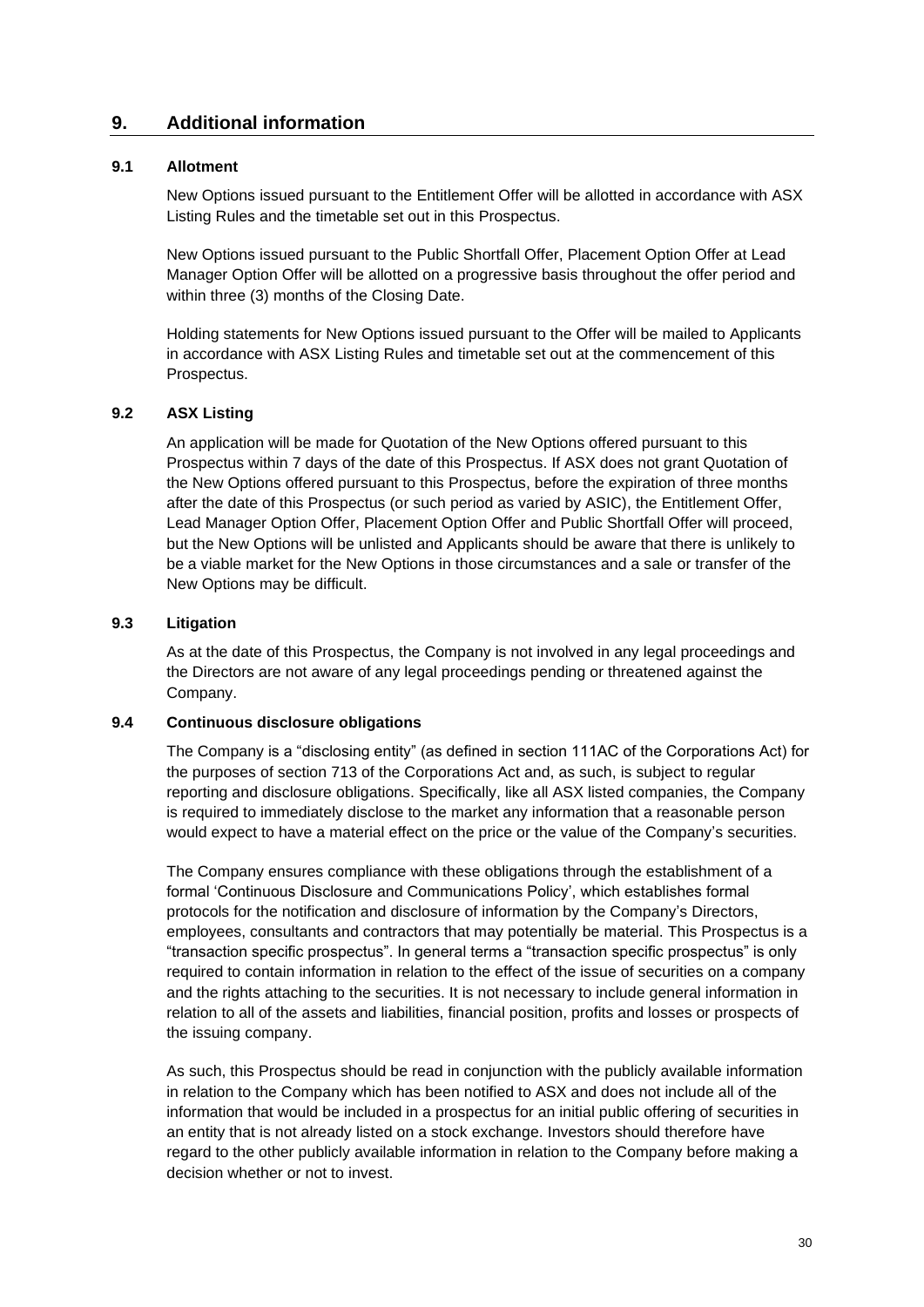Information that is already in the public domain has not been reported in this Prospectus other than that which is considered necessary to make this Prospectus complete.

The Company, as a disclosing entity pursuant to the Corporations Act, advises that:

- (a) it is subject to regular reporting and disclosure obligations;
- (b) copies of documents lodged with ASIC in relation to the Company (not being documents referred to in section 1274(2)(a) of the Corporations Act) may be obtained from, or inspected at, the offices of ASIC; and
- (c) it will provide a copy of each of the following documents, free of charge, to any person on request between the date of issue of this Prospectus and the Closing Date:
	- (1) the annual financial report most recently lodged by the Company with ASIC;
	- (2) any half-year financial report lodged by the Company with ASIC after the lodgement of the annual financial report referred to in (1) and before the lodgement of this Prospectus with ASIC; and
	- (3) any documents lodged by the Company with ASX pursuant to the continuous disclosure reporting requirements from 30 September 2021 to the date of this Prospectus.

Copies of all documents lodged with ASIC in relation to the Company can be inspected at the registered office of the Company during normal office hours.

Details of documents lodged by the Company with ASX since the time of the lodgement of the Company's latest annual financial report and before the lodgement of this Prospectus with ASIC are set out in the table below.

| <b>Date</b>                                                        | <b>Description of announcement</b>                         |  |
|--------------------------------------------------------------------|------------------------------------------------------------|--|
| 30 September 2021                                                  | 2021 Corporate Governance Statement and Appendix 4G        |  |
| Extension of Share Purchase Plan<br>6 October 2021                 |                                                            |  |
| 13 October 2021                                                    | Letter to shareholders - 2021 AGM                          |  |
| 13 October 2021                                                    | Notice of 2021 AGM and Proxy Form                          |  |
| 14 October 2021                                                    | Drilling Completed - Benmara Battery Metals Project        |  |
| 25 October 2021                                                    | Oz Minerals Completes Due Diligence at Wollogorang Project |  |
| 25 October 2021<br>Trenching Program Completed at Tourmaline Ridge |                                                            |  |
| Successful Share Purchase Plan<br>26 October 2021                  |                                                            |  |
| 26 October 2021                                                    | Application for quotation of securities - RML              |  |
| 26 October 2021                                                    | Change of Director's Interest Notice - C Farrow            |  |
| 29 October 2021                                                    | Quarterly Activities and Cashflow Report 30 September 2021 |  |
| 11 November 2021                                                   | Noosa Mining Conference Investor Presentation              |  |
| 11 November 2021                                                   | Results of 2021 Annual General Meeting                     |  |
| 11 November 2021                                                   | Acquisition of 100% of Benmara Project                     |  |
| 11 November 2021                                                   | Proposed issue of securities - RML                         |  |
| 11 November 2021                                                   | Proposed issue of securities - RML                         |  |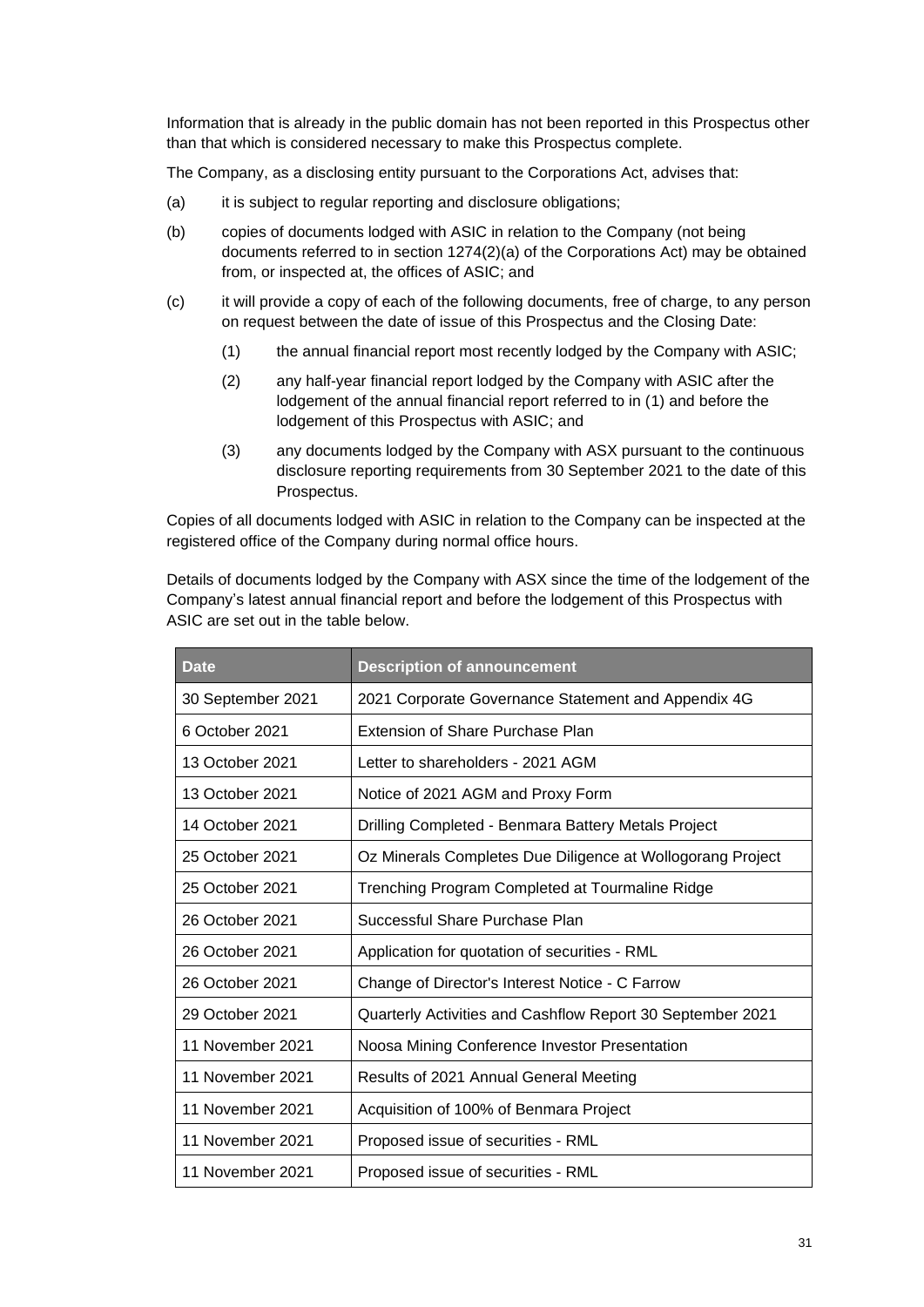| <b>Description of announcement</b><br><b>Date</b> |                                                              |  |  |
|---------------------------------------------------|--------------------------------------------------------------|--|--|
| 12 November 2021                                  | Notification regarding unquoted securities - RML             |  |  |
| 12 November 2021                                  | Notification regarding unquoted securities - RML             |  |  |
| 12 November 2021                                  | At-the-Market Raise and Increase in Collateral Shares        |  |  |
| 12 November 2021                                  | Application for quotation of securities - RML                |  |  |
| 12 November 2021                                  | Application for quotation of securities - RML                |  |  |
| 12 November 2021                                  | Cleansing Notice - Issue of shares                           |  |  |
| 12 November 2021                                  | Change of Director's Interest Notice - C Farrow              |  |  |
| 12 November 2021                                  | Change of Director's Interest Notice - D Chessell            |  |  |
| 12 November 2021                                  | Change of Director's Interest Notice - A Shearer             |  |  |
| 15 November 2021                                  | Lodgement of SPP Options Prospectus                          |  |  |
| 23 November 2021                                  | <b>SPP Options Prospectus</b>                                |  |  |
| 3 December 2021                                   | Benmara Project Proof of Concept Drilling Successful         |  |  |
| 3 December 2021                                   | Notification regarding unquoted securities - RML             |  |  |
| 3 December 2021                                   | Change of Director's Interest Notice - C Farrow              |  |  |
| 3 December 2021<br>SPP Options Prospectus Update  |                                                              |  |  |
| 14 December 2021                                  | SPP Options Prospectus Closing Tomorrow                      |  |  |
| 20 December 2021                                  | Notification regarding unquoted securities - RML             |  |  |
| 24 December 2021                                  | Alaska Operations Update - 64North Project                   |  |  |
| 18 January 2022                                   | <b>Change of Registry Address</b>                            |  |  |
| 19 January 2022                                   | Notification of cessation of securities - RML                |  |  |
| 19 January 2022                                   | Change of Director's Interest Notice - D Chessell            |  |  |
| 31 January 2022                                   | Interest Earned in 64North Project Alaska                    |  |  |
| 31 January 2022                                   | Quarterly Activities and Cashflow Report 31 December 2021    |  |  |
| 4 February 2022                                   | Notification regarding unquoted securities - RML             |  |  |
| 4 February 2022                                   | Carrara Range Battery Metal Project Acquisition              |  |  |
| 4 February 2022                                   | Proposed issue of securities - RML                           |  |  |
| 7 February 2022                                   | Application for quotation of securities - RML                |  |  |
| 7 February 2022                                   | Cleansing Notice - Issue of shares                           |  |  |
| 24 February 2022                                  | Positive Trenching Results Identify Pogo-Style Drill Targets |  |  |
| 25 February 2022                                  | Positive Technical Study Completed at Divide Block - 64North |  |  |
| 2 March 2022                                      | <b>Board Changes</b>                                         |  |  |
| 2 March 2022                                      | Initial Director's Interest - P Kitto                        |  |  |
| 9 March 2022                                      | Resolution Minerals Half Year Financial Report               |  |  |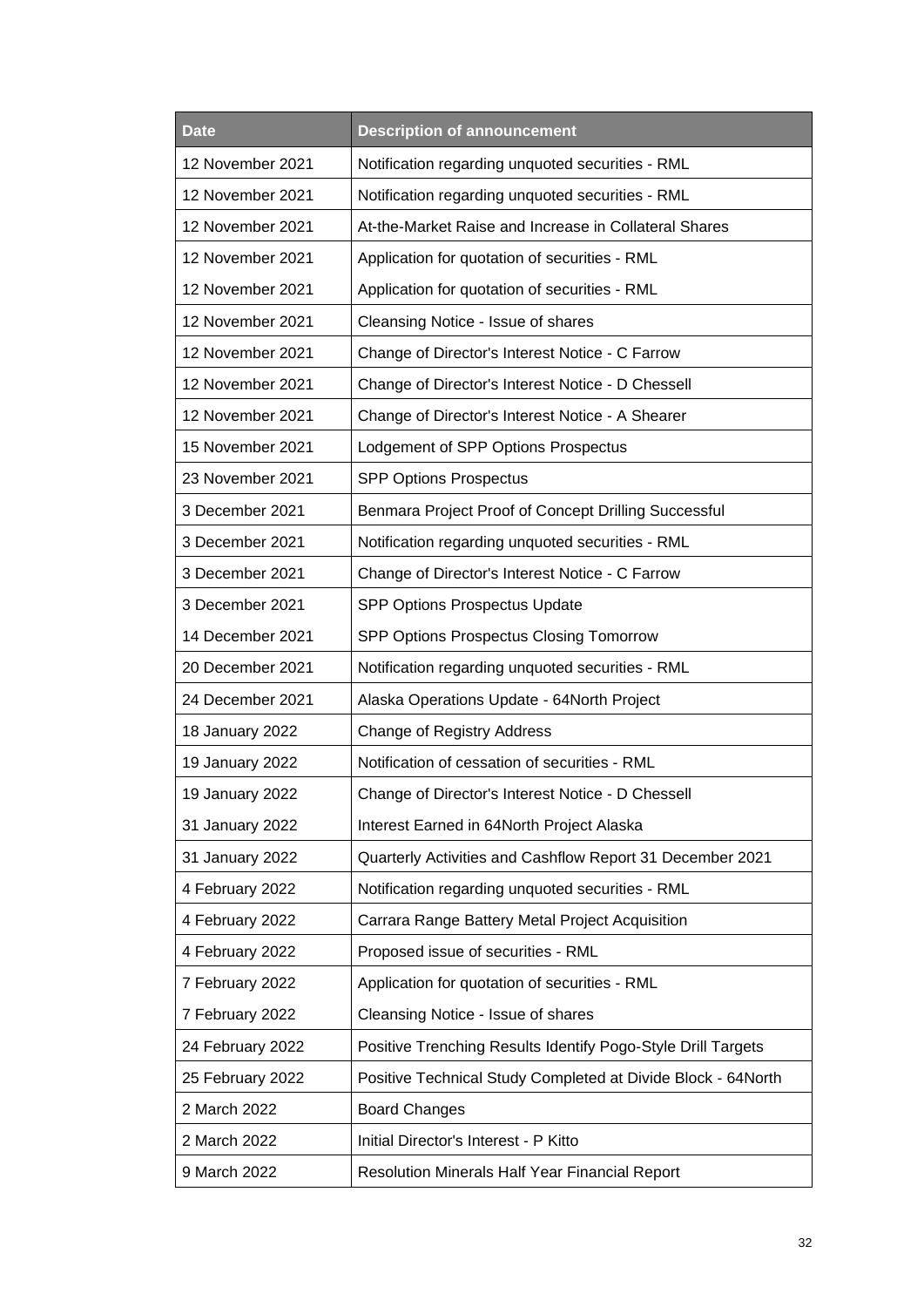| <b>Date</b>   | <b>Description of announcement</b>                           |  |
|---------------|--------------------------------------------------------------|--|
| 23 March 2022 | <b>Investor Presentation</b>                                 |  |
| 1 April 2022  | Notification regarding unquoted securities - RML             |  |
| 1 April 2022  | Notification of cessation of securities - RML                |  |
| 1 April 2022  | Application for quotation of securities - RML                |  |
| 1 April 2022  | Cleansing Notice - Issue of shares                           |  |
| 19 April 2022 | Notification of cessation of securities - RML                |  |
| 19 April 2022 | Change of Director's Interest Notice - C Farrow              |  |
| 19 April 2022 | Change of Director's Interest Notice - D Chessell            |  |
| 19 April 2022 | Change of Director's Interest Notice - A Shearer             |  |
| 28 April 2022 | Tourmaline Ridge Exploration Update, 64North Project, Alaska |  |
| 29 April 2022 | Quarterly Activities and Cashflow Report 31 March 2022       |  |
| 13 May 2022   | Significant Farm-In and JV Agreement with Oz Minerals        |  |
| 16 May 2022   | <b>Trading Halt</b>                                          |  |
| 18 May 2022   | Placement and Entitlement Issue to Progress 64North Project  |  |
| 18 May 2022   | Proposed issue of securities - RML                           |  |
| 24 May 2022   | Appointment of New Managing Director                         |  |
| 24 May 2022   | Letter to Optionholders                                      |  |

ASX maintains files containing publicly available information for all listed companies. The Company's file is available for inspection at ASX during normal office hours.

The announcements are also available through the Company's website [https://www.resolutionminerals.com/.](https://www.resolutionminerals.com/)

## **9.5 Director interests**

Other than as set out in this Prospectus, no Director or proposed Director holds, or has held within the two years preceding lodgement of this Prospectus with ASIC, any interest in:

- (a) the formation or promotion of the Company;
- (b) any property acquired or proposed to be acquired by the Company in connection with:
	- (1) its formation or promotion; or
	- (2) the offer of New Options pursuant to this Prospectus; or
- (c) the offer of New Options pursuant to this Prospectus,

and no amounts have been paid or agreed to be paid and no benefits have been given or agreed to be given to a Director or proposed Director:

- (a) as an inducement to become, or to qualify as, a Director; or
- (b) for services provided in connection with:
	- (1) the formation or promotion of the Company; or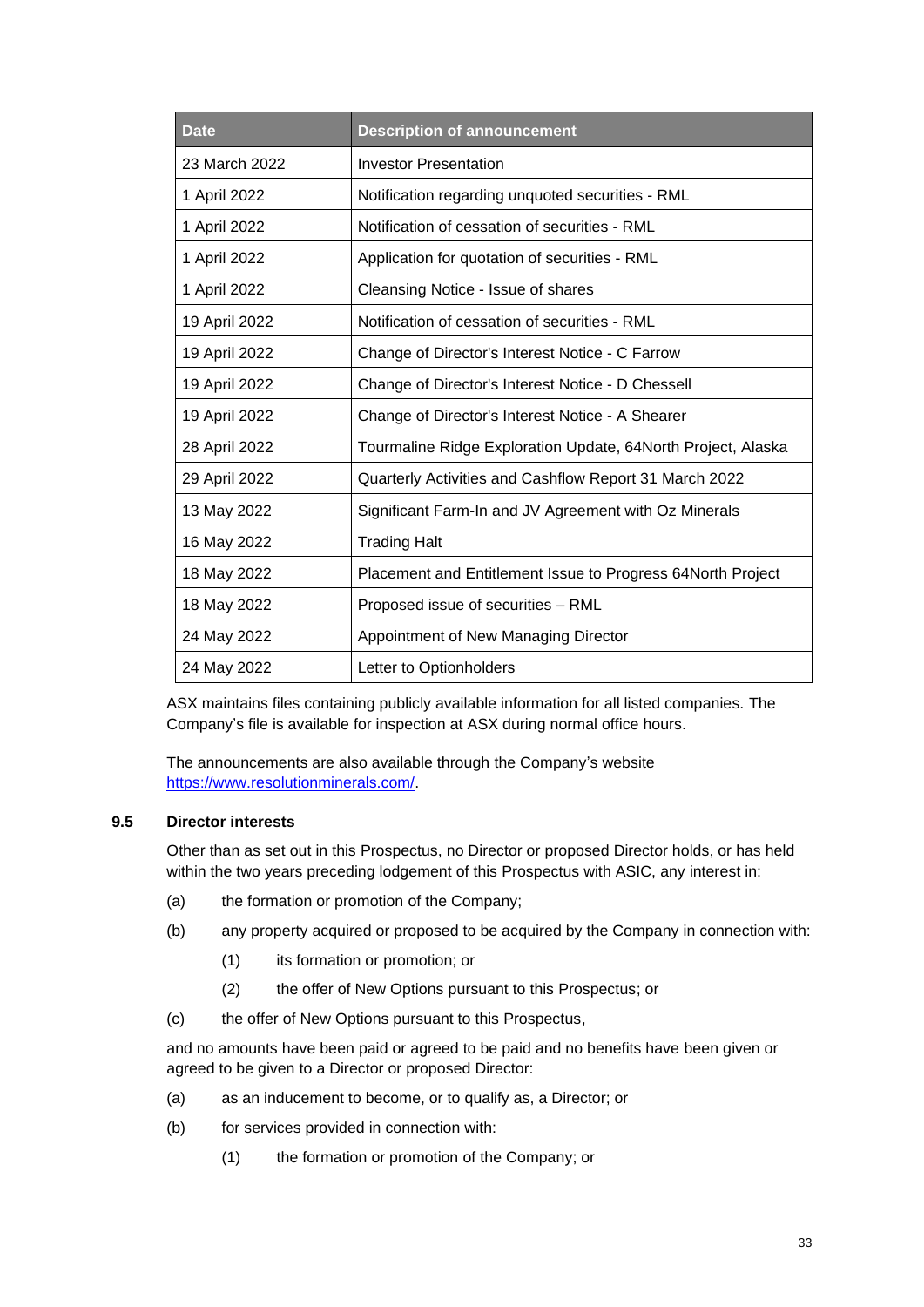(2) the offer of New Options pursuant to this Prospectus.

The relevant interest of each of the Directors in the Company's securities as at the date of this Prospectus, together with their respective Entitlements in accordance with the Entitlement Offer, is set out in the table below:

| <b>Director</b>                   | <b>Existing</b><br><b>Shares</b> | <b>Existing</b><br><b>Options</b> | <b>Existing</b><br><b>Performance</b><br><b>Securities</b> | <b>New</b><br><b>Options</b><br>pursuant to<br>the Offer |
|-----------------------------------|----------------------------------|-----------------------------------|------------------------------------------------------------|----------------------------------------------------------|
| Craig Farrow<br>Chairman          | 2,554,286                        | 464,286                           | 1,750,000                                                  | 1,277,143                                                |
| Duncan Chessell<br>Director       | 1,535,005                        | 35,715                            | 11,108,125                                                 | 767,503                                                  |
| <b>Andrew Shearer</b><br>Director | 1,339,412                        | 92,270                            | 3,375,000                                                  | 669,706                                                  |
| Paul Kitto<br>Director            | N/A                              | N/A                               | N/A                                                        | N/A                                                      |

The remuneration of an executive Director is decided by the Board, without the affected executive Director participating in that decision-making process. The total maximum remuneration of non-executive Directors is initially set by the Constitution and subsequent variation with the Constitution, the Corporations Act and the ASX Listing Rules, as applicable. The total aggregate amount of remuneration for non-executive directors approved by Shareholders as at the date of this Prospectus is \$400,000. The determination of nonexecutive Directors' remuneration within that maximum will be made by the Board having regard to the inputs and value to the Company of the respective contributions by each nonexecutive Director.

A Director may be paid fees or other amounts (i.e. non-cash performance incentives such as Options, subject to any necessary Shareholder approval) as the other Directors determine where a Director performs special duties or otherwise performs services outside the scope of the ordinary duties of a Director. In addition, Directors are also entitled to be paid reasonable travelling, hotel and other expenses incurred by them respectively in or about the performance of their duties as Directors.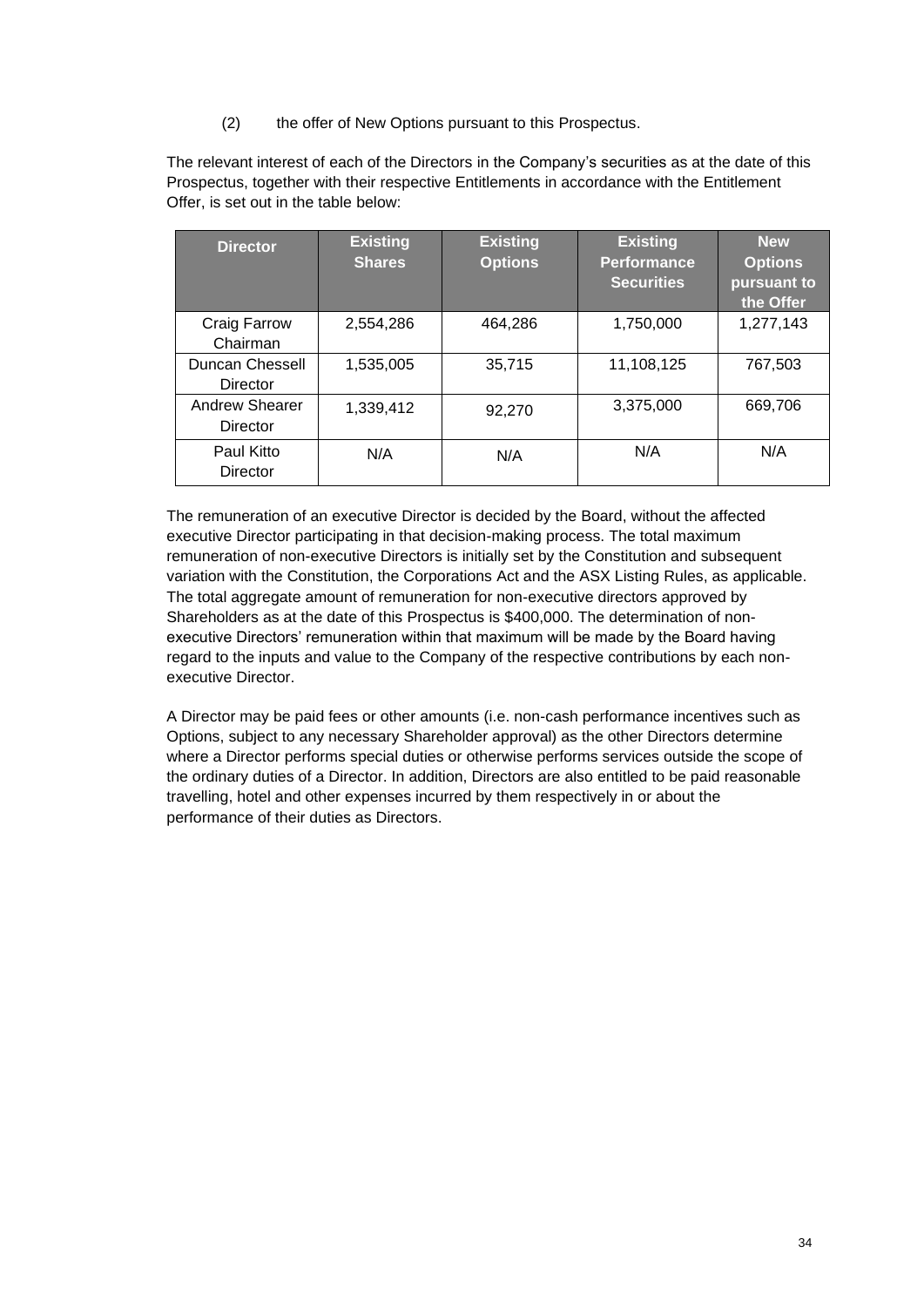The following table details the total compensation each Director received for the financial year ending 30 June 2020 and 30 June 2021 (including allowances and share based payments), together with the current proposed remuneration for the 2022 financial year:

| <b>Director</b>             | 2020 Directors'<br><b>Fees</b><br>(including | 2021 Directors'<br><b>Fees</b><br>(including | <b>Proposed 2022</b><br><b>Directors' Fees</b><br>(including |
|-----------------------------|----------------------------------------------|----------------------------------------------|--------------------------------------------------------------|
|                             | superannuation)                              | superannuation)                              | superannuation)                                              |
| Craig Farrow                | Nil                                          | $$45,835^3$                                  | \$60,000                                                     |
| Chairman                    |                                              |                                              |                                                              |
| Duncan Chessell             | \$172,662                                    | \$229,167                                    | \$256,7564                                                   |
| Director                    |                                              |                                              |                                                              |
| Andrew Shearer <sup>5</sup> | \$36,445                                     | \$40,000                                     | \$40,000                                                     |
| Director                    |                                              |                                              |                                                              |
| Paul Kitto                  | N/A                                          | N/A                                          | \$40,000                                                     |
| Director                    |                                              |                                              |                                                              |

Further details of the remuneration paid and payable to each Director of the Company are set out in the Company's annual report for the financial year ending 30 June 2021. A copy of this report can be accessed on the Company's website or on ASX webpage for the Company (ASX Code: RML).

## **9.6 Market price of Shares**

The Company's Shares are Quoted on the ASX (ASX Code: RML).

The highest and lowest market sale prices of Shares on the ASX in the three months prior to 16 May 2022 and the respective dates of those sales were:

|                      | <b>Date</b>      | <b>Price</b> |
|----------------------|------------------|--------------|
| <b>Highest Price</b> | 17 February 2022 | \$0.020      |
| <b>Lowest Price</b>  | 12 May 2022      | \$0.013      |

## **9.7 Interests of experts and advisers**

Other than as set out below or elsewhere in this Prospectus, no:

- (a) person named in this Prospectus as performing a function in a professional, advisory or other capacity in connection with the preparation or distribution of this Prospectus;
- (b) promoter of the Company; or
- (c) underwriter to the issue or a financial services licensee named in this Prospectus as a financial services licensee involved in the issue,

holds, or has held within the two (2) years preceding lodgement of this Prospectus with ASIC, any interest in:

<sup>3</sup> C Farrow commenced as a director on 17 August 2020 and chairman on 27 November 2020

<sup>4</sup> Non-executive director fees of \$40,000 per annum paid following resignation as Managing Director in May 2022

<sup>5</sup> For the sake of completeness, it is noted that Mr Andrew Shearer is a Technical Consultant to PAC Partners Securities Pty Ltd, which is an entity affiliated with the Lead Manager. Mr Shearer will not receive any remuneration or any other benefit directly or indirectly from the Lead Manager or otherwise as a result of the Company's engagement of the Lead Manager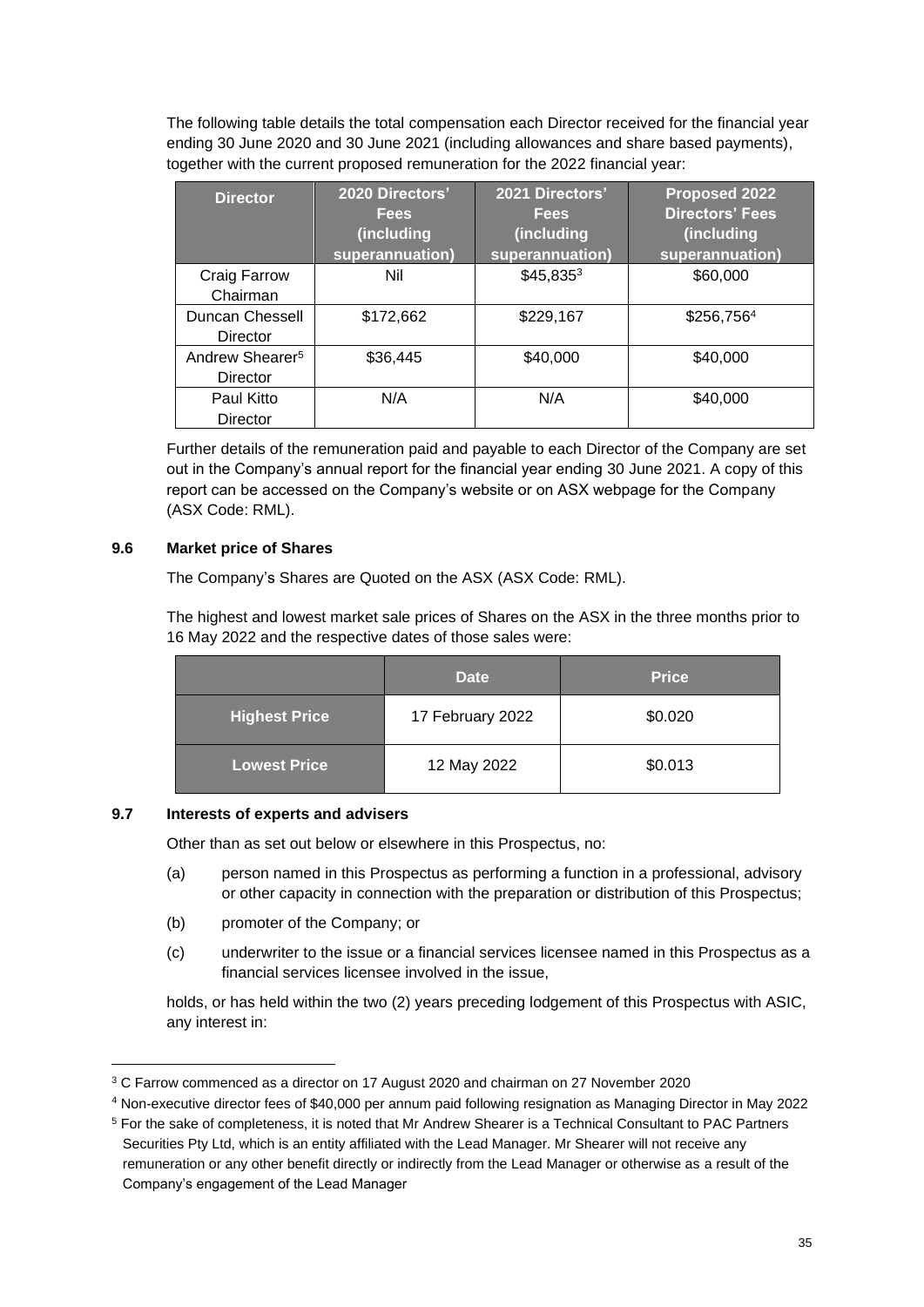- (d) the formation or promotion of the Company;
- (e) any property acquired or proposed to be acquired by the Company in connection with:
	- (1) its formation or promotion; or
	- (2) the offer of New Options pursuant to this Prospectus

and no amounts have been paid or agreed to be paid and no benefits have been given or agreed to be given to any of these persons for services provided in connection with:

- (3) the formation or promotion of the Company; or
- (4) the offer of New Options pursuant to this Prospectus.

## **9.8 Consents**

Each of the persons referred to in this section:

- (a) does not make, or purport to make, any statement in this Prospectus other than those referred to in this section; and
- (b) to the maximum extent permitted by law, expressly disclaim and take no responsibility for any part of this Prospectus other than a reference to its name and a statement included in this Prospectus with the consent of that party as specified in this section.

Automic has given its written consent to being named as the Company's Share Registry. Automic has not withdrawn its consent prior to the lodgement of this Prospectus with ASIC.

#### **9.9 Information Availability**

Applicants in Australia and New Zealand can obtain a copy of this Prospectus during the period of the Offers on the Company's website at [www.resolutionminerals.com](http://www.resolutionminerals.com/) or by calling the Company's Share Registry on 1300 288 664 (within Australia) or +61 2 9698 5414 (outside Australia) at any time from 8.30am to 5.00pm (Sydney time) Monday to Friday prior to the Closing Date. Persons who access the electronic version of this Prospectus should ensure that they download and read the entire Prospectus.

The electronic version of this Prospectus on the Company's website will not include an Application Form. Applicants will only be entitled to apply for New Options pursuant to the Offers in accordance with the instructions in an Application Form which accompanies a complete and unaltered copy of this Prospectus. A replacement Application Form can be requested by calling the Company's Share Registry on 1300 288 664 (within Australia) or +61 2 9698 5414 (outside Australia) at any time from 8.30am to 5.00pm (Sydney Time).

## **9.10 Disclaimer of representations**

No person is authorised to give any information, or to make any representation, in connection with the Offers that is not contained in this Prospectus.

Any information or representation that is not in this Prospectus may not be relied on as having been authorised by the Company, or its Related Bodies Corporate, in connection with the Offers. Except as required by law, and only to the extent so required, none of the Company, nor any other person, warrants or guarantees the future performance of the Company or any return on any investment made pursuant to this Prospectus or its contents.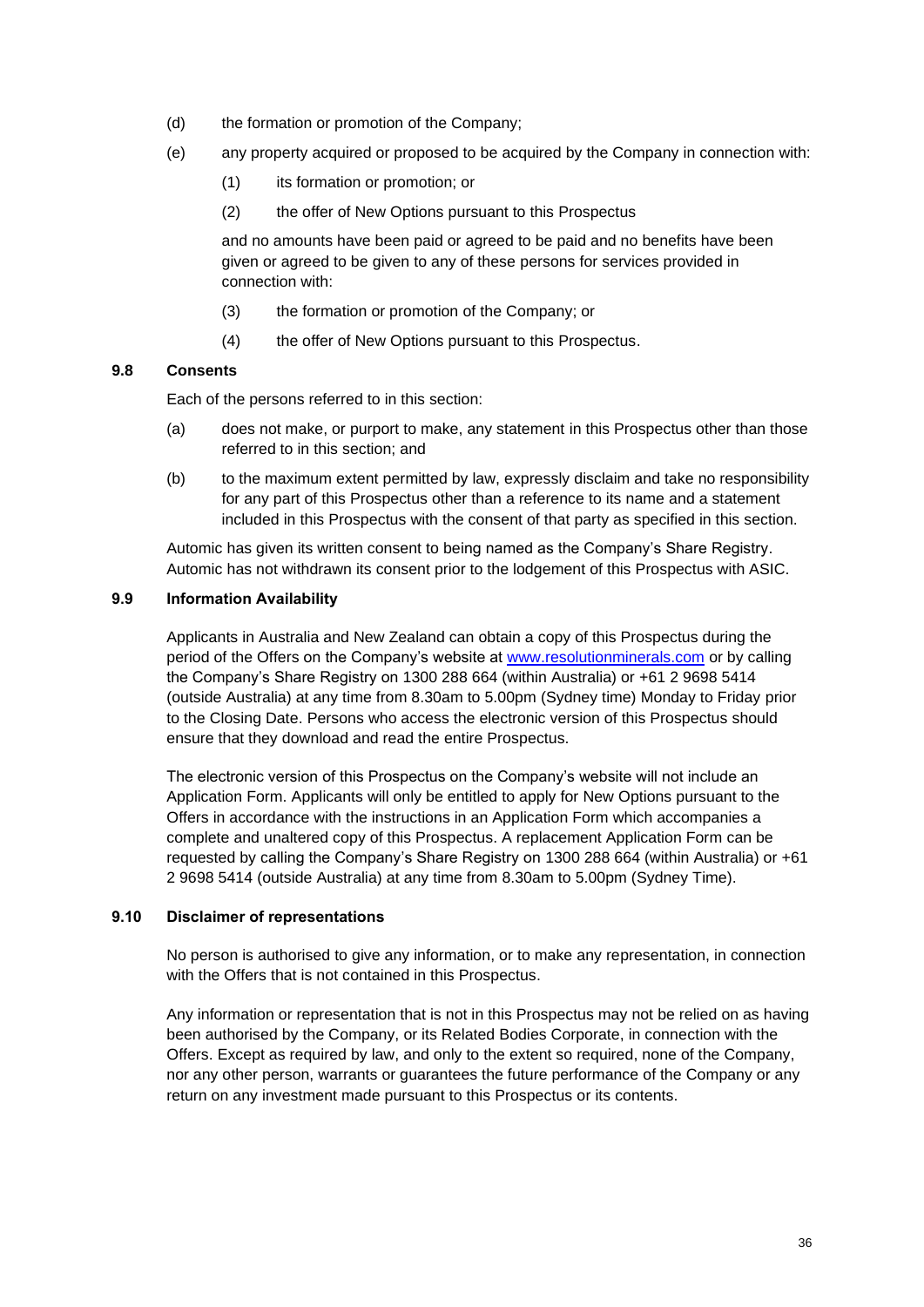## **9.11 Withdrawal of Entitlement Offer**

The Company reserves the right to withdraw all or part of the Entitlement Offer at any time, subject to applicable laws, in which case the Company will refund application monies in relation to New Options not already issued in accordance with the Corporations Act and without payment of interest.

To the fullest extent permitted by law, you agree that any application monies paid by you to the Company will not entitle you to receive any interest and that any interest earned in respect of application monies will belong to the Company.

## **9.12 Brokerage and Stamp Duty**

No brokerage fee is payable by Applicants. No stamp duty is payable for applying for New Options pursuant to the Offers.

## **9.13 Clearing House Electronic Sub Register System (CHESS) and Issuer Sponsorship**

The Company will not be issuing share certificates. The Company is a participant in CHESS, for those investors who have, or wish to have, a sponsoring stockbroker. Investors who do not wish to participate through CHESS will be issuer sponsored by the Company. Because the sub registers are electronic, ownership of securities can be transferred without having to rely upon paper documentation.

Electronic registers mean that the Company will not be issuing certificates to investors. Instead, investors will be provided with a statement (similar to a bank account statement) that sets out the number of Shares allotted to them pursuant to this Prospectus. The notice will also advise holders of their Holder Identification Number or Security Holder Reference Number and explain, for future reference, the sale and purchase procedures under CHESS and issuer sponsorship.

Further monthly statements will be provided to holders if there have been any changes in their security holding in the Company during the preceding month.

## **9.14 Taxation**

The taxation consequences arising from an investment in any New Options will depend on the particular circumstances of each Applicant and it is the responsibility of all Applicants to satisfy themselves of the taxation treatment that apply to them by consulting their own professional tax advisers.

## **9.15 Governing Law**

This Prospectus and the contracts formed on acceptance of an Application are governed by the laws of New South Wales, Australia. Each Applicant submits to the non-exclusive jurisdiction of the courts of New South Wales, Australia.

## **9.16 Enquiries**

Any questions concerning the Offers or their Entitlement should be directed to the Company's Share Registry on 1300 288 664 (within Australia) or +61 2 9698 5414 (within New Zealand).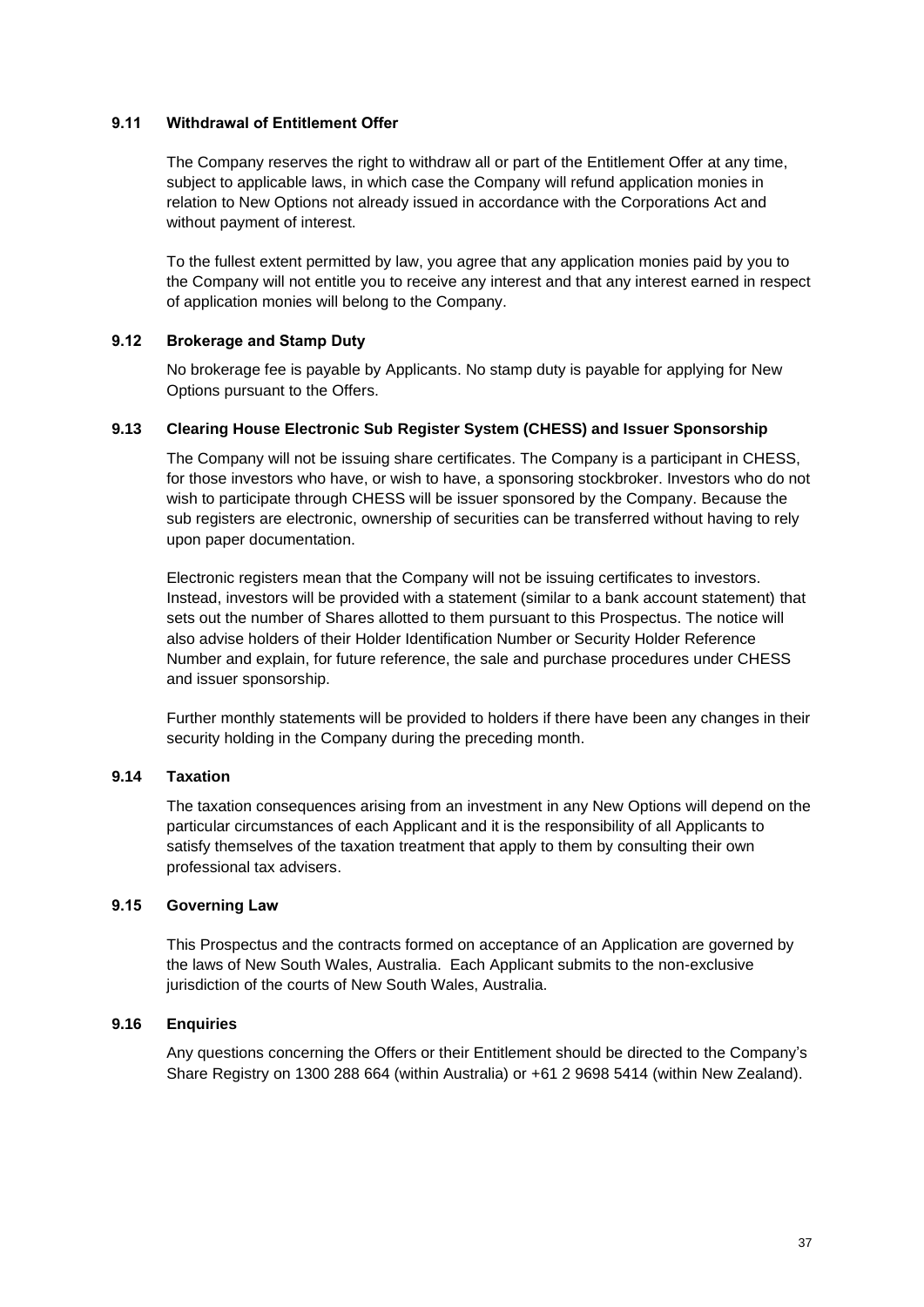## **9.17 Authorisation**

This Prospectus is issued by the Company.

The lodgement of this Prospectus with ASIC was consented to by every director of the Company.

Imig Turnen

**Craig Farrow Chairman Resolution Minerals Ltd**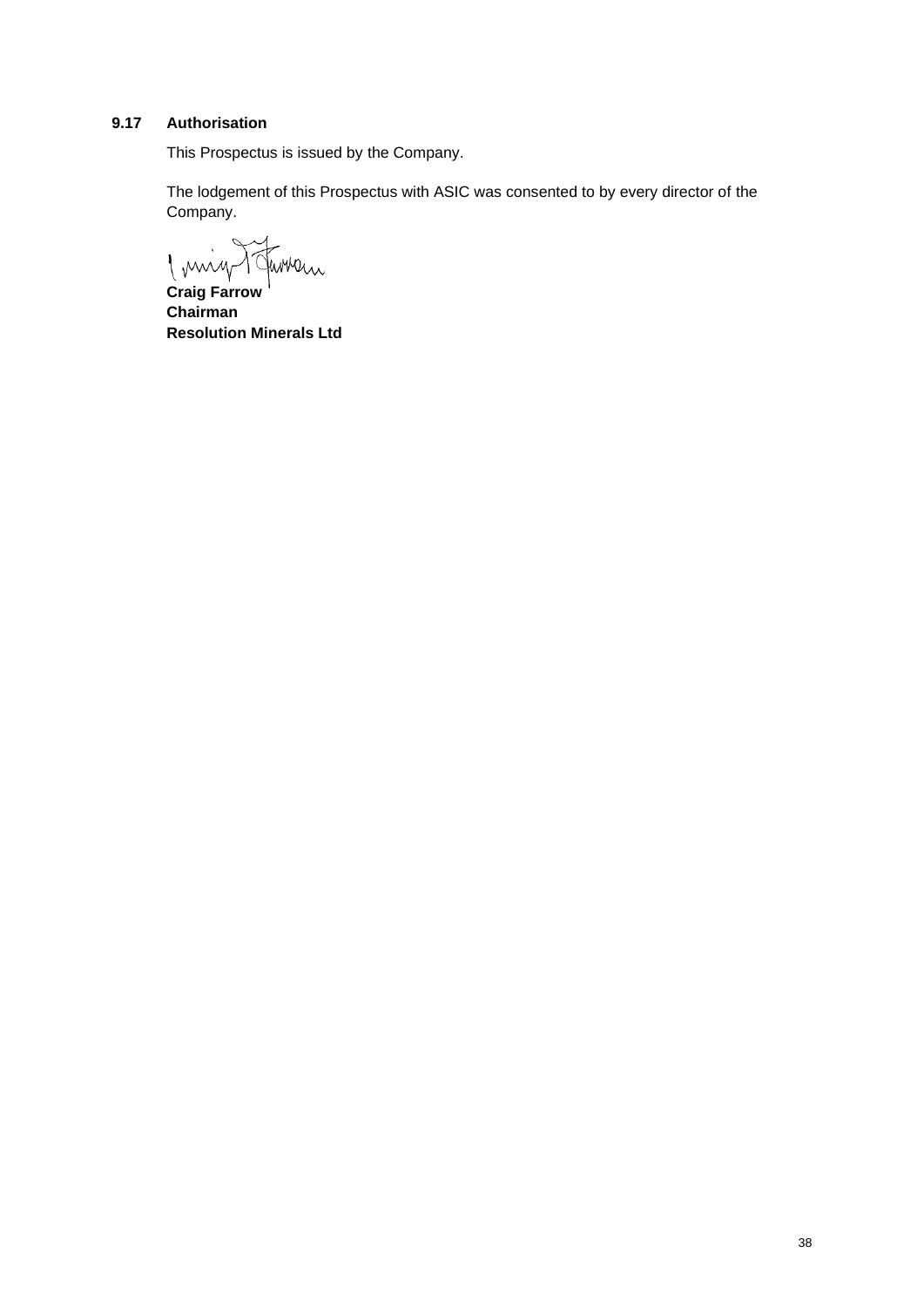# <span id="page-38-0"></span>**10. Glossary**

| \$                                                   | the lawful currency of the Commonwealth of Australia.                                                                                                                                                                                                                                                                                                                                                                                                                               |  |
|------------------------------------------------------|-------------------------------------------------------------------------------------------------------------------------------------------------------------------------------------------------------------------------------------------------------------------------------------------------------------------------------------------------------------------------------------------------------------------------------------------------------------------------------------|--|
| <b>64North Project</b>                               | the 64North Project located in the Tintina Gold Province in Alaska, USA.                                                                                                                                                                                                                                                                                                                                                                                                            |  |
| <b>AEST</b>                                          | Australian Eastern Standard Time.                                                                                                                                                                                                                                                                                                                                                                                                                                                   |  |
| <b>Affiliates</b>                                    | has the meaning given in the Corporations Act.                                                                                                                                                                                                                                                                                                                                                                                                                                      |  |
| <b>Applicant</b>                                     | an person who applies for New Options pursuant to this Prospectus.                                                                                                                                                                                                                                                                                                                                                                                                                  |  |
| <b>Application</b>                                   | an application for New Options pursuant to this Prospectus in<br>accordance with the instructions in this Prospectus and any applicable<br>Application Form.                                                                                                                                                                                                                                                                                                                        |  |
| <b>Application Form</b>                              | an entitlement and acceptance form in the form accompanying this<br>Prospectus, pursuant to which Eligible Shareholders may apply for New<br>Options pursuant to the Entitlement Offer, participants in the Placement<br>may apply for New Options in accordance with the Placement Option<br>Offer, the Lead Manager may apply for New Options pursuant to the<br>Lead Manager Option Offer and other persons may apply for New<br>Options pursuant to the Public Shortfall Offer. |  |
| <b>ASIC</b>                                          | the Australian Securities and Investments Commission.                                                                                                                                                                                                                                                                                                                                                                                                                               |  |
| <b>ASX</b>                                           | ASX Limited ACN 008 624 691 or the financial market operated by it (as<br>the context requires).                                                                                                                                                                                                                                                                                                                                                                                    |  |
| <b>ASX Listing Rules</b>                             | the listing rules of ASX.                                                                                                                                                                                                                                                                                                                                                                                                                                                           |  |
|                                                      |                                                                                                                                                                                                                                                                                                                                                                                                                                                                                     |  |
| <b>ASX Settlement</b><br><b>Operating Rules</b>      | the settlement rules of the securities clearing house which operates<br>CHESS.                                                                                                                                                                                                                                                                                                                                                                                                      |  |
| <b>Benmara Battery Metal</b><br>Project              | the Benmara Battery Metal Project in the Northern Territory, comprising<br>EL31287, EL32228, EL32229, EL32883, EL32849, EL32850 and<br>exploration licence application EL33059.                                                                                                                                                                                                                                                                                                     |  |
| <b>Board</b>                                         | the board of Directors unless the context indicates otherwise.                                                                                                                                                                                                                                                                                                                                                                                                                      |  |
| <b>Business Day</b>                                  | Monday to Friday inclusive, except New Year's Day, Good Friday,<br>Easter Monday, Christmas Day, Boxing Day and any other day that ASX<br>declares is not a business day.                                                                                                                                                                                                                                                                                                           |  |
| <b>Capital Raising</b>                               | the Placement, the Entitlement Offer and the Public Shortfall Offer.                                                                                                                                                                                                                                                                                                                                                                                                                |  |
| <b>Carrara Range Battery</b><br><b>Metal Project</b> | the 100% owned Carrara Range Battery Metal Project in the Northern<br>Territory, comprising EL32577, EL32620, EL23622 and exploration<br>licence applications EL32578, EL32619 and EL32621.                                                                                                                                                                                                                                                                                         |  |
| <b>CHESS</b>                                         | the ASX's clearing house electronic subregister system.                                                                                                                                                                                                                                                                                                                                                                                                                             |  |
| <b>Closing Date</b>                                  | the date specified in the timetable set out at the commencement of this<br>Prospectus (unless extended).                                                                                                                                                                                                                                                                                                                                                                            |  |
| Company                                              | Resolution Minerals Ltd ACN 617 789 732.                                                                                                                                                                                                                                                                                                                                                                                                                                            |  |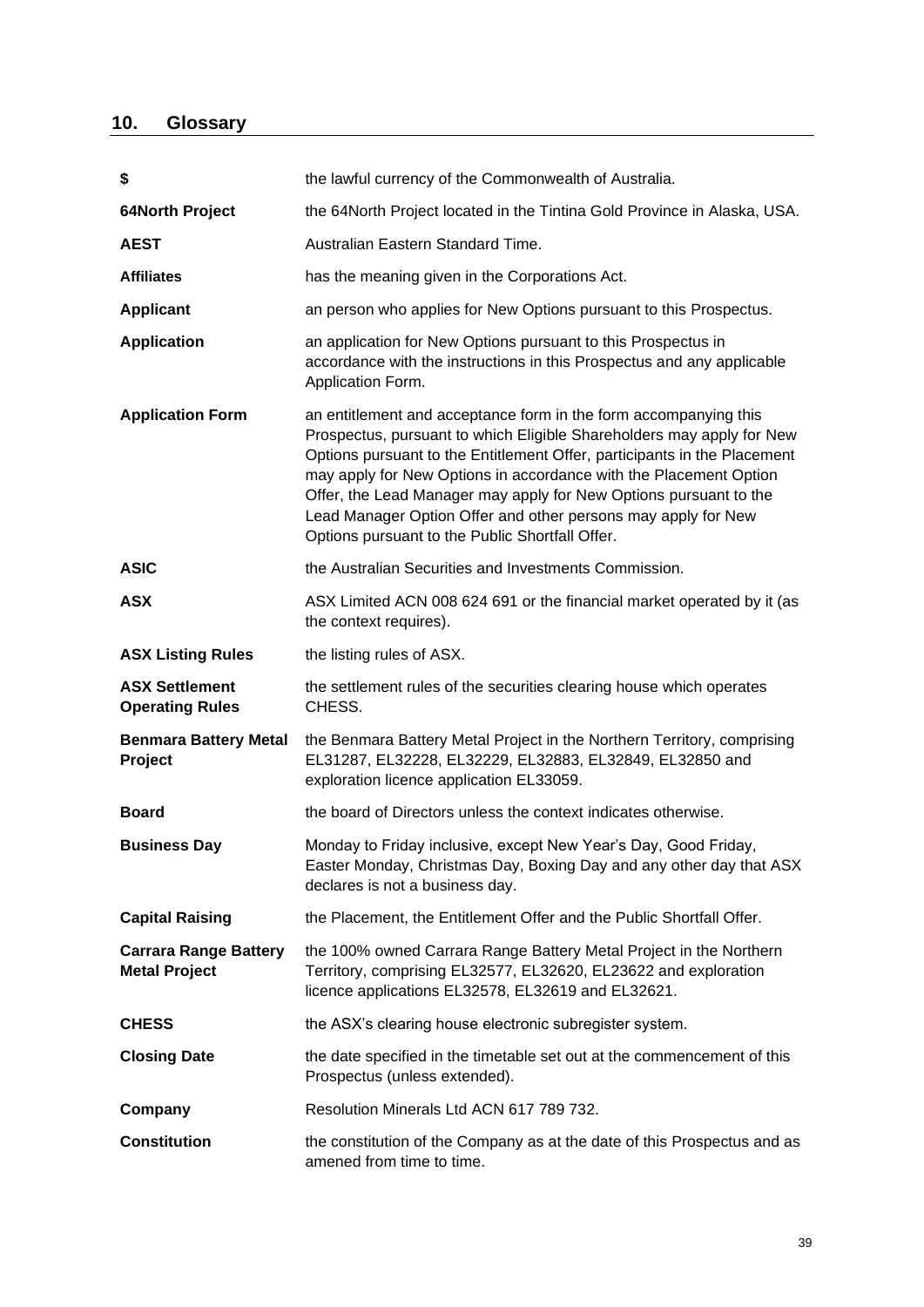| <b>Corporations Act</b>                 | the Corporations Act 2001 (Cth).                                                                       |                                                                                                                                                                                                                                                                                            |  |
|-----------------------------------------|--------------------------------------------------------------------------------------------------------|--------------------------------------------------------------------------------------------------------------------------------------------------------------------------------------------------------------------------------------------------------------------------------------------|--|
| <b>Directors</b>                        | the directors of the Company as at the date of this Prospectus.                                        |                                                                                                                                                                                                                                                                                            |  |
| <b>Eligible Shareholder</b>             | a Shareholder, as at the Record Date, who:                                                             |                                                                                                                                                                                                                                                                                            |  |
|                                         | (a)                                                                                                    | is recorded in the Company's register of members as having a<br>registered address in Australia or New Zealand; and                                                                                                                                                                        |  |
|                                         | (b)                                                                                                    | as far as the Company is aware, is not located in the United<br>States and are not a person (including a nominee or custodian)<br>acting for the account or benefit of a person in the United<br>States.                                                                                   |  |
| <b>Entitlement</b>                      | Offer.                                                                                                 | the entitlement of an Eligible Shareholder pursuant to the Entitlement                                                                                                                                                                                                                     |  |
| <b>Entitlement Offer</b>                | the non-renounceable entitlement offer to Eligible Shareholders in<br>accordance with this Prospectus. |                                                                                                                                                                                                                                                                                            |  |
| <b>Lead Manager</b>                     |                                                                                                        | DealAccess Pty Ltd.                                                                                                                                                                                                                                                                        |  |
| <b>Lead Manager Options</b>             | the Options issued to the Lead Manager pursuant to the Lead Manager<br>Option Offer.                   |                                                                                                                                                                                                                                                                                            |  |
| <b>Lead Manager Option</b><br>Offer     | Raising.                                                                                               | the offer by the Company, pursuant to this Prospectus, of up to<br>63,386,330 New Options, on the terms and conditions set out at Section<br>4.15, to the Lead Manager or its nominees in consideration for capital<br>raising services provided to the Company in relation to the Capital |  |
| <b>New Option</b>                       |                                                                                                        | an Option on the payment of the exercise price of \$0.015 exercisable at<br>any time prior to 31 July 2025, the terms of which are contained in<br>section 7 of this Prospectus.                                                                                                           |  |
| <b>Offers</b>                           |                                                                                                        | the offers to subscribe for New Options contained in this Prospectus.                                                                                                                                                                                                                      |  |
| Option                                  |                                                                                                        | option to subscribe for a Share.                                                                                                                                                                                                                                                           |  |
| <b>Performance Right</b>                |                                                                                                        | a performance right convertible into a Share.                                                                                                                                                                                                                                              |  |
| <b>Placement</b>                        | 18 May 2022.                                                                                           | the Share placement of 155,091,648 Shares to sophisticated,<br>professional and institutional investors announced by the Company on                                                                                                                                                        |  |
| <b>Placement Option</b><br><b>Offer</b> |                                                                                                        | the offer of New Options to participants in the Placement.                                                                                                                                                                                                                                 |  |
| <b>Prospectus</b>                       |                                                                                                        | this prospectus, as supplemented or amended from time to time in<br>accordance with the Corporations Act.                                                                                                                                                                                  |  |
| <b>Public Shortfall Offer</b>           |                                                                                                        | the offer and placement of any New Options not subscribed for pursuant<br>to the Entitlement Offer within three months of the Closing Date, as<br>described in section 4.2 of this Prospectus.                                                                                             |  |
| Quotation                               |                                                                                                        | official quotation of the New Options or Shares on ASX and the term<br>'Quoted' has a corresponding meaning.                                                                                                                                                                               |  |
| <b>Record Date</b>                      |                                                                                                        | 6:30pm (Adelaide time) on the date specified in the timetable set out at<br>the commencement of this Prospectus.                                                                                                                                                                           |  |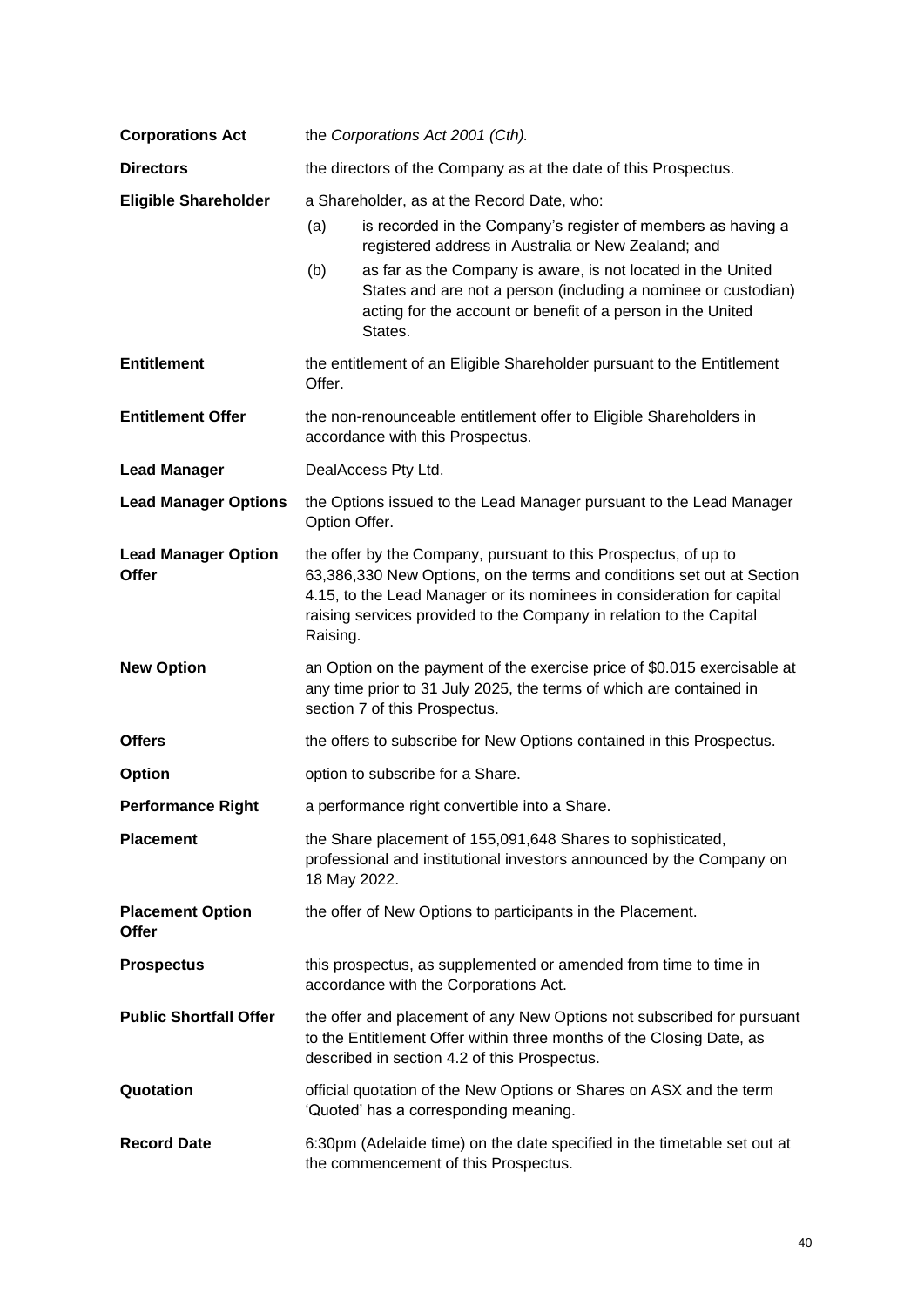| <b>Related Bodies</b><br>Corporate                 | has the meaning ascribed to that term in the Corporations Act.                                                                                      |
|----------------------------------------------------|-----------------------------------------------------------------------------------------------------------------------------------------------------|
| <b>Share</b>                                       | a fully paid ordinary share in the capital of the Company.                                                                                          |
| <b>Share Registry</b>                              | Automic Pty Ltd ACN 152 260 814.                                                                                                                    |
| <b>Shareholder</b>                                 | a holder of a Share.                                                                                                                                |
| <b>Wollogorang Battery</b><br><b>Metal Project</b> | the Wollogorang Battery Metal Project in the Northern Territory,<br>comprising EL30496, EL30590, EL31272, EL31546, EL31548, EL31549<br>and EL31550. |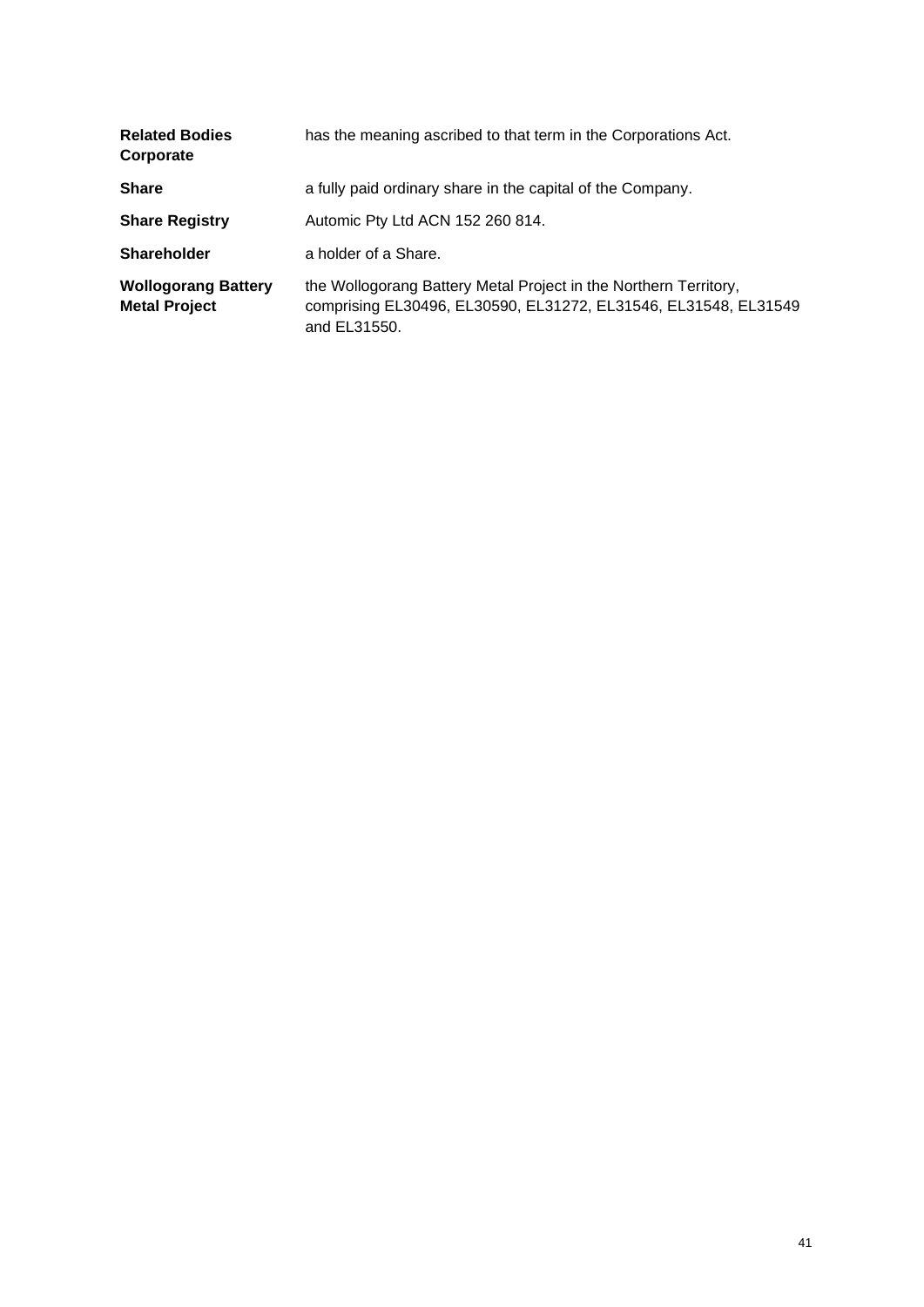# **11. Corporate Directory**

| <b>Directors</b>           | <b>Registered office</b>                               |
|----------------------------|--------------------------------------------------------|
| Craig Farrow (Chairman)    | Telephone: +61 8 6118 7110                             |
| Duncan Chessell (Director) | Level 4, 29-31 King William Street<br>Adelaide SA 5000 |
| Andrew Shearer (Director)  |                                                        |
| Paul Kitto (Director)      | Email:<br>info@resolutionminerals.com                  |
|                            | Website:<br>www.resolutionminerals.com                 |
| <b>Company secretary</b>   |                                                        |
| Jarek Kopias               |                                                        |
|                            |                                                        |
| <b>Share Registry</b>      |                                                        |

Automic Pty Ltd

Telephone: 1300 288 664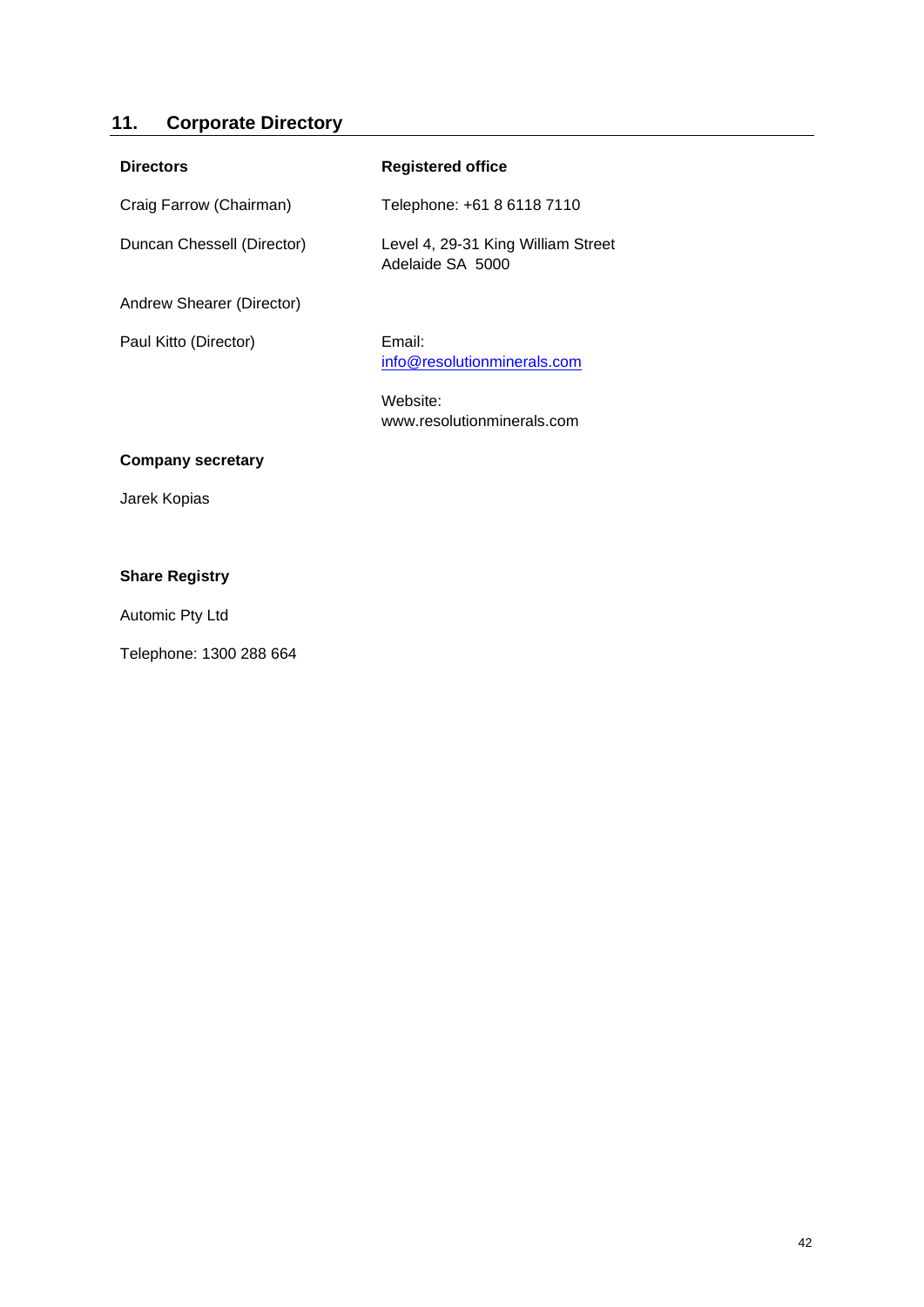

[EntityRegistrationDetailsLine1Envelope] [EntityRegistrationDetailsLine2Envelope] [EntityRegistrationDetailsLine3Envelope] [EntityRegistrationDetailsLine4Envelope] [EntityRegistrationDetailsLine5Envelope] [EntityRegistrationDetailsLine6Envelope] **All Registry Communication to: AUTOM** 

- 
- GPO Box 5193, Sydney NSW 20
- 1300 288 664 (within Australia)
- $\frac{1}{2}$  +61 2 9698 5414 (international)
- corporate.actions@automicgroup.com.au
	- www.automicgroup.com.au

#### en ander Holder Number: **[HolderNumberMasked]**

Shares held as at the Record Date at 6:30pm (Adelaide time) 31 May 2022 **[CumBalance]**

#### [EntityRegistrationDetailsLine1Envelope] **ENTITLEMENT AND ACCEPTANCE FORM**

# **OFFER CLOSES 5PM (ADELAIDE TIME) 8 JULY 2022 (WHICH MAY CHANGE WITHOUT NOTICE)**

on 25 May 2022 the Company announced its intention to raise up to approximately \$820,000 by way of a non-renounceable entitlement offer of options On 25 may 2022 the Company announced its memon to raise up to approximately \$620,000 by way or a non-renounceable entitlement oner or options<br>to acquire fully paid ordinary shares in Resolution Minerals Ltd (**New Options**) for 1 New Option for every 2 Shares held at 6:30pm (Adelaide time) on 31 May 2022 (Record Date), at the Offer Price of \$0.002 per New Option. The New Options have an exercise price of \$0.015 and are exercisable at any time prior to 5:00pm (Adelaide time) on 31 July 2025.

The Entitlement Offer Prospectus dated 25 May 2022 contains information about the Entitlement Offer and you should carefully read the Prospectus before applying for New Options. This Entitlement and Acceptance Form should be read in conjunction with the Entitlement Offer Prospectus. If you do not understand the information provided in the Entitlement Offer Prospectus or you are in doubt as to how you should deal with it, you should seek professional advice. Other than as defined in this Entitlement and Acceptance form, capitalised terms have the same meaning as defined in the Entitlement Offer Prospectus.

## **1 ACCEPTANCE OF ENTITLEMENT OR PART THEREOF**

|                                      | Payment Amount A\$ (\$0.002 per New Option) | <b>Number of New Options Applied</b> |  |  |
|--------------------------------------|---------------------------------------------|--------------------------------------|--|--|
| <b>Full Entitlement</b>              | [EntPayable]                                | [Entitlement]                        |  |  |
| <b>Partial</b><br><b>Entitlement</b> |                                             |                                      |  |  |

#### **2 MAKE YOUR PAYMENT BY BPAY® OR ELECTRONIC FUNDS TRANSFER (EFT)**

**Payments must be made by BPAY® or by EFT and may not be made by cheque or money order. You do not need to return this form if you have made payment via BPAY® or EFT.**

| Total<br>A\$<br><b>Payment</b>                                                                                                                                                                                                             |                                                                                                                                                                                                                                                                |  |
|--------------------------------------------------------------------------------------------------------------------------------------------------------------------------------------------------------------------------------------------|----------------------------------------------------------------------------------------------------------------------------------------------------------------------------------------------------------------------------------------------------------------|--|
| <b>Option A - BPAY®</b><br><b>Option B - Electronic Funds Transfer (EFT)</b>                                                                                                                                                               |                                                                                                                                                                                                                                                                |  |
| <b>Biller Code: TBC</b>                                                                                                                                                                                                                    | The unique reference number which has been assigned to your<br>Application is: [HolderId]-[CAId]-RML                                                                                                                                                           |  |
| L5<br>Ref No: [BPayCRN]<br>PAY                                                                                                                                                                                                             | Funds are to be deposited in AUD currency directly to following bank account:<br>Automic Pty Ltd<br>Account name:                                                                                                                                              |  |
| Contact your financial institution to make your payment from your<br>cheque or savings account.                                                                                                                                            | <b>TBC</b><br><b>Account BSB:</b><br>TBC.<br>Account number:<br><b>Swift Code:</b><br>WPACAU2S                                                                                                                                                                 |  |
| <b>Note:</b> You do not need to return this form if you have made<br>payment via BPAY® or EFT. Your BPAY® reference number or<br>unique reference number will process your payment for your<br>application for New Options electronically. | IMPORTANT: You must quote your unique reference number as your<br>payment reference/description when processing your EFT payment.<br>Failure to do so may result in your funds not being allocated to your application<br>and Options subsequently not issued. |  |

| 3 <sup>1</sup><br>Elect to receive email communication<br>Return to Automic Group by email to corporate.actions@automicgroup.com.au      |                                    |                      |  |  |
|------------------------------------------------------------------------------------------------------------------------------------------|------------------------------------|----------------------|--|--|
|                                                                                                                                          |                                    |                      |  |  |
| <b>Telephone Number</b>                                                                                                                  | <b>Contact Name (PLEASE PRINT)</b> | <b>RML[HolderId]</b> |  |  |
|                                                                                                                                          |                                    |                      |  |  |
| Please insert your email address if you wish to elect to be an e-Shareholder, and you consent to receiving communications from the Share |                                    |                      |  |  |
| <b>Registry</b>                                                                                                                          |                                    |                      |  |  |
|                                                                                                                                          |                                    |                      |  |  |
|                                                                                                                                          |                                    |                      |  |  |
|                                                                                                                                          |                                    |                      |  |  |
|                                                                                                                                          |                                    |                      |  |  |